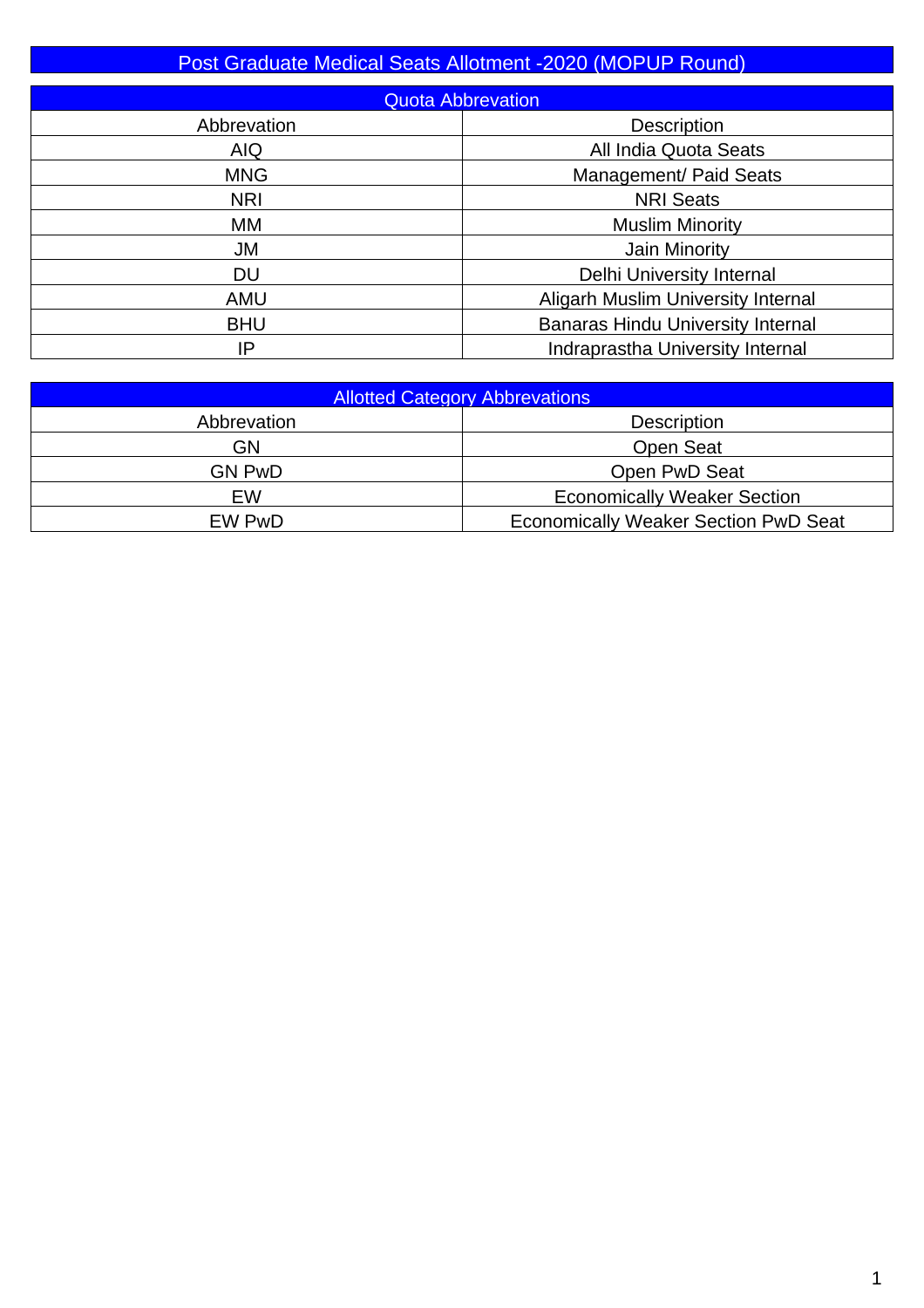|                | Post Graduate Medical Seats Allotment -2020 (MOPUP Round) |                          |                                                               |                                                                                                        |                     |                       |                |  |  |
|----------------|-----------------------------------------------------------|--------------------------|---------------------------------------------------------------|--------------------------------------------------------------------------------------------------------|---------------------|-----------------------|----------------|--|--|
| SNo            | Rank                                                      | <b>Allotted</b><br>Quota | <b>Allotted Institute</b>                                     | Course                                                                                                 | Alloted<br>Category | candidate<br>Category | <b>Remarks</b> |  |  |
| 1              | 3565                                                      | <b>MNG</b>               | Institute of Medical Sciences and SUMH,<br><b>Bhubaneswar</b> | M.D. (DERM., VENE. &<br>LEPROSY)/<br>(DERMATOLOGY)/(SKIN<br>& VENEREAL<br>DISEASES)/(VENEREOL<br>OGY)  | <b>GN</b>           | <b>OBC</b>            | Allotted       |  |  |
| $\overline{2}$ | 4015                                                      | <b>MNG</b>               | Institute of Medical Sciences and SUMH.<br><b>Bhubaneswar</b> | M.D. (RADIO-<br>DIAGNOSIS)                                                                             | <b>GN</b>           | <b>EWNO</b>           | Allotted       |  |  |
| 3              | 4265                                                      | <b>MNG</b>               | JSS Medical College, Jagadguru                                | M.D. (GENERAL<br><b>MEDICINE</b> )                                                                     | <b>GN</b>           | <b>EWNO</b>           | Allotted       |  |  |
| 4              | 4672                                                      | <b>MNG</b>               | Kasturba Medical College, Manipal Univ.,<br>Manipal           | M.D. (RADIO-<br>DIAGNOSIS)                                                                             | <b>GN</b>           | <b>GNNO</b>           | Allotted       |  |  |
| 5              | 5473                                                      | <b>MNG</b>               | SDU Medical College, Kolar                                    | M.D. (RADIO-<br>DIAGNOSIS)                                                                             | <b>GN</b>           | <b>OBC</b>            | Allotted       |  |  |
| 6              | 5484                                                      | <b>MNG</b>               | SDU Medical College, Kolar                                    | M.D. (DERM., VENE. &<br>LEPROSY)/<br>(DERMATOLOGÝ)/(SKIN<br>& VENEREAL<br>DISEASES)/(VENEREOL<br>OGY)  | <b>GN</b>           | <b>GNNO</b>           | Allotted       |  |  |
| $\overline{7}$ | 5492                                                      | <b>MNG</b>               | SDU Medical College, Kolar                                    | M.D. (DERM., VENE. &<br>LEPROSY)/<br>(DERMATOLOGY)/(SKIN<br>& VENEREAL<br>DISEASES)/(VENEREOL<br>OGY)  | <b>GN</b>           | <b>GNNO</b>           | Allotted       |  |  |
| 8              | 5545                                                      | <b>MNG</b>               | Institute of Medical Sciences and SUMH,<br><b>Bhubaneswar</b> | M.D. (GENERAL<br>MEDICINE)                                                                             | <b>GN</b>           | <b>GNNO</b>           | Allotted       |  |  |
| 9              | 6005                                                      | <b>MNG</b>               | SDU Medical College, Kolar                                    | M.D. (DERM., VENE. &<br>LEPROSY)/<br>(DERMATOLOGY)/(SKIN<br>& VENEREAL<br>DISEASES)/(VENEREOL<br>OGY)  | <b>GN</b>           | <b>GNNO</b>           | Allotted       |  |  |
| 10             | 6019                                                      | <b>MNG</b>               | SDU Medical College, Kolar                                    | M.D. (PAEDIATRICS)                                                                                     | <b>GN</b>           | <b>GNNO</b>           | Allotted       |  |  |
| 11             | 6128                                                      | <b>MNG</b>               | MGM Medical College, Aurangabad                               | M.D. (DERM., VENE. &<br>LEPROSY)/<br>(DERMATOLOGY)/(SKIN<br>& VENEREAL<br>DISEASES)/(VENEREOL<br>OGY)  | <b>GN</b>           | <b>GNNO</b>           | Allotted       |  |  |
| 12             | 6182                                                      | <b>MNG</b>               | JSS Medical College, Jagadguru                                | M.D. (Tuberculosis &<br>Respiratory<br>diseases)/Pulmonary<br>Medicine /M.D.<br>(Respiratory Medicine) | <b>GN</b>           | <b>GNNO</b>           | Allotted       |  |  |
| 13             | 6216                                                      | <b>MNG</b>               | SDU Medical College, Kolar                                    | M.D. (GENERAL<br><b>MEDICINE</b> )                                                                     | GN                  | <b>EWNO</b>           | Allotted       |  |  |
| 14             | 6367                                                      | <b>MNG</b>               | SDU Medical College, Kolar                                    | M.D. (Obst. & Gynae)/MS<br>(Obstetrics and<br>Gynaecology)                                             | <b>GN</b>           | <b>OBC</b>            | Allotted       |  |  |
| 15             | 6984                                                      | <b>MNG</b>               | Bharati Vidyapeeth Dee. Univ. Med.<br>College, Pune           | M.D. (DERM., VENE. &<br>LEPROSY)/<br>(DERMATOLOGY)/(SKIN<br>& VENEREAL<br>DISEASES)/(VENEREOL<br>OGY)  | GN                  | <b>GNNO</b>           | Allotted       |  |  |
| 16             | 7108                                                      | <b>MNG</b>               | Kasturba Medical College, Manipal Univ.,<br>Manipal           | M.D. (DERM., VENE. &<br>LEPROSY)/<br>(DERMATOLOGY)/(SKIN<br>& VENEREAL<br>DISEASES)/(VENEREOL<br>OGY)  | <b>GN</b>           | <b>GNNO</b>           | Allotted       |  |  |
| 17             | 7383                                                      | <b>MNG</b>               | Institute of Medical Sciences and SUMH.<br>Bhubaneswar        | M.D. (GENERAL<br>MEDICINE)                                                                             | <b>GN</b>           | <b>OBC</b>            | Allotted       |  |  |
| 18             | 8475                                                      | <b>MNG</b>               | Jawahar Lal Nehru Medical College,<br>KLEU, Belagavi          | M.D. (PAEDIATRICS)                                                                                     | GN                  | <b>GNNO</b>           | Allotted       |  |  |
| 19             | 8642                                                      | <b>MNG</b>               | Jawahar Lal Nehru Medical College,<br>KLEU, Belagavi          | M.D. (DERM., VENE. &<br>LEPROSY)/<br>(DERMATOLOGY)/(SKIN<br>& VENEREAL<br>DISEASES)/(VENEREOL<br>OGY)  | <b>GN</b>           | <b>GNNO</b>           | Allotted       |  |  |
| 20             | 8692                                                      | <b>MNG</b>               | MGM Medical College, Navi Mumbai                              | M.D. (RADIO-<br>DIAGNOSIS)                                                                             | <b>GN</b>           | <b>GNNO</b>           | Allotted       |  |  |
| 21             | 8744                                                      | <b>MNG</b>               | MGM Medical College, Navi Mumbai                              | M.D. (GENERAL<br><b>MEDICINE</b> )                                                                     | GN                  | <b>OBC</b>            | Allotted       |  |  |
| 22             | 9021                                                      | <b>MNG</b>               | JSS Medical College, Jagadguru                                | M.S.<br>(OPHTHALMOLOGY)                                                                                | <b>GN</b>           | <b>GNNO</b>           | Allotted       |  |  |
| 23             | 9141                                                      | <b>MNG</b>               | Bharati Vidyapeeth Dee. Univ. Med.<br>College, Pune           | M.D. (RADIO-<br>DIAGNOSIS)                                                                             | GN                  | <b>GNNO</b>           | Allotted       |  |  |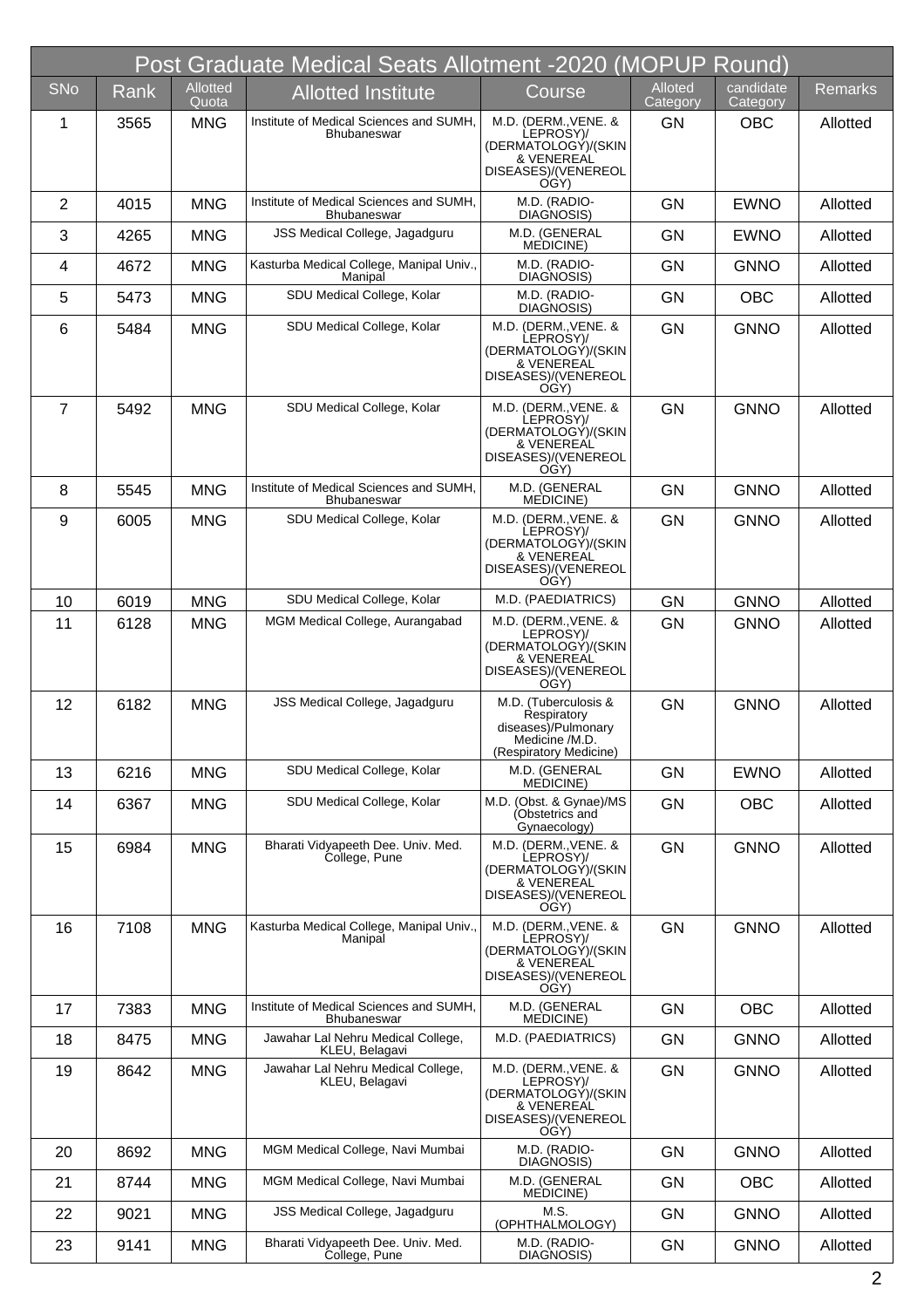| 24 | 9237  | <b>MNG</b> | Bharati Vidvapeeth Dee, Univ, Med.<br>College, Pune                | M.D. (RADIO-<br>DIAGNOSIS)                                                                             | <b>GN</b> | <b>GNNO</b> | Allotted |
|----|-------|------------|--------------------------------------------------------------------|--------------------------------------------------------------------------------------------------------|-----------|-------------|----------|
| 25 | 9301  | <b>MNG</b> | Bharati Vidyapeeth Dee. Univ. Med.<br>College, Pune                | M.D. (GENERAL<br>MEDICINE)                                                                             | <b>GN</b> | <b>GNNO</b> | Allotted |
| 26 | 9485  | <b>MNG</b> | MGM Medical College, Navi Mumbai                                   | M.D. (GENERAL<br><b>MEDICINE</b> )                                                                     | <b>GN</b> | <b>GNNO</b> | Allotted |
| 27 | 9688  | <b>MNG</b> | Kasturba Medical College, Manipal Univ.,<br>Manipal                | M.D. (Obst. & Gynae)/MS<br>(Obstetrics and<br>Gynaecology)                                             | <b>GN</b> | <b>GNNO</b> | Allotted |
| 28 | 9709  | <b>MNG</b> | Institute of Medical Sciences and SUMH.<br><b>Bhubaneswar</b>      | M.D. (GENERAL<br>MEDICINE)                                                                             | <b>GN</b> | <b>GNNO</b> | Allotted |
| 29 | 9789  | <b>MNG</b> | Kasturba Medical College, Manipal Univ.,<br>Manipal                | M.D. (GENERAL<br><b>MEDICINE</b> )                                                                     | <b>GN</b> | <b>GNNO</b> | Allotted |
| 30 | 10135 | <b>MNG</b> | Chettinad Hospital and Research<br>Institute, Kancheepuram         | M.D. (DERM., VENE. &<br>LEPROSY)/<br>(DERMATOLOGY)/(SKIN<br>& VENEREAL<br>DISEASES)/(VENEREOL<br>OGY)  | <b>GN</b> | <b>EWNO</b> | Allotted |
| 31 | 10363 | <b>MNG</b> | Bharati Vidyapeeth Dee. Univ. Med.<br>College, Pune                | M.D. (GENERAL<br><b>MEDICINE</b> )                                                                     | <b>GN</b> | <b>OBC</b>  | Allotted |
| 32 | 11575 | <b>MNG</b> | Kalinga Institute of Medical Sciences,<br>Bhubaneswar              | M.D. (PAEDIATRICS)                                                                                     | <b>GN</b> | <b>OBC</b>  | Allotted |
| 33 | 12239 | <b>MNG</b> | K.S Hegde Medical Academy, Mangaluru                               | M.D. (GENERAL<br><b>MEDICINE</b> )                                                                     | <b>GN</b> | <b>GNNO</b> | Allotted |
| 34 | 12913 | <b>MNG</b> | Institute of Medical Sciences and SUMH,<br><b>Bhubaneswar</b>      | M.S. (GENERAL<br>SURGERY)                                                                              | <b>GN</b> | <b>GNNO</b> | Allotted |
| 35 | 13078 | <b>MNG</b> | MGM Medical College, Aurangabad                                    | M.D. (GENERAL<br>MEDICINE)                                                                             | <b>GN</b> | <b>OBC</b>  | Allotted |
| 36 | 13120 | <b>MNG</b> | MGM Medical College, Aurangabad                                    | M.D. (GENERAL<br>MEDICINE)                                                                             | <b>GN</b> | <b>GNNO</b> | Allotted |
| 37 | 13193 | <b>MNG</b> | KRISHNA INSTITUTE OF MEDICAL<br><b>SCIENCES, KARAD</b>             | M.D. (GENERAL<br><b>MEDICINE</b> )                                                                     | <b>GN</b> | <b>GNNO</b> | Allotted |
| 38 | 13416 | <b>MNG</b> | Hamdard Inst. of Med. Sciences and<br>Research, New Delhi          | M.S. (GENERAL<br>SURGERY)                                                                              | <b>GN</b> | <b>GNNO</b> | Allotted |
| 39 | 13427 | <b>MNG</b> | MGM Medical College, Navi Mumbai                                   | M.S. (ORTHOPAEDICS)                                                                                    | <b>GN</b> | <b>GNNO</b> | Allotted |
| 40 | 13650 | <b>MNG</b> | M.M. Institute of Medical Sciences and<br>Research, Mullana        | M.D. (RADIO-<br>DIAGNOSIS)                                                                             | <b>GN</b> | <b>OBC</b>  | Allotted |
| 41 | 14007 | <b>MNG</b> | Kalinga Institute of Medical Sciences,<br>Bhubaneswar              | M.D. (GENERAL<br><b>MEDICINE</b> )                                                                     | <b>GN</b> | <b>OBC</b>  | Allotted |
| 42 | 14342 | <b>MNG</b> | Kasturba Medical College, Manipal Univ.,<br>Manipal                | M.D. (Obst. & Gynae)/MS<br>(Obstetrics and<br>Gynaecology)                                             | <b>GN</b> | <b>GNNO</b> | Allotted |
| 43 | 14615 | <b>MNG</b> | Kasturba Medical College, Manipal Univ.,<br>Manipal                | M.D. (PAEDIATRICS)                                                                                     | <b>GN</b> | <b>GNNO</b> | Allotted |
| 44 | 14843 | <b>MNG</b> | Shri Sathya Sai Medical College and RI,<br>Kancheepuram            | M.D. (DERM., VENE. &<br>LEPROSY)/<br>(DERMATOLOGÝ)/(SKIN<br>& VENEREAL<br>DISEASES)/(VENEREOL<br>OGY)  | <b>GN</b> | <b>GNNO</b> | Allotted |
| 45 | 15014 | <b>MNG</b> | MGM Medical College, Aurangabad                                    | M.D. (PAEDIATRICS)                                                                                     | GN        | <b>GNNO</b> | Allotted |
| 46 | 15368 | <b>MNG</b> | SBKS Med. Inst. and Res. Centre,<br>Sumandeep Vidyapeeth, Vadodara | M.D. (Obst. & Gynae)/MS<br>(Obstetrics and<br>Gynaecology)                                             | <b>GN</b> | <b>GNNO</b> | Allotted |
| 47 | 15577 | <b>MNG</b> | Institute of Medical Sciences and SUMH,<br><b>Bhubaneswar</b>      | M.D. (PAEDIATRICS)                                                                                     | <b>GN</b> | <b>GNNO</b> | Allotted |
| 48 | 15651 | <b>MNG</b> | Rural Medical College and PIMS, Loni                               | M.D. (GENERAL<br><b>MEDICINE</b> )                                                                     | <b>GN</b> | <b>GNNO</b> | Allotted |
| 49 | 15711 | <b>MNG</b> | KRISHNA INSTITUTE OF MEDICAL<br><b>SCIENCES, KARAD</b>             | M.D. (PAEDIATRICS)                                                                                     | <b>GN</b> | <b>OBC</b>  | Allotted |
| 50 | 16088 | <b>MNG</b> | SDU Medical College, Kolar                                         | M.S.<br>(OPHTHALMOLOGY)                                                                                | GN        | <b>GNNO</b> | Allotted |
| 51 | 16189 | <b>MNG</b> | Institute of Medical Sciences and SUMH,<br><b>Bhubaneswar</b>      | M.S. (GENERAL<br>SURGERY)                                                                              | <b>GN</b> | <b>GNNO</b> | Allotted |
| 52 | 16677 | <b>MNG</b> | Dr. DY Patil Medical College, Navi<br>Mumbai                       | M.D. (Tuberculosis &<br>Respiratory<br>diseases)/Pulmonary<br>Medicine /M.D.<br>(Respiratory Medicine) | <b>GN</b> | <b>GNNO</b> | Allotted |
| 53 | 16849 | <b>MNG</b> | K.S Hegde Medical Academy, Mangaluru                               | M.D. (GENERAL<br>MEDICINE)                                                                             | <b>GN</b> | <b>GNNO</b> | Allotted |
| 54 | 16916 | <b>NRI</b> | JSS Medical College, Jagadguru                                     | M.D. (DERM., VENE. &<br>LEPROSY)/<br>(DERMATOLOGY)/(SKIN<br>& VENEREAL<br>DISEASES)/(VENEREOL<br>OGY)  | <b>GN</b> | <b>OBC</b>  | Allotted |
| 55 | 17527 | <b>MNG</b> | Institute of Medical Sciences and SUMH.<br><b>Bhubaneswar</b>      | M.S. (GENERAL<br>SURGERY)                                                                              | GN        | <b>OBC</b>  | Allotted |
| 56 | 17636 | <b>MNG</b> | M.M. Institute of Medical Sciences and<br>Research, Mullana        | M.D. (RADIO-<br>DIAGNOSIS)                                                                             | GN        | <b>EWNO</b> | Allotted |
|    |       |            |                                                                    |                                                                                                        |           |             |          |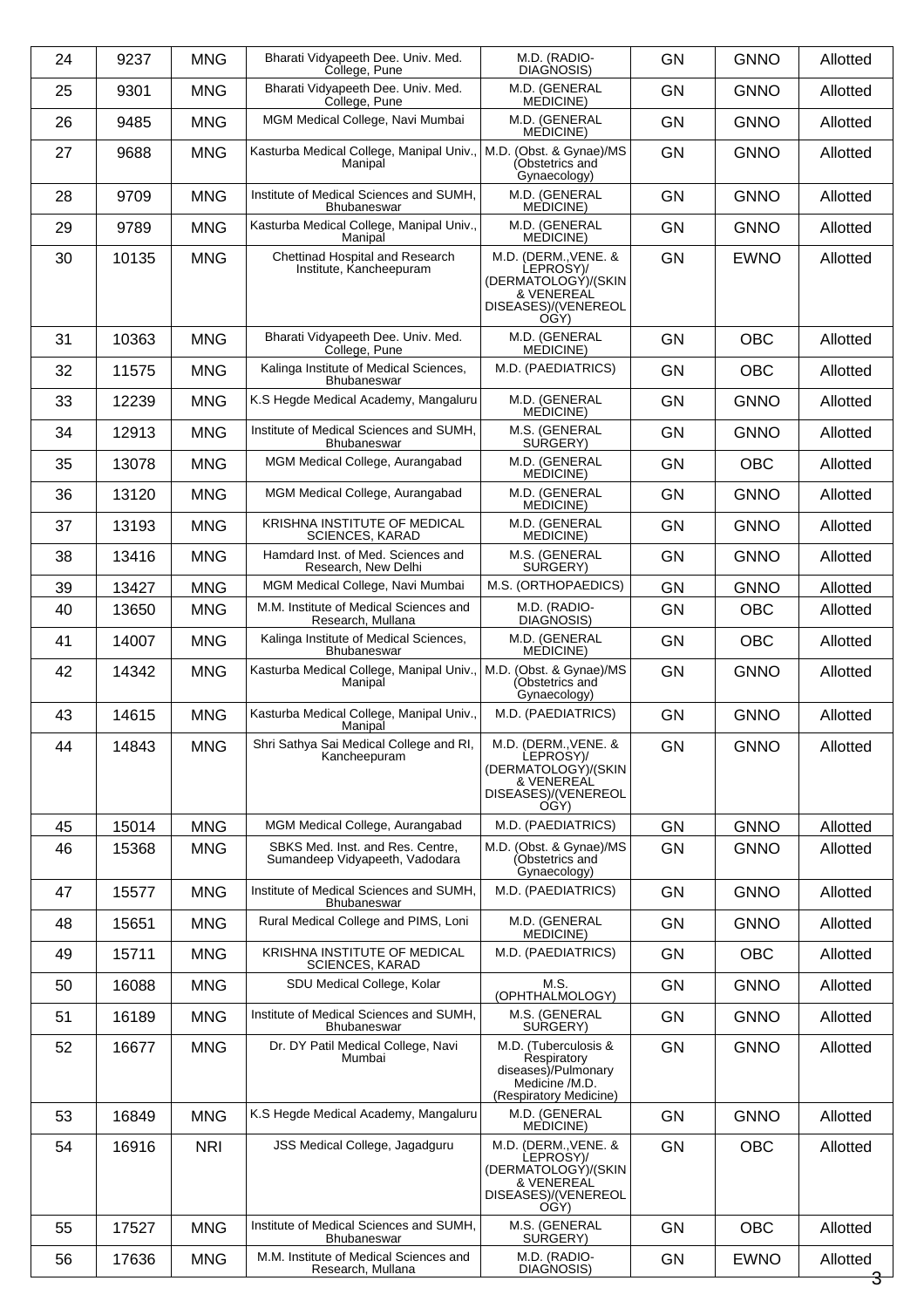| 57 | 17861 | <b>MNG</b> | Sree Balaji Medical College and Hospital,<br>Chennai               | M.D. (DERM., VENE. &<br>LEPROSY)/<br>(DERMATOLOGÝ)/(SKIN<br>& VENEREAL<br>DISEASES)/(VENEREOL<br>OGY)  | <b>GN</b> | <b>GNNO</b> | Allotted |
|----|-------|------------|--------------------------------------------------------------------|--------------------------------------------------------------------------------------------------------|-----------|-------------|----------|
| 58 | 17893 | <b>MNG</b> | SDU Medical College, Kolar                                         | M.D. (PSYCHIATRY)                                                                                      | GN        | <b>OBC</b>  | Allotted |
| 59 | 18289 | <b>MNG</b> | Dr. DYP Edu. Soc. Deemed Uni.,<br>Kolhapur                         | M.D. (PAEDIATRICS)                                                                                     | <b>GN</b> | <b>EWNO</b> | Allotted |
| 60 | 18440 | <b>MNG</b> | JSS Medical College, Jagadguru                                     | M.D. (Obst. & Gynae)/MS<br>(Obstetrics and<br>Gynaecology)                                             | <b>GN</b> | <b>OBC</b>  | Allotted |
| 61 | 18701 | <b>MNG</b> | Dr. DY Patil Medical College and Hospt.,<br>Pune                   | M.D. (GENERAL<br>MEDICINE)                                                                             | <b>GN</b> | <b>GNNO</b> | Allotted |
| 62 | 18877 | <b>MNG</b> | Institute of Medical Sciences and SUMH,<br><b>Bhubaneswar</b>      | M.D.<br>(ANAESTHESIOLOGY)                                                                              | <b>GN</b> | <b>GNNO</b> | Allotted |
| 63 | 19050 | <b>MNG</b> | Meenakshi Medical College Host. and<br>Res. Inst., Chennai         | M.D. (RADIO-<br>DIAGNOSIS)                                                                             | GN        | <b>GNNO</b> | Allotted |
| 64 | 19231 | <b>MNG</b> | Rural Medical College and PIMS, Loni                               | M.D. (PAEDIATRICS)                                                                                     | <b>GN</b> | <b>GNNO</b> | Allotted |
| 65 | 19299 | <b>MNG</b> | SDU Medical College, Kolar                                         | M.S.<br>(OPHTHALMOLOGY)                                                                                | <b>GN</b> | <b>GNNO</b> | Allotted |
| 66 | 19370 | <b>MNG</b> | <b>JSS Medical College, Jagadguru</b>                              | M.D. (Obst. & Gynae)/MS<br>(Obstetrics and<br>Gynaecology)                                             | <b>GN</b> | <b>GNNO</b> | Allotted |
| 67 | 19540 | <b>MNG</b> | KRISHNA INSTITUTE OF MEDICAL<br><b>SCIENCES, KARAD</b>             | M.D. (RADIO-<br>DIAGNOSIS)                                                                             | <b>GN</b> | <b>GNNO</b> | Allotted |
| 68 | 19823 | <b>MNG</b> | SDU Medical College, Kolar                                         | M.S.<br>(OPHTHALMOLOGY)                                                                                | <b>GN</b> | <b>GNNO</b> | Allotted |
| 69 | 19974 | <b>MNG</b> | Sri Siddhartha Medical College DU,<br>Tumkur                       | M.D. (GENERAL<br>MEDICINE)                                                                             | <b>GN</b> | <b>GNNO</b> | Allotted |
| 70 | 20056 | <b>NRI</b> | JSS Medical College, Jagadguru                                     | M.D. (RADIO-<br>DIAGNOSIS)                                                                             | <b>GN</b> | <b>OBC</b>  | Allotted |
| 71 | 20214 | <b>MNG</b> | Dr. DY Patil Medical College and Hospt.,<br>Pune                   | M.D. (RADIO-<br>DIAGNOSIS)                                                                             | <b>GN</b> | <b>GNNO</b> | Allotted |
| 72 | 20569 | <b>MNG</b> | SBKS Med. Inst. and Res. Centre,<br>Sumandeep Vidyapeeth, Vadodara | M.D. (GENERAL<br><b>MEDICINE</b> )                                                                     | <b>GN</b> | <b>OBC</b>  | Allotted |
| 73 | 21141 | <b>MNG</b> | Institute of Medical Sciences and SUMH,<br><b>Bhubaneswar</b>      | M.D. (Obst. & Gynae)/MS<br>(Obstetrics and<br>Gynaecology)                                             | <b>GN</b> | <b>GNNO</b> | Allotted |
| 74 | 21541 | <b>MNG</b> | Institute of Medical Sciences and SUMH,<br>Bhubaneswar             | M.D.<br>(ANAESTHESIOLOGY)                                                                              | <b>GN</b> | <b>EWNO</b> | Allotted |
| 75 | 21619 | <b>MNG</b> | <b>JSS Medical College, Jagadguru</b>                              | M.D. (Tuberculosis &<br>Respiratory<br>diseases)/Pulmonary<br>Medicine /M.D.<br>(Respiratory Medicine) | <b>GN</b> | <b>OBC</b>  | Allotted |
| 76 | 21960 | <b>MNG</b> | SDU Medical College, Kolar                                         | M.S.<br>(OPHTHALMOLOGY)                                                                                | <b>GN</b> | <b>EWNO</b> | Allotted |
| 77 | 22005 | <b>MNG</b> | Meenakshi Medical College Host. and<br>Res. Inst., Chennai         | M.D. (Obst. & Gynae)/MS<br>(Obstetrics and<br>Gynaecology)                                             | GN        | <b>GNNO</b> | Allotted |
| 78 | 22362 | <b>MNG</b> | Kalinga Institute of Medical Sciences,<br>Bhubaneswar              | M.S. (GENERAL<br>SURGERY)                                                                              | <b>GN</b> | <b>GNNO</b> | Allotted |
| 79 | 22372 | <b>MNG</b> | BVDU Medical College and Hospital,<br>Sangli                       | M.D. (Obst. & Gynae)/MS<br>(Obstetrics and<br>Gynaecology)                                             | <b>GN</b> | <b>GNNO</b> | Allotted |
| 80 | 22595 | <b>MNG</b> | BVDU Medical College and Hospital,<br>Sangli                       | M.D. (PAEDIATRICS)                                                                                     | <b>GN</b> | <b>GNNO</b> | Allotted |
| 81 | 22666 | <b>MNG</b> | Amrita Institute of Medical Science,<br>Kochi                      | M.S. (GENERAL<br>SURGERY)                                                                              | GN        | <b>GNNO</b> | Allotted |
| 82 | 22708 | <b>MNG</b> | Amrita Institute of Medical Science,<br>Kochi                      | M.S. (GENERAL<br>SURGERY)                                                                              | <b>GN</b> | <b>GNNO</b> | Allotted |
| 83 | 22772 | <b>MNG</b> | JSS Medical College, Jagadguru                                     | M.S. (GENERAL<br>SURGERY)                                                                              | <b>GN</b> | <b>OBC</b>  | Allotted |
| 84 | 23151 | <b>MNG</b> | JSS Medical College, Jagadguru                                     | M.S.<br>(OPHTHALMOLOGY)                                                                                | <b>GN</b> | <b>GNNO</b> | Allotted |
| 85 | 23302 | <b>MNG</b> | M.M. Institute of Medical Sciences and<br>Research, Mullana        | M.S. (ORTHOPAEDICS)                                                                                    | <b>GN</b> | <b>OBC</b>  | Allotted |
| 86 | 23748 | <b>MNG</b> | Dr. DY Patil Medical College and Hospt.,<br>Pune                   | M.D. (Obst. & Gynae)/MS<br>(Obstetrics and<br>Gynaecology)                                             | <b>GN</b> | <b>GNNO</b> | Allotted |
| 87 | 24112 | <b>MNG</b> | JLN Medical College, Datta Meghe,<br>Wardha                        | M.D. (DERM., VENE. &<br>LEPROSY)/<br>(DERMATOLOGÝ)/(SKIN<br>& VENEREAL<br>DISEASES)/(VENEREOL<br>OGY)  | <b>GN</b> | <b>GNNO</b> | Allotted |
| 88 | 24258 | <b>MNG</b> | Institute of Medical Sciences and SUMH,<br>Bhubaneswar             | M.D. (PAEDIATRICS)                                                                                     | GN        | <b>EWNO</b> | Allotted |
| 89 | 24770 | <b>MNG</b> | M.M. Institute of Medical Sciences and<br>Research, Mullana        | M.D. (GENERAL<br>MEDICINE)                                                                             | <b>GN</b> | <b>GNNO</b> | Allotted |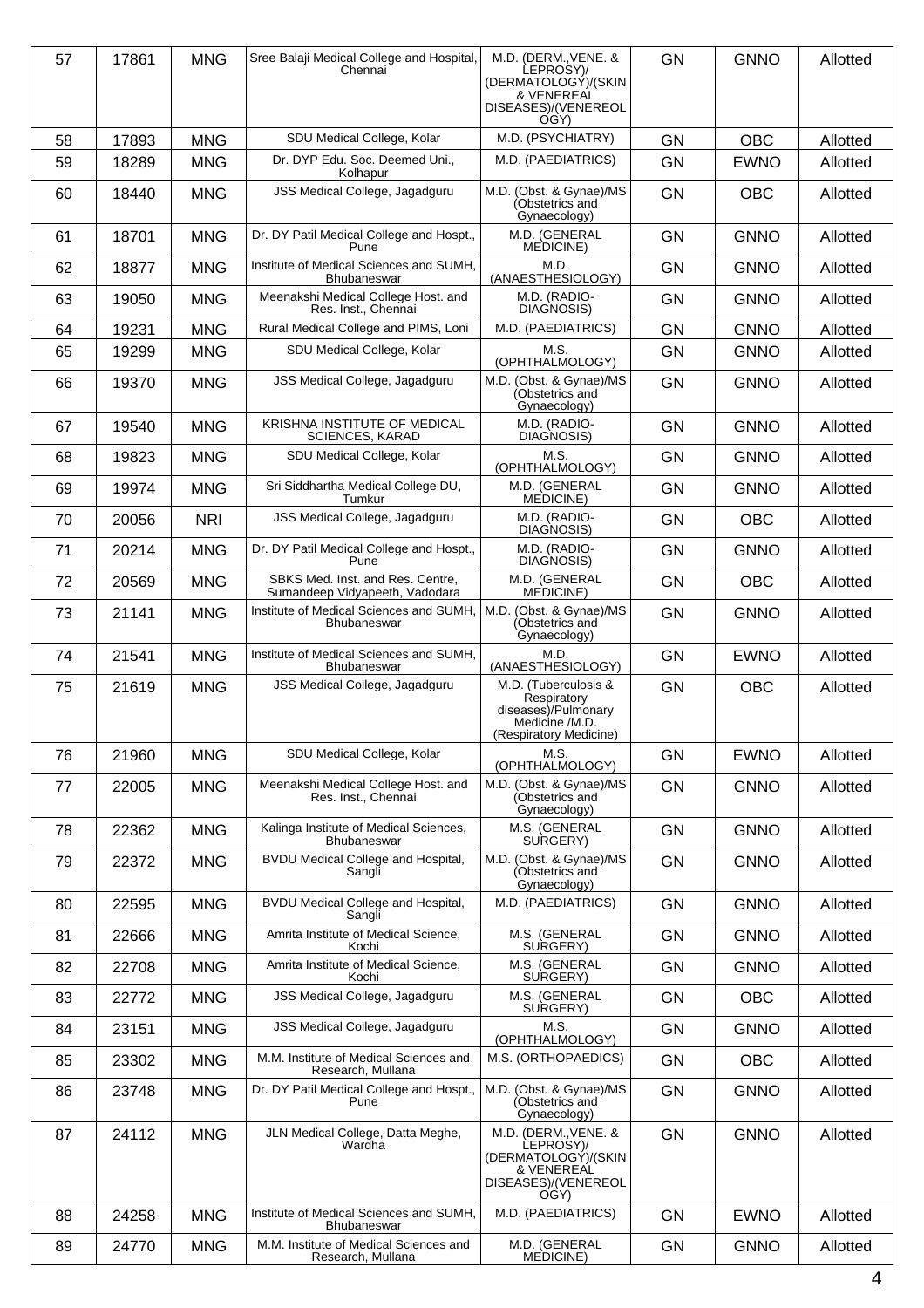| 90  | 24775 | <b>MNG</b> | SHRI B. M. Patil Med. College Hospt.<br>and R.C. B.L.D.E University, Vijayapura | M.D. (Tuberculosis &<br>Respiratory<br>diseases)/Pulmonary<br>Medicine /M.D.<br>(Respiratory Medicine) | <b>GN</b> | <b>GNNO</b> | Allotted |
|-----|-------|------------|---------------------------------------------------------------------------------|--------------------------------------------------------------------------------------------------------|-----------|-------------|----------|
| 91  | 24857 | <b>MNG</b> | Dr. DY Patil Medical College and Hospt.,<br>Pune                                | M.D. (GENERAL<br><b>MEDICINE</b> )                                                                     | <b>GN</b> | <b>GNNO</b> | Allotted |
| 92  | 24860 | <b>MNG</b> | K.S Hegde Medical Academy, Mangaluru                                            | M.S. (GENERAL<br>SURGERY)                                                                              | <b>GN</b> | <b>GNNO</b> | Allotted |
| 93  | 24889 | <b>MNG</b> | Kalinga Institute of Medical Sciences,<br><b>Bhubaneswar</b>                    | M.S.<br>(OPHTHALMOLOGY)                                                                                | <b>GN</b> | <b>GNNO</b> | Allotted |
| 94  | 24927 | <b>NRI</b> | JSS Medical College, Jagadguru                                                  | M.D. (Obst. & Gynae)/MS<br>(Obstetrics and<br>Gynaecology)                                             | <b>GN</b> | <b>GNNO</b> | Allotted |
| 95  | 24950 | <b>MNG</b> | Bharati Vidyapeeth Dee. Univ. Med.<br>College, Pune                             | M.D. (PAEDIATRICS)                                                                                     | <b>GN</b> | <b>OBC</b>  | Allotted |
| 96  | 25319 | <b>MNG</b> | MGM Medical College, Navi Mumbai                                                | M.S.<br>(OPHTHALMOLOGY)                                                                                | GN        | <b>GNNO</b> | Allotted |
| 97  | 25517 | <b>NRI</b> | JSS Medical College, Jagadguru                                                  | M.D. (GENERAL<br>MEDICINE)                                                                             | <b>GN</b> | <b>OBC</b>  | Allotted |
| 98  | 26033 | <b>MNG</b> | BVDU Medical College and Hospital,<br>Sangli                                    | M.S. (GENERAL<br>SURGERY)                                                                              | <b>GN</b> | <b>OBC</b>  | Allotted |
| 99  | 26204 | <b>MNG</b> | Amrita Institute of Medical Science,<br>Kochi                                   | M.D. (Emergency and<br>Critical Care)/M.D.<br>(Emergency Medicine)                                     | <b>GN</b> | <b>GNNO</b> | Allotted |
| 100 | 26884 | <b>MNG</b> | SBKS Med. Inst. and Res. Centre,<br>Sumandeep Vidyapeeth, Vadodara              | M.D. (Tuberculosis &<br>Respiratory<br>diseases)/Pulmonary<br>Medicine /M.D.<br>(Respiratory Medicine) | <b>GN</b> | <b>GNNO</b> | Allotted |
| 101 | 26947 | <b>MNG</b> | Kalinga Institute of Medical Sciences,<br>Bhubaneswar                           | M.D. (PSYCHIATRY)                                                                                      | GN        | <b>GNNO</b> | Allotted |
| 102 | 27095 | <b>MNG</b> | Bharati Vidyapeeth Dee. Univ. Med.<br>College, Pune                             | M.D. (PAEDIATRICS)                                                                                     | <b>GN</b> | <b>GNNO</b> | Allotted |
| 103 | 27318 | <b>MNG</b> | Sri Siddhartha Medical College DU,<br>Tumkur                                    | M.D. (PAEDIATRICS)                                                                                     | <b>GN</b> | <b>GNNO</b> | Allotted |
| 104 | 27419 | <b>MNG</b> | Dr. DYP Edu. Soc. Deemed Uni.,<br>Kolhapur                                      | M.S. (E.N.T.)                                                                                          | <b>GN</b> | <b>GNNO</b> | Allotted |
| 105 | 27434 | <b>MNG</b> | Sri Siddhartha Medical College DU,<br>Tumkur                                    | M.D. (PAEDIATRICS)                                                                                     | <b>GN</b> | <b>OBC</b>  | Allotted |
| 106 | 27597 | <b>MNG</b> | M.M. Institute of Medical Sciences and<br>Research, Mullana                     | M.D. (RADIO-<br>DIAGNOSIS)                                                                             | <b>GN</b> | <b>OBC</b>  | Allotted |
| 107 | 27660 | <b>MNG</b> | K.S Hegde Medical Academy, Mangaluru                                            | M.S. (ORTHOPAEDICS)                                                                                    | GN        | <b>OBC</b>  | Allotted |
| 108 | 27681 | <b>MNG</b> | Sri Siddhartha Medical College DU,<br>Tumkur                                    | M.D. (GENERAL<br>MEDICINE)                                                                             | <b>GN</b> | <b>GNNO</b> | Allotted |
| 109 | 27864 | <b>MNG</b> | Kasturba Medical College, Manipal Univ.,<br>Manipal                             | M.D.<br>(ANAESTHESIOLOGY)                                                                              | GN        | <b>GNNO</b> | Allotted |
| 110 | 27917 | <b>MNG</b> | Institute of Medical Sciences and SUMH,<br><b>Bhubaneswar</b>                   | M.D. (Obst. & Gynae)/MS<br>(Obstetrics and<br>Gynaecology)                                             | GN        | <b>OBC</b>  | Allotted |
| 111 | 27951 | <b>MNG</b> | Institute of Medical Sciences and SUMH,<br><b>Bhubaneswar</b>                   | M.S.<br>(OPHTHALMOLOGY)                                                                                | <b>GN</b> | <b>GNNO</b> | Allotted |
| 112 | 28040 | <b>MNG</b> | Vinayaka Missions Medical College and<br>Hospital, Karaikal                     | M.D. (PAEDIATRICS)                                                                                     | GN        | <b>GNNO</b> | Allotted |
| 113 | 28059 | <b>MNG</b> | JLN Medical College, Datta Meghe,<br>Wardha                                     | M.D. (Emergency and<br>Critical Care)/M.D.<br>(Emergency Medicine)                                     | <b>GN</b> | <b>EWNO</b> | Allotted |
| 114 | 28205 | <b>MNG</b> | K.S Hegde Medical Academy, Mangaluru                                            | M.D. (PSYCHIATRY)                                                                                      | <b>GN</b> | <b>GNNO</b> | Allotted |
| 115 | 28994 | <b>MNG</b> | Rajarajeswari Medical College and<br>Hospital                                   | M.D. (RADIO-<br>DIAGNOSIS)                                                                             | <b>GN</b> | <b>GNNO</b> | Allotted |
| 116 | 29140 | <b>MNG</b> | MGM Medical College, Navi Mumbai                                                | M.S. (GENERAL<br>SURGERY)                                                                              | <b>GN</b> | <b>OBC</b>  | Allotted |
| 117 | 29173 | <b>MNG</b> | JLN Medical College, Datta Meghe,<br>Wardha                                     | M.D. (GENERAL<br>MEDICINE)                                                                             | GN        | <b>OBC</b>  | Allotted |
| 118 | 29395 | <b>MNG</b> | Sri Ramachandra Med. College and Res.<br>Inst., Chennai                         | M.S. (E.N.T.)                                                                                          | <b>GN</b> | <b>GNNO</b> | Allotted |
| 119 | 29711 | <b>MNG</b> | KRISHNA INSTITUTE OF MEDICAL<br><b>SCIENCES, KARAD</b>                          | M.S. (GENERAL<br>SURGERY)                                                                              | <b>GN</b> | <b>GNNO</b> | Allotted |
| 120 | 29835 | <b>MNG</b> | Kasturba Medical College, Manipal Univ.,<br>Mangalore                           | $M.S.$ (E.N.T.)                                                                                        | GN        | <b>GNNO</b> | Allotted |
| 121 | 29845 | <b>NRI</b> | Kasturba Medical College, Manipal Univ.,<br>Mangalore                           | M.D. (PAEDIATRICS)                                                                                     | <b>GN</b> | <b>OBC</b>  | Allotted |
| 122 | 29924 | <b>MNG</b> | KRISHNA INSTITUTE OF MEDICAL<br><b>SCIENCES, KARAD</b>                          | M.S.<br>(OPHTHALMOLOGY)                                                                                | <b>GN</b> | <b>GNNO</b> | Allotted |
| 123 | 29953 | <b>MNG</b> | Kalinga Institute of Medical Sciences,<br>Bhubaneswar                           | M.D. (Tuberculosis &<br>Respiratory<br>diseases)/Pulmonary<br>Medicine /M.D.<br>(Respiratory Medicine) | GN        | <b>OBC</b>  | Allotted |
| 124 | 29967 | <b>MNG</b> | Dr. DY Patil Medical College and Hospt.,<br>Pune                                | M.D. (PAEDIATRICS)                                                                                     | <b>GN</b> | <b>GNNO</b> | Allotted |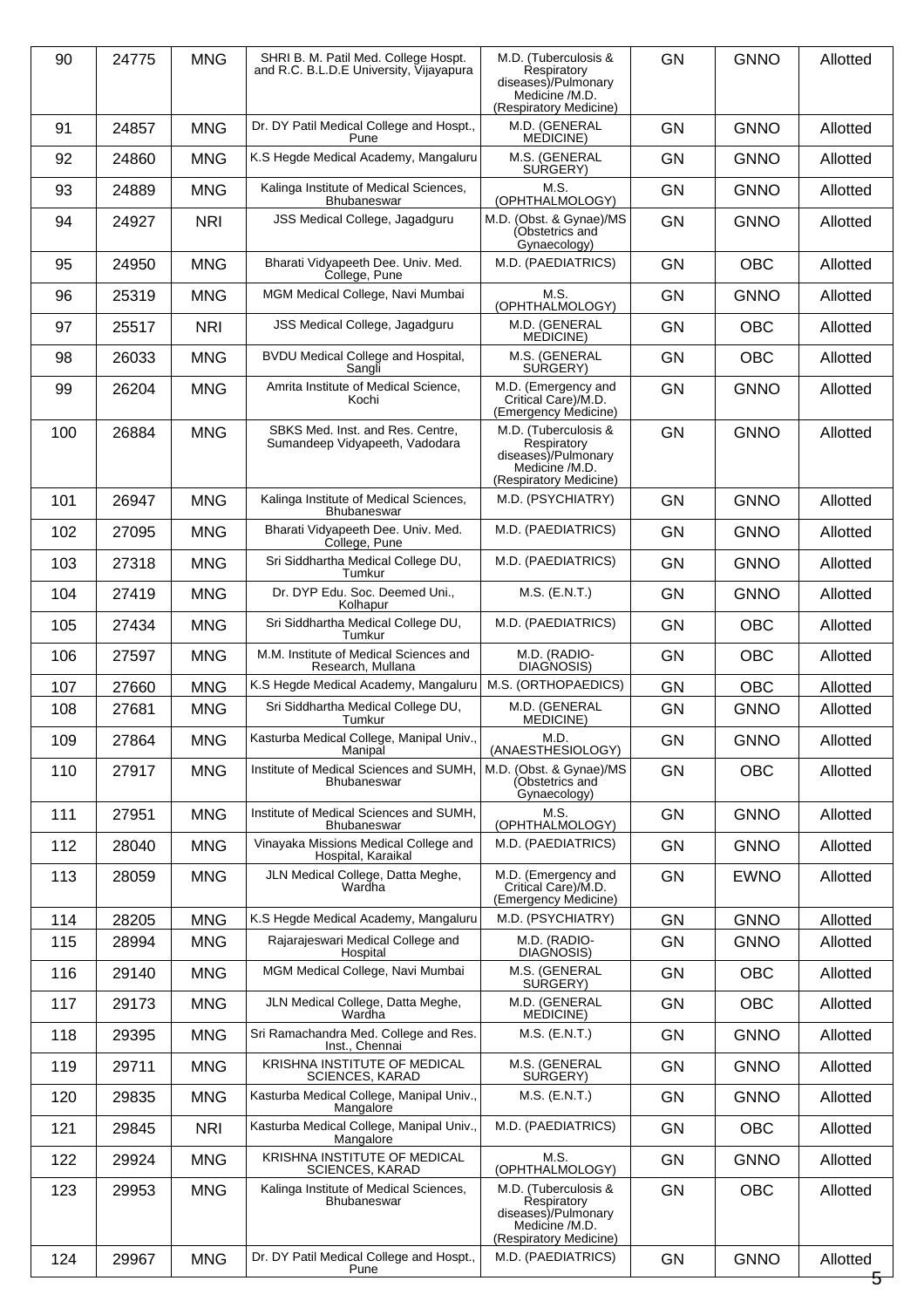| 125 | 29973 | <b>MNG</b> | Kasturba Medical College, Manipal Univ.,<br>Mangalore                           | M.D.<br>(ANAESTHESIOLOGY)                                                                     | <b>GN</b> | <b>GNNO</b> | Allotted |
|-----|-------|------------|---------------------------------------------------------------------------------|-----------------------------------------------------------------------------------------------|-----------|-------------|----------|
| 126 | 30057 | <b>MNG</b> | SHRI B. M. Patil Med. College Hospt.<br>and R.C. B.L.D.E University, Vijayapura | M.D. (Obst. & Gynae)/MS<br>(Obstetrics and<br>Gynaecology)                                    | <b>GN</b> | <b>OBC</b>  | Allotted |
| 127 | 30412 | <b>MNG</b> | M.M. Institute of Medical Sciences and<br>Research, Mullana                     | M.D. (Obst. & Gynae)/MS<br>(Obstetrics and<br>Gynaecology)                                    | <b>GN</b> | <b>OBC</b>  | Allotted |
| 128 | 30631 | <b>MNG</b> | SHRI B. M. Patil Med. College Hospt.<br>and R.C. B.L.D.E University, Vijayapura | M.D. (GENERAL<br><b>MEDICINE</b> )                                                            | <b>GN</b> | <b>OBC</b>  | Allotted |
| 129 | 30696 | <b>MNG</b> | JLN Medical College, Datta Meghe,<br>Wardha                                     | M.D. (Emergency and<br>Critical Care)/M.D.<br>(Emergency Medicine)                            | <b>GN</b> | <b>GNNO</b> | Allotted |
| 130 | 30797 | <b>MNG</b> | Kasturba Medical College, Manipal Univ.,<br>Mangalore                           | M.D.<br>(ANAESTHESIOLOGY)                                                                     | <b>GN</b> | <b>GNNO</b> | Allotted |
| 131 | 31198 | <b>MNG</b> | Meenakshi Medical College Host. and<br>Res. Inst., Chennai                      | M.D. (GENERAL<br>MEDICINE)                                                                    | <b>GN</b> | <b>SC</b>   | Allotted |
| 132 | 31230 | <b>MNG</b> | Amrita Institute of Medical Science,<br>Kochi                                   | M.D.<br>(ANAESTHESIOLOGY)                                                                     | <b>GN</b> | OBC         | Allotted |
| 133 | 31410 | <b>MNG</b> | Sri Siddhartha Medical College DU,<br>Tumkur                                    | M.S. (GENERAL<br>SURGERY)                                                                     | <b>GN</b> | <b>GNNO</b> | Allotted |
| 134 | 31487 | <b>MNG</b> | Shri Sathya Sai Medical College and RI,<br>Kancheepuram                         | M.D. (Obst. & Gynae)/MS<br>(Obstetrics and<br>Gynaecology)                                    | <b>GN</b> | <b>GNNO</b> | Allotted |
| 135 | 31787 | <b>MNG</b> | Kasturba Medical College, Manipal Univ.,<br>Manipal                             | M.S.<br>(OPHTHALMOLOGY)                                                                       | <b>GN</b> | <b>GNNO</b> | Allotted |
| 136 | 31980 | <b>MNG</b> | MGM Medical College, Aurangabad                                                 | M.S.<br>(OPHTHALMOLOGY)                                                                       | <b>GN</b> | <b>OBC</b>  | Allotted |
| 137 | 32164 | <b>MNG</b> | SRM Medical College and Hospital,<br>Chennai                                    | M.D. (RADIO-<br>DIAGNOSIS)                                                                    | GN        | <b>OBC</b>  | Allotted |
| 138 | 32326 | <b>MNG</b> | Dr. DY Patil Medical College, Navi<br>Mumbai                                    | M.D. (Obst. & Gynae)/MS<br>(Obstetrics and<br>Gynaecology)                                    | <b>GN</b> | <b>GNNO</b> | Allotted |
| 139 | 32682 | <b>MNG</b> | SHRI B. M. Patil Med. College Hospt.<br>and R.C. B.L.D.E University, Vijayapura | M.S.<br>(OPHTHALMOLOGY)                                                                       | <b>GN</b> | <b>GNNO</b> | Allotted |
| 140 | 32954 | MM         | Hamdard Inst. of Med. Sciences and<br>Research, New Delhi                       | M.D. (RADIO-<br>DIAGNOSIS)                                                                    | <b>GN</b> | <b>GNNO</b> | Allotted |
| 141 | 32997 | <b>MNG</b> | Vinayaka Missions Medical College and<br>Hospital, Karaikal                     | M.D. (RADIO-<br>DIAGNOSIS)                                                                    | <b>GN</b> | <b>GNNO</b> | Allotted |
| 142 | 33007 | <b>MNG</b> | Kasturba Medical College, Manipal Univ.,<br>Mangalore                           | M.S.<br>(OPHTHALMOLOGY)                                                                       | GN        | <b>OBC</b>  | Allotted |
| 143 | 33100 | <b>MNG</b> | Jawahar Lal Nehru Medical College,<br>KLEU, Belagavi                            | M.S.<br>(OPHTHALMOLOGY)                                                                       | <b>GN</b> | <b>GNNO</b> | Allotted |
| 144 | 33176 | <b>MNG</b> | SDU Medical College, Kolar                                                      | M.S. (ORTHOPAEDICS)                                                                           | <b>GN</b> | <b>SC</b>   | Allotted |
| 145 | 33235 | <b>MNG</b> | Aarupadai Veedu Medical College and<br>Hospt., Puducherry                       | M.D. (DERM., VENE. &<br>LEPROSY)/<br>(DERMATOLOGÝ)/(SKIN<br>& VENEREAL<br>DISEASES)/(VENEREOL | GN        | <b>OBC</b>  | Allotted |
| 146 | 33351 | <b>MNG</b> | Amrita Institute of Medical Science.                                            | OGY)<br>M.D.                                                                                  | <b>GN</b> | <b>OBC</b>  | Allotted |
|     |       |            | Kochi<br>Yenepoya Medical College, Mangalore                                    | (ANAESTHESIOLOGY)<br>M.D. (GENERAL                                                            | <b>GN</b> |             |          |
| 147 | 33447 | MМ         | Amrita Institute of Medical Science.                                            | MEDICINE)<br>M.D.                                                                             |           | <b>GNNO</b> | Allotted |
| 148 | 33537 | <b>MNG</b> | Kochi                                                                           | (ANAESTHESIOLOGY)                                                                             | <b>GN</b> | <b>GNNO</b> | Allotted |
| 149 | 33608 | <b>MNG</b> | Jawahar Lal Nehru Medical College,<br>KLEU, Belagavi                            | M.D.<br>(ANAESTHESIOLOGY)                                                                     | <b>GN</b> | <b>GNNO</b> | Allotted |
| 150 | 33689 | <b>MNG</b> | Institute of Medical Sciences and SUMH,<br>Bhubaneswar                          | M.D.<br>(ANAESTHESIOLOGY)                                                                     | <b>GN</b> | <b>GNNO</b> | Allotted |
| 151 | 33803 | <b>MNG</b> | Saveetha Medical College, Chennai                                               | M.S.<br>(OPHTHALMOLOGY)                                                                       | <b>GN</b> | <b>GNNO</b> | Allotted |
| 152 | 34020 | <b>MNG</b> | M.M. Institute of Medical Sciences and<br>Research, Mullana                     | M.S. (GENERAL<br>SURGERY)                                                                     | <b>GN</b> | <b>OBC</b>  | Allotted |
| 153 | 34036 | <b>MNG</b> | Institute of Medical Sciences and SUMH,<br>Bhubaneswar                          | M.S.<br>(OPHTHALMOLOGY)                                                                       | <b>GN</b> | <b>OBC</b>  | Allotted |
| 154 | 34109 | <b>JM</b>  | SBKS Med. Inst. and Res. Centre,<br>Sumandeep Vidyapeeth, Vadodara              | M.S. (GENERAL<br>SURGERY)                                                                     | <b>GN</b> | <b>EWNO</b> | Allotted |
| 155 | 34125 | <b>MNG</b> | Chettinad Hospital and Research<br>Institute, Kancheepuram                      | M.D. Sports Medicine                                                                          | <b>GN</b> | <b>GNNO</b> | Allotted |
| 156 | 34133 | <b>MNG</b> | VMKV Medical College and Hospital,<br>Salem                                     | M.D. (GENERAL<br>MEDICINE)                                                                    | <b>GN</b> | <b>GNNO</b> | Allotted |
| 157 | 34157 | <b>MNG</b> | Saveetha Medical College, Chennai                                               | M.D. (GENERAL<br>MEDICINE)                                                                    | <b>GN</b> | <b>GNNO</b> | Allotted |
| 158 | 34177 | <b>MNG</b> | M.M. Institute of Medical Sciences and<br>Research, Mullana                     | M.S. (GENERAL<br>SURGERY)                                                                     | <b>GN</b> | <b>GNNO</b> | Allotted |
| 159 | 34707 | <b>NRI</b> | Meenakshi Medical College Host. and<br>Res. Inst., Chennai                      | M.D. (PAEDIATRICS)                                                                            | GN        | <b>OBC</b>  | Allotted |
| 160 | 34739 | <b>MNG</b> | K.S Hegde Medical Academy, Mangaluru                                            | M.D.<br>(ANAESTHESIOLOGY)                                                                     | <b>GN</b> | <b>GNNO</b> | Allotted |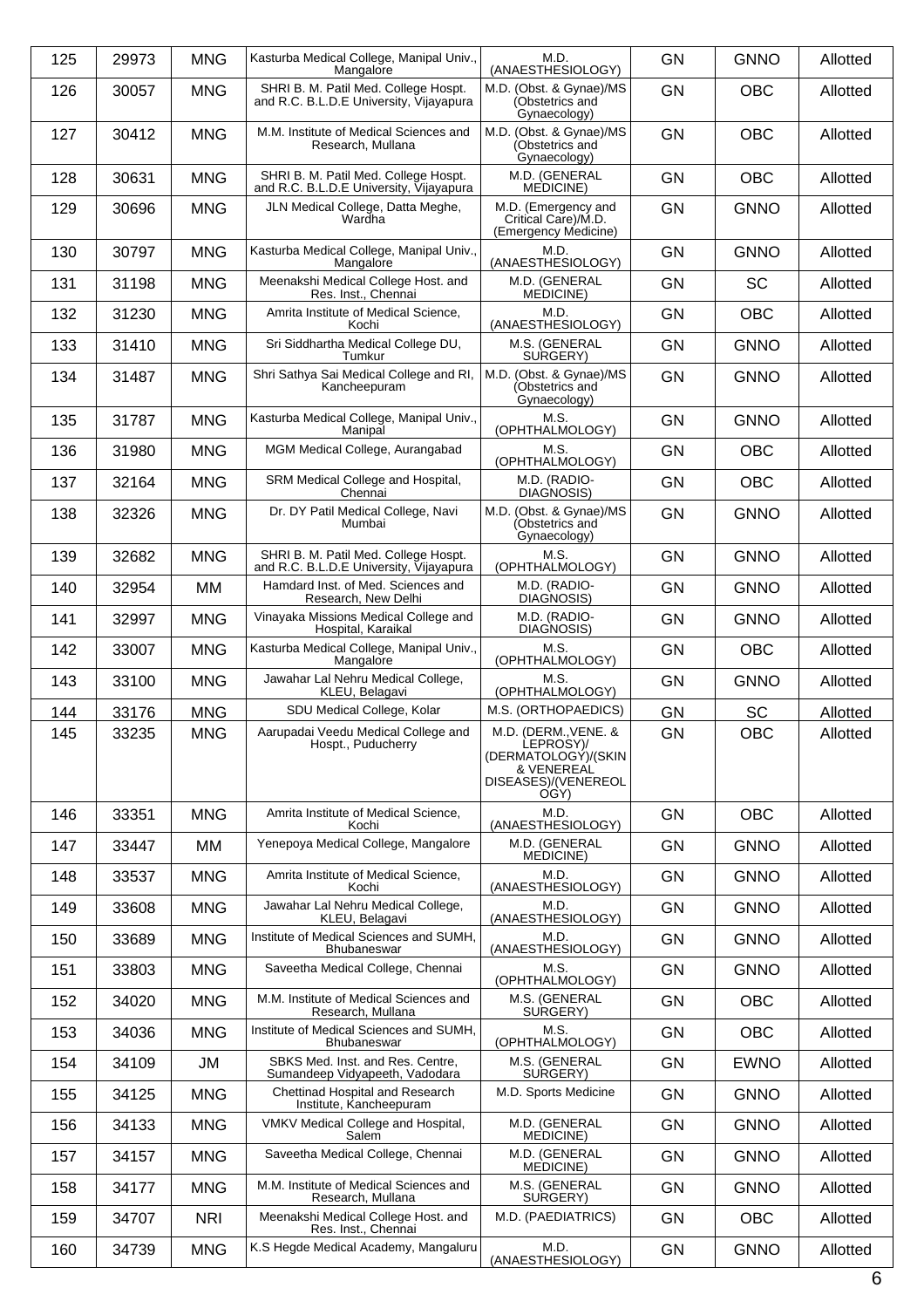| 161 | 34777 | <b>MNG</b> | SHRI B. M. Patil Med. College Hospt.<br>and R.C. B.L.D.E University, Vijayapura | M.D.<br>(ANAESTHESIOLOGY)                                                                              | <b>GN</b> | <b>OBC</b>  | Allotted |
|-----|-------|------------|---------------------------------------------------------------------------------|--------------------------------------------------------------------------------------------------------|-----------|-------------|----------|
| 162 | 34970 | <b>MNG</b> | Jawahar Lal Nehru Medical College,<br>KLEU, Belagavi                            | M.S.<br>(OPHTHALMOLOGY)                                                                                | <b>GN</b> | <b>GNNO</b> | Allotted |
| 163 | 35071 | <b>MNG</b> | Rajarajeswari Medical College and<br>Hospital                                   | M.D. (Obst. & Gynae)/MS<br>(Obstetrics and<br>Gynaecology)                                             | <b>GN</b> | <b>GNNO</b> | Allotted |
| 164 | 35299 | <b>MNG</b> | Dr. DY Patil Medical College, Navi<br>Mumbai                                    | M.D. (PAEDIATRICS)                                                                                     | <b>GN</b> | <b>GNNO</b> | Allotted |
| 165 | 35366 | <b>MNG</b> | Dr. DY Patil Medical College, Navi<br>Mumbai                                    | M.D. (Tuberculosis &<br>Respiratory<br>diseases)/Pulmonary<br>Medicine /M.D.<br>(Respiratory Medicine) | <b>GN</b> | <b>OBC</b>  | Allotted |
| 166 | 35739 | <b>MNG</b> | Dr. DYP Edu. Soc. Deemed Uni.,<br>Kolhapur                                      | M.S. (GENERAL<br>SURGERY)                                                                              | <b>GN</b> | <b>GNNO</b> | Allotted |
| 167 | 35898 | <b>MNG</b> | Hamdard Inst. of Med. Sciences and<br>Research, New Delhi                       | M.S.<br>(OPHTHALMOLOGY)                                                                                | <b>GN</b> | <b>GNNO</b> | Allotted |
| 168 | 35902 | <b>MNG</b> | Dr. DY Patil Medical College, Navi<br>Mumbai                                    | M.D. (RADIO-<br>DIAGNOSIS)                                                                             | <b>GN</b> | <b>GNNO</b> | Allotted |
| 169 | 35947 | <b>MNG</b> | Dr. DY Patil Medical College, Navi<br>Mumbai                                    | M.D. (DERM., VENE. &<br>LEPROSY)/<br>(DERMATOLOGY)/(SKIN<br>& VENEREAL<br>DISEASES)/(VENEREOL<br>OGY)  | <b>GN</b> | <b>GNNO</b> | Allotted |
| 170 | 36148 | <b>MNG</b> | Yenepoya Medical College, Mangalore                                             | M.S. (ORTHOPAEDICS)                                                                                    | <b>GN</b> | <b>GNNO</b> | Allotted |
| 171 | 36227 | <b>MNG</b> | VMKV Medical College and Hospital,<br>Salem                                     | M.D. (GENERAL<br><b>MEDICINE</b> )                                                                     | <b>GN</b> | <b>OBC</b>  | Allotted |
| 172 | 36690 | <b>NRI</b> | Jawahar Lal Nehru Medical College,<br>KLEU, Belagavi                            | M.D. (Obst. & Gynae)/MS<br>(Obstetrics and<br>Gynaecology)                                             | <b>GN</b> | <b>GNNO</b> | Allotted |
| 173 | 36799 | <b>MNG</b> | Vinayaka Missions Medical College and<br>Hospital, Karaikal                     | M.D. (GENERAL<br><b>MEDICINE</b> )                                                                     | <b>GN</b> | <b>GNNO</b> | Allotted |
| 174 | 36847 | <b>MNG</b> | KRISHNA INSTITUTE OF MEDICAL<br><b>SCIENCES, KARAD</b>                          | M.S. (GENERAL<br>SURGERY)                                                                              | <b>GN</b> | <b>OBC</b>  | Allotted |
| 175 | 36904 | <b>MNG</b> | M.M. Institute of Medical Sciences and<br>Research, Mullana                     | M.D.<br>(ANAESTHESIOLOGY)                                                                              | <b>GN</b> | <b>GNNO</b> | Allotted |
| 176 | 36910 | <b>MNG</b> | MGM Medical College, Navi Mumbai                                                | M.D. (PSYCHIATRY)                                                                                      | <b>GN</b> | <b>GNNO</b> | Allotted |
| 177 | 37112 | <b>MNG</b> | Hamdard Inst. of Med. Sciences and<br>Research, New Delhi                       | M.D.<br>(ANAESTHESIOLOGY)                                                                              | <b>GN</b> | <b>GNNO</b> | Allotted |
| 178 | 37260 | <b>MNG</b> | Sree Balaji Medical College and Hospital,<br>Chennai                            | M.D. (GENERAL<br><b>MEDICINE</b> )                                                                     | <b>GN</b> | <b>GNNO</b> | Allotted |
| 179 | 37307 | <b>MNG</b> | Kalinga Institute of Medical Sciences,<br><b>Bhubaneswar</b>                    | M.D.<br>(ANAESTHESIOLOGY)                                                                              | <b>GN</b> | <b>GNNO</b> | Allotted |
| 180 | 37360 | <b>MNG</b> | Dr. DY Patil Medical College, Navi<br>Mumbai                                    | M.D. (PAEDIATRICS)                                                                                     | <b>GN</b> | <b>OBC</b>  | Allotted |
| 181 | 37364 | <b>MNG</b> | Kalinga Institute of Medical Sciences,<br><b>Bhubaneswar</b>                    | $M.S.$ (E.N.T.)                                                                                        | <b>GN</b> | <b>GNNO</b> | Allotted |
| 182 | 37500 | <b>NRI</b> | Jawahar Lal Nehru Medical College,<br>KLEU, Belagavi                            | M.D. (GENERAL<br>MEDICINE)                                                                             | <b>GN</b> | <b>OBC</b>  | Allotted |
| 183 | 37546 | <b>MNG</b> | Santosh Medical College and Hospital,<br>Ghaziabad                              | M.D. (GENERAL<br><b>MEDICINE)</b>                                                                      | <b>GN</b> | <b>GNNO</b> | Allotted |
| 184 | 37988 | <b>MNG</b> | JSS Medical College, Jagadguru                                                  | M.D. (Hospital<br>Administration)                                                                      | <b>GN</b> | <b>OBC</b>  | Allotted |
| 185 | 38445 | <b>MNG</b> | M.M. Institute of Medical Sciences and<br>Research, Mullana                     | M.D. (Radiotherapy/Radio<br>Oncology)                                                                  | GN        | <b>OBC</b>  | Allotted |
| 186 | 38518 | <b>MNG</b> | SRM Medical College and Hospital,<br>Chennai                                    | M.D. (GENERAL<br><b>MEDICINE</b> )                                                                     | <b>GN</b> | <b>GNNO</b> | Allotted |
| 187 | 38769 | <b>MNG</b> | Jawahar Lal Nehru Medical College,<br>KLEU, Belagavi                            | <b>DIPLOMA IN</b><br>OPHTHALMOLOGY/DO<br>МS                                                            | <b>GN</b> | <b>GNNO</b> | Allotted |
| 188 | 38781 | <b>MNG</b> | JLN Medical College, Datta Meghe,<br>Wardha                                     | M.S. (ORTHOPAEDICS)                                                                                    | <b>GN</b> | <b>EWNO</b> | Allotted |
| 189 | 39033 | <b>MNG</b> | Amrita Institute of Medical Science,<br>Kochi                                   | M.D. (PSYCHIATRY)                                                                                      | <b>GN</b> | <b>GNNO</b> | Allotted |
| 190 | 39038 | <b>MNG</b> | Mahatma Gandhi Medical College and<br>RI, Puducherry                            | M.D. (RADIO-<br>DIAGNOSIS)                                                                             | <b>GN</b> | <b>SC</b>   | Allotted |
| 191 | 39048 | <b>NRI</b> | K.S Hegde Medical Academy, Mangaluru                                            | M.D. (Obst. & Gynae)/MS<br>(Obstetrics and<br>Gynaecology)                                             | <b>GN</b> | <b>GNNO</b> | Allotted |
| 192 | 39207 | <b>MNG</b> | SHRI B. M. Patil Med. College Hospt.<br>and R.C. B.L.D.E University, Vijayapura | M.D. (PSYCHIATRY)                                                                                      | <b>GN</b> | OBC         | Allotted |
| 193 | 39265 | <b>MNG</b> | Mahatma Gandhi Medical College and<br>RI, Puducherry                            | M.D. (RADIO-<br>DIAGNOSIS)                                                                             | GN        | <b>OBC</b>  | Allotted |
| 194 | 39657 | <b>MNG</b> | Rural Medical College and PIMS, Loni                                            | M.D. (Radiotherapy/Radio<br>Oncology)                                                                  | <b>GN</b> | <b>SC</b>   | Allotted |
| 195 | 39918 | <b>MNG</b> | KRISHNA INSTITUTE OF MEDICAL<br><b>SCIENCES, KARAD</b>                          | M.S. (GENERAL<br>SURGERY)                                                                              | GN        | OBC         | Allotted |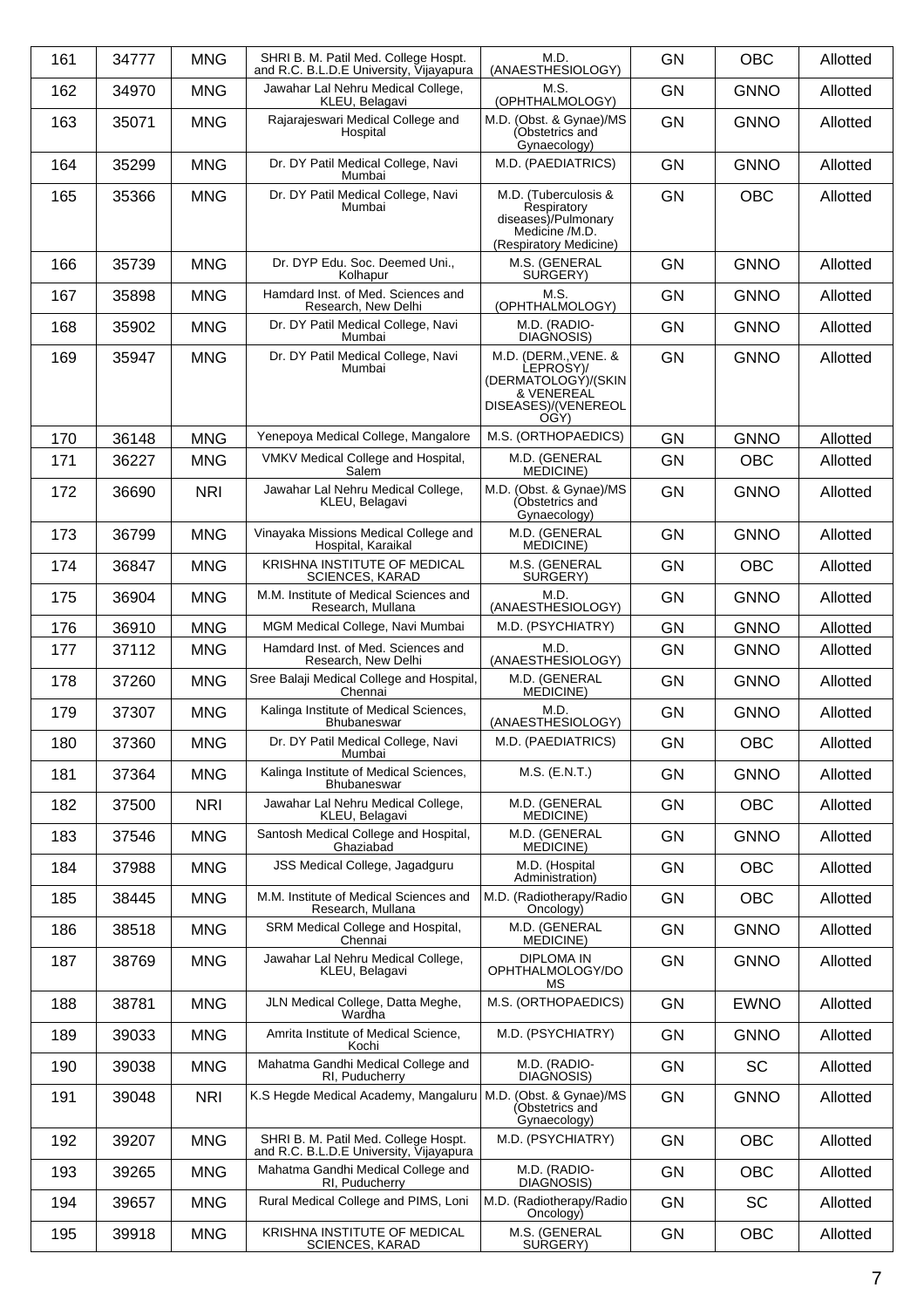| 196 | 40329 | <b>MNG</b> | Jawahar Lal Nehru Medical College,<br>KLEU, Belagavi          | M.D.<br>(ANAESTHESIOLOGY)                                                                             | <b>GN</b> | <b>OBC</b>  | Allotted |
|-----|-------|------------|---------------------------------------------------------------|-------------------------------------------------------------------------------------------------------|-----------|-------------|----------|
| 197 | 40359 | <b>MNG</b> | M.M. Institute of Medical Sciences and<br>Research, Mullana   | M.S. (E.N.T.)                                                                                         | <b>GN</b> | <b>GNNO</b> | Allotted |
| 198 | 40374 | <b>MNG</b> | Institute of Medical Sciences and SUMH,<br><b>Bhubaneswar</b> | $M.S.$ (E.N.T.)                                                                                       | <b>GN</b> | <b>OBC</b>  | Allotted |
| 199 | 40430 | <b>MNG</b> | Institute of Medical Sciences and SUMH,<br><b>Bhubaneswar</b> | M.D. (PSYCHIATRY)                                                                                     | <b>GN</b> | <b>GNNO</b> | Allotted |
| 200 | 40611 | <b>MNG</b> | Santosh Medical College and Hospital,<br>Ghaziabad            | M.D. (Obst. & Gynae)/MS<br>(Obstetrics and<br>Gynaecology)                                            | <b>GN</b> | <b>GNNO</b> | Allotted |
| 201 | 40770 | <b>MNG</b> | SRM Medical College and Hospital,<br>Chennai                  | M.D. (GENERAL<br>MEDICINE)                                                                            | <b>GN</b> | <b>OBC</b>  | Allotted |
| 202 | 40781 | <b>MNG</b> | Rural Medical College and PIMS, Loni                          | M.D.<br>(ANAESTHESIOLOGY)                                                                             | <b>GN</b> | <b>EWNO</b> | Allotted |
| 203 | 40802 | <b>MNG</b> | Rural Medical College and PIMS, Loni                          | M.D.<br>(ANAESTHESIOLOGY)                                                                             | <b>GN</b> | <b>GNNO</b> | Allotted |
| 204 | 40923 | <b>MNG</b> | Dr. DY Patil Medical College and Hospt.,<br>Pune              | M.S. (GENERAL<br>SURGERY)                                                                             | <b>GN</b> | <b>GNNO</b> | Allotted |
| 205 | 41163 | <b>MNG</b> | MGM Medical College, Navi Mumbai                              | M.D. (Emergency and<br>Critical Care)/M.D.<br>(Emergency Medicine)                                    | <b>GN</b> | <b>GNNO</b> | Allotted |
| 206 | 41204 | <b>MNG</b> | Rural Medical College and PIMS, Loni                          | M.D.<br>(ANAESTHESIOLOGY)                                                                             | <b>GN</b> | <b>GNNO</b> | Allotted |
| 207 | 41223 | <b>MNG</b> | Dr. DY Patil Medical College and Hospt.,<br>Pune              | M.S. (ORTHOPAEDICS)                                                                                   | GN        | <b>EWNO</b> | Allotted |
| 208 | 41235 | <b>MNG</b> | Saveetha Medical College, Chennai                             | M.D.<br>(ANAESTHESIOLOGY)                                                                             | <b>GN</b> | <b>GNNO</b> | Allotted |
| 209 | 41444 | <b>MNG</b> | Rajarajeswari Medical College and<br>Hospital                 | M.D. (GENERAL<br>MEDICINE)                                                                            | <b>GN</b> | <b>GNNO</b> | Allotted |
| 210 | 41553 | <b>MNG</b> | M.M. Institute of Medical Sciences and<br>Research, Mullana   | M.S. (ORTHOPAEDICS)                                                                                   | <b>GN</b> | <b>GNNO</b> | Allotted |
| 211 | 41720 | <b>MNG</b> | Jawahar Lal Nehru Medical College,<br>KLEU, Belagavi          | M.D.<br>(ANAESTHESIOLOGY)                                                                             | <b>GN</b> | <b>OBC</b>  | Allotted |
| 212 | 42636 | <b>MNG</b> | Dr. DY Patil Medical College and Hospt.,<br>Pune              | M.S.<br>(OPHTHALMOLOGY)                                                                               | <b>GN</b> | <b>GNNO</b> | Allotted |
| 213 | 42759 | <b>MNG</b> | M.M. Institute of Medical Sciences and<br>Research, Mullana   | M.S. (GENERAL<br>SURGERY)                                                                             | GN        | <b>GNNO</b> | Allotted |
| 214 | 42761 | <b>NRI</b> | SDU Medical College, Kolar                                    | M.D. (DERM., VENE. &<br>LEPROSY)/<br>(DERMATOLOGÝ)/(SKIN<br>& VENEREAL<br>DISEASES)/(VENEREOL<br>OGY) | <b>GN</b> | <b>OBC</b>  | Allotted |
| 215 | 42765 | <b>MNG</b> | SRM Medical College and Hospital,<br>Chennai                  | M.S. (GENERAL<br>SURGERY)                                                                             | <b>GN</b> | <b>OBC</b>  | Allotted |
| 216 | 42812 | <b>MNG</b> | Sri Siddhartha Medical College DU,<br>Tumkur                  | M.S.<br>(OPHTHALMOLOGY)                                                                               | <b>GN</b> | <b>OBC</b>  | Allotted |
| 217 | 42847 | <b>MNG</b> | Sree Balaji Medical College and Hospital,<br>Chennai          | M.D. (RADIO-<br>DIAGNOSIS)                                                                            | <b>GN</b> | <b>GNNO</b> | Allotted |
| 218 | 43131 | <b>MNG</b> | KRISHNA INSTITUTE OF MEDICAL<br><b>SCIENCES, KARAD</b>        | M.S.<br>(OPHTHALMOLOGY)                                                                               | GN        | <b>EWNO</b> | Allotted |
| 219 | 43317 | <b>MNG</b> | Jawahar Lal Nehru Medical College,<br>KLEU, Belagavi          | M.D.<br>(ANAESTHESIOLOGY)                                                                             | <b>GN</b> | <b>GNNO</b> | Allotted |
| 220 | 43358 | <b>MNG</b> | Bharati Vidyapeeth Dee. Univ. Med.<br>College, Pune           | M.D. (Emergency and<br>Critical Care)/M.D.<br>(Emergency Medicine)                                    | <b>GN</b> | <b>GNNO</b> | Allotted |
| 221 | 43443 | <b>MNG</b> | Shri Sathya Sai Medical College and RI,<br>Kancheepuram       | M.D. (GENERAL<br><b>MEDICINE</b> )                                                                    | <b>GN</b> | <b>OBC</b>  | Allotted |
| 222 | 43639 | <b>MNG</b> | Bharati Vidyapeeth Dee. Univ. Med.<br>College, Pune           | M.D. (Emergency and<br>Critical Care)/M.D.<br>(Emergency Medicine)                                    | <b>GN</b> | <b>GNNO</b> | Allotted |
| 223 | 43734 | <b>MNG</b> | Dr. DY Patil Medical College, Navi<br>Mumbai                  | M.D. (RADIO-<br>DIAGNOSIS)                                                                            | <b>GN</b> | <b>GNNO</b> | Allotted |
| 224 | 43765 | <b>MNG</b> | Sree Balaji Medical College and Hospital,<br>Chennai          | M.D. (DERM., VENE. &<br>LEPROSY)/<br>(DERMATOLOGY)/(SKIN<br>& VENEREAL<br>DISEASES)/(VENEREOL<br>OGY) | <b>GN</b> | <b>GNNO</b> | Allotted |
| 225 | 43824 | <b>MNG</b> | Chettinad Hospital and Research<br>Institute, Kancheepuram    | M.D. (Obst. & Gynae)/MS<br>(Obstetrics and<br>Gynaecology)                                            | <b>GN</b> | <b>GNNO</b> | Allotted |
| 226 | 43981 | <b>MNG</b> | Chettinad Hospital and Research<br>Institute, Kancheepuram    | M.S. (E.N.T.)                                                                                         | GN        | <b>GNNO</b> | Allotted |
| 227 | 44219 | <b>MNG</b> | Meenakshi Medical College Host. and<br>Res. Inst., Chennai    | M.D. (GENERAL<br><b>MEDICINE</b> )                                                                    | <b>GN</b> | <b>SC</b>   | Allotted |
| 228 | 44444 | <b>MNG</b> | VMKV Medical College and Hospital,<br>Salem                   | M.D. (PAEDIATRICS)                                                                                    | GN        | <b>GNNO</b> | Allotted |
| 229 | 44622 | <b>NRI</b> | <b>JSS Medical College, Jagadguru</b>                         | M.D. (GENERAL<br>MEDICINE)                                                                            | <b>GN</b> | <b>OBC</b>  | Allotted |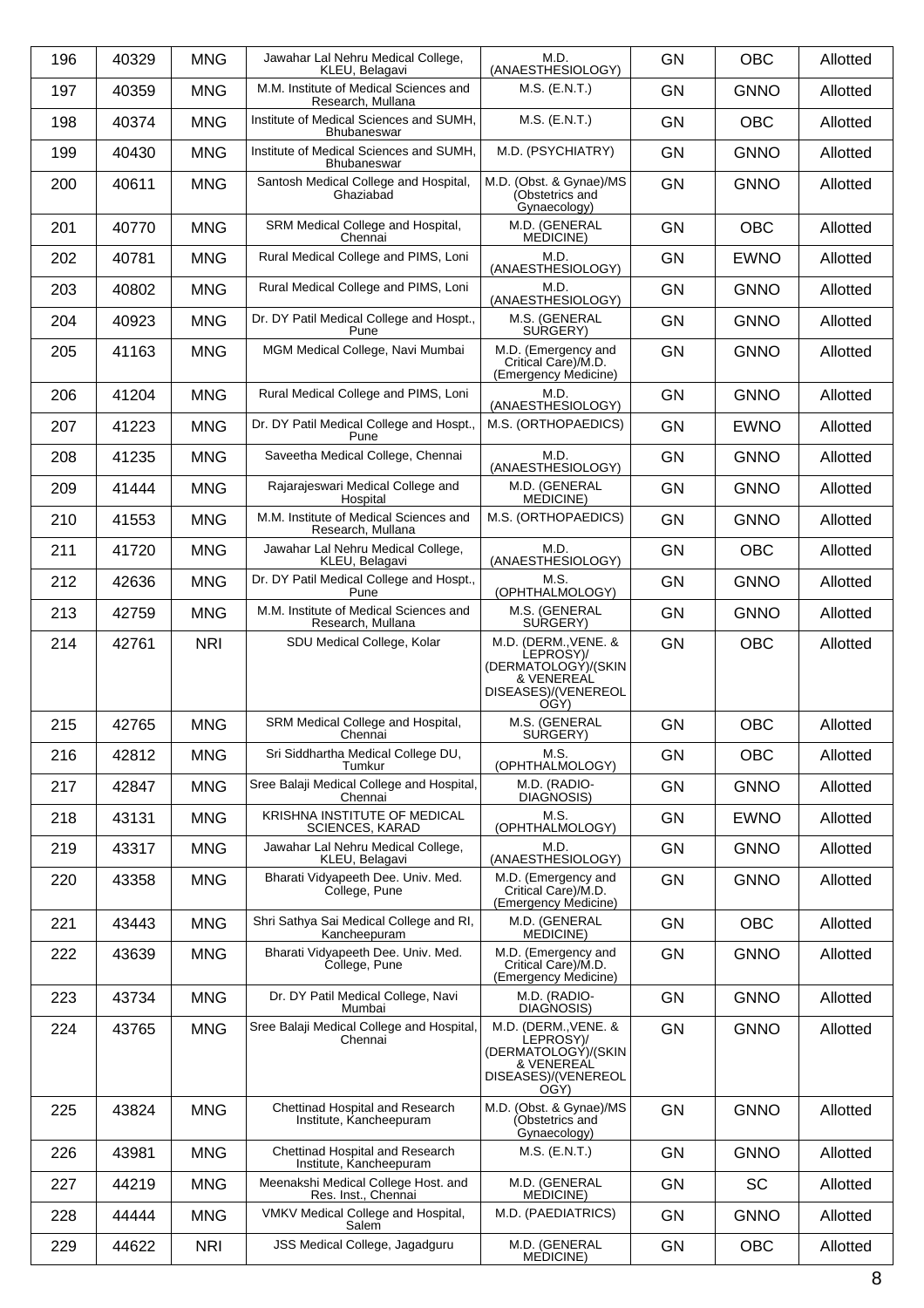| 230 | 44846 | <b>MNG</b> | Aarupadai Veedu Medical College and<br>Hospt., Puducherry                       | M.D. (PSYCHIATRY)                                          | <b>GN</b> | <b>GNNO</b> | Allotted |
|-----|-------|------------|---------------------------------------------------------------------------------|------------------------------------------------------------|-----------|-------------|----------|
| 231 | 44898 | <b>MNG</b> | Santosh Medical College and Hospital,<br>Ghaziabad                              | M.D. (Tuberculosis &<br>Respiratory<br>diseases)/Pulmonary | <b>GN</b> | <b>GNNO</b> | Allotted |
|     |       |            |                                                                                 | Medicine /M.D.<br>(Respiratory Medicine)                   |           |             |          |
| 232 | 45413 | <b>MNG</b> | Jawahar Lal Nehru Medical College,<br>KLEU, Belagavi                            | M.D.<br>(ANAESTHESIOLOGY)                                  | <b>GN</b> | <b>OBC</b>  | Allotted |
| 233 | 45529 | <b>MNG</b> | Aarupadai Veedu Medical College and<br>Hospt., Puducherry                       | M.D. (RADIO-<br>DIAGNOSIS)                                 | <b>GN</b> | <b>OBC</b>  | Allotted |
| 234 | 45621 | <b>MNG</b> | SHRI B. M. Patil Med. College Hospt.<br>and R.C. B.L.D.E University, Vijayapura | $M.S.$ (E.N.T.)                                            | GN        | <b>OBC</b>  | Allotted |
| 235 | 45748 | <b>MNG</b> | Jawahar Lal Nehru Medical College,<br>KLEU, Belagavi                            | $M.S.$ (E.N.T.)                                            | <b>GN</b> | <b>GNNO</b> | Allotted |
| 236 | 45834 | <b>MNG</b> | Sri Siddhartha Medical College DU,<br>Tumkur                                    | M.S. (E.N.T.)                                              | <b>GN</b> | <b>OBC</b>  | Allotted |
| 237 | 46090 | <b>MNG</b> | JLN Medical College, Datta Meghe,<br>Wardha                                     | M.S. (GENERAL<br>SURGERY)                                  | GN        | <b>GNNO</b> | Allotted |
| 238 | 46151 | <b>MNG</b> | Sri Lakshmi Narayana Inst. of Med.<br>Scien., Puducherry                        | M.D. (GENERAL<br><b>MEDICINE</b> )                         | <b>GN</b> | <b>OBC</b>  | Allotted |
| 239 | 46331 | <b>MNG</b> | Yenepoya Medical College, Mangalore                                             | M.S.<br>(OPHTHALMOLOGY)                                    | <b>GN</b> | <b>GNNO</b> | Allotted |
| 240 | 46402 | <b>MNG</b> | VMKV Medical College and Hospital,<br>Salem                                     | M.D. (PAEDIATRICS)                                         | <b>GN</b> | <b>GNNO</b> | Allotted |
| 241 | 46476 | <b>MNG</b> | Jawahar Lal Nehru Medical College,<br>KLEU, Belagavi                            | $M.S.$ (E.N.T.)                                            | <b>GN</b> | <b>GNNO</b> | Allotted |
| 242 | 46518 | <b>MNG</b> | M.M. Institute of Medical Sciences and<br>Research, Mullana                     | M.S. (ORTHOPAEDICS)                                        | <b>GN</b> | <b>OBC</b>  | Allotted |
| 243 | 46653 | <b>MNG</b> | Rajarajeswari Medical College and<br>Hospital                                   | M.S.<br>(OPHTHALMOLOGY)                                    | <b>GN</b> | <b>GNNO</b> | Allotted |
| 244 | 46661 | <b>MNG</b> | Meenakshi Medical College Host. and<br>Res. Inst., Chennai                      | $M.S.$ (E.N.T.)                                            | <b>GN</b> | <b>GNNO</b> | Allotted |
| 245 | 46740 | <b>MNG</b> | Rajarajeswari Medical College and<br>Hospital                                   | M.D. (Obst. & Gynae)/MS<br>(Obstetrics and<br>Gynaecology) | <b>GN</b> | <b>GNNO</b> | Allotted |
| 246 | 46937 | <b>MNG</b> | JLN Medical College, Datta Meghe,<br>Wardha                                     | M.S. (GENERAL<br>SURGERY)                                  | <b>GN</b> | <b>GNNO</b> | Allotted |
| 247 | 47030 | <b>MNG</b> | Dr. DY Patil Medical College, Navi<br>Mumbai                                    | M.S. (GENERAL<br>SURGERY)                                  | <b>GN</b> | <b>GNNO</b> | Allotted |
| 248 | 47125 | <b>MNG</b> | Santosh Medical College and Hospital,<br>Ghaziabad                              | M.D. (Obst. & Gynae)/MS<br>(Obstetrics and<br>Gynaecology) | <b>GN</b> | <b>GNNO</b> | Allotted |
| 249 | 47516 | <b>MNG</b> | Dr. DY Patil Medical College, Navi<br>Mumbai                                    | M.D. (Obst. & Gynae)/MS<br>(Obstetrics and<br>Gynaecology) | <b>GN</b> | <b>EWNO</b> | Allotted |
| 250 | 47530 | <b>MNG</b> | Saveetha Medical College, Chennai                                               | M.S. (ORTHOPAEDICS)                                        | GN        | <b>GNNO</b> | Allotted |
| 251 | 47830 | <b>MNG</b> | Shri Sathya Sai Medical College and RI,<br>Kancheepuram                         | M.D. (PAEDIATRICS)                                         | <b>GN</b> | <b>GNNO</b> | Allotted |
| 252 | 47833 | <b>MNG</b> | Sree Balaji Medical College and Hospital,<br>Chennai                            | M.D. (GENERAL<br><b>MEDICINE)</b>                          | <b>GN</b> | <b>EWNO</b> | Allotted |
| 253 | 48029 | <b>MNG</b> | SDU Medical College, Kolar                                                      | M.S. (GENERAL<br>SURGERY)                                  | <b>GN</b> | <b>OBC</b>  | Allotted |
| 254 | 48067 | <b>MNG</b> | SHRI B. M. Patil Med. College Hospt.<br>and R.C. B.L.D.E University, Vijayapura | M.S. (GENERAL<br>SURGERY)                                  | <b>GN</b> | <b>GNNO</b> | Allotted |
| 255 | 48084 | <b>MNG</b> | Aarupadai Veedu Medical College and<br>Hospt., Puducherry                       | M.D. (PAEDIATRICS)                                         | <b>GN</b> | <b>OBC</b>  | Allotted |
| 256 | 48104 | <b>MNG</b> | Dr. DY Patil Medical College and Hospt.,<br>Pune                                | M.S.<br>(OPHTHALMOLOGY)                                    | <b>GN</b> | <b>GNNO</b> | Allotted |
| 257 | 48198 | <b>MNG</b> | Santosh Medical College and Hospital,<br>Ghaziabad                              | M.D. (PAEDIATRICS)                                         | <b>GN</b> | <b>EWNO</b> | Allotted |
| 258 | 48259 | <b>MNG</b> | M.M. Institute of Medical Sciences and<br>Research, Mullana                     | M.S. (E.N.T.)                                              | <b>GN</b> | <b>GNNO</b> | Allotted |
| 259 | 48539 | <b>MNG</b> | Sree Balaji Medical College and Hospital,<br>Chennai                            | M.D. (GENERAL<br>MEDICINE)                                 | <b>GN</b> | <b>EWNO</b> | Allotted |
| 260 | 48691 | <b>MNG</b> | MGM Medical College, Aurangabad                                                 | M.D.<br>(ANAESTHESIOLOGY)                                  | <b>GN</b> | <b>GNNO</b> | Allotted |
| 261 | 48911 | <b>MNG</b> | Aarupadai Veedu Medical College and<br>Hospt., Puducherry                       | M.D. (Obst. & Gynae)/MS<br>(Obstetrics and<br>Gynaecology) | <b>GN</b> | <b>GNNO</b> | Allotted |
| 262 | 48940 | <b>MNG</b> | Aarupadai Veedu Medical College and<br>Hospt., Puducherry                       | M.D. (GENERAL<br><b>MEDICINE)</b>                          | <b>GN</b> | <b>GNNO</b> | Allotted |
| 263 | 49073 | <b>MNG</b> | Sree Balaji Medical College and Hospital,<br>Chennai                            | M.D. (PAEDIATRICS)                                         | <b>GN</b> | OBC         | Allotted |
| 264 | 49218 | <b>NRI</b> | K.S Hegde Medical Academy, Mangaluru                                            | M.S. (ORTHOPAEDICS)                                        | <b>GN</b> | <b>OBC</b>  | Allotted |
| 265 | 49405 | <b>MNG</b> | Dr. DY Patil Medical College and Hospt.,                                        | M.S. (E.N.T.)                                              | GN        | <b>GNNO</b> | Allotted |
| 266 | 49810 | <b>MNG</b> | Pune<br>VMKV Medical College and Hospital,<br>Salem                             | M.S. (ORTHOPAEDICS)                                        | GN        | <b>GNNO</b> | Allotted |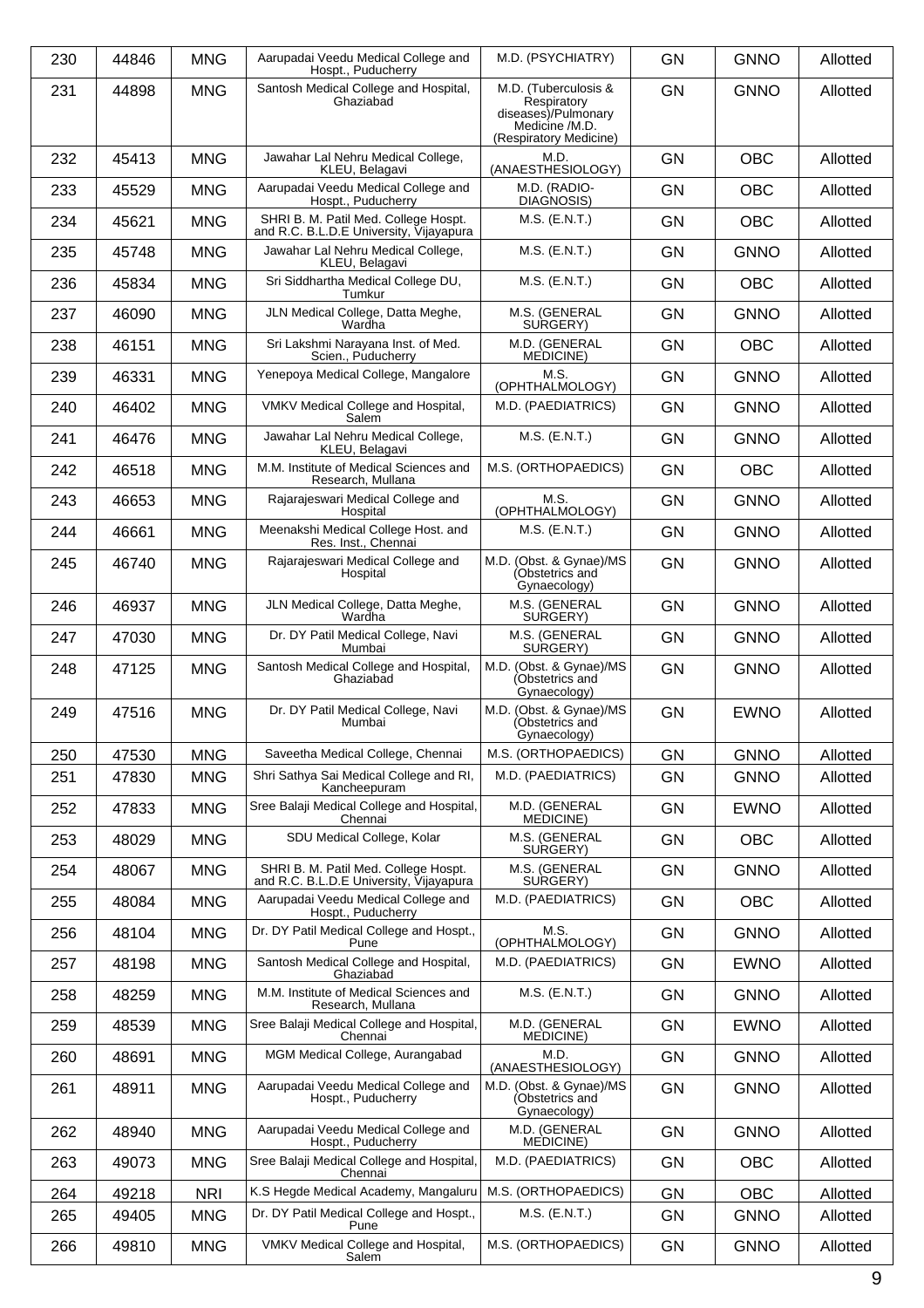| 267 | 49947 | <b>MNG</b> | Aarupadai Veedu Medical College and<br>Hospt., Puducherry                       | M.S. (ORTHOPAEDICS)                                                                                   | <b>GN</b> | <b>OBC</b>     | Allotted           |
|-----|-------|------------|---------------------------------------------------------------------------------|-------------------------------------------------------------------------------------------------------|-----------|----------------|--------------------|
| 268 | 50133 | <b>MNG</b> | Kalinga Institute of Medical Sciences,<br>Bhubaneswar                           | M.D. (PATHOLOGY)                                                                                      | <b>GN</b> | <b>GNNO</b>    | Allotted           |
| 269 | 50277 | <b>NRI</b> | Jawahar Lal Nehru Medical College,<br>KLEU, Belagavi                            | M.D. (PAEDIATRICS)                                                                                    | <b>GN</b> | <b>OBC</b>     | Allotted           |
| 270 | 50355 | <b>NRI</b> | SDU Medical College, Kolar                                                      | M.D. (GENERAL<br>MEDICINE)                                                                            | <b>GN</b> | <b>GNNO</b>    | Allotted           |
| 271 | 50661 | <b>MNG</b> | Sri Siddhartha Medical College DU,<br>Tumkur                                    | M.S.<br>(OPHTHALMOLOGY)                                                                               | <b>GN</b> | <b>GNNO</b>    | Allotted           |
| 272 | 50737 | <b>MNG</b> | Chettinad Hospital and Research<br>Institute, Kancheepuram                      | M.S. (GENERAL<br>SURGERY)                                                                             | <b>GN</b> | <b>OBC</b>     | Allotted           |
| 273 | 50758 | <b>MNG</b> | Sree Balaji Medical College and Hospital,<br>Chennai                            | M.D. (GENERAL<br>MEDICINE)                                                                            | <b>GN</b> | <b>OBC</b>     | Allotted           |
| 274 | 50785 | <b>MNG</b> | MGM Medical College, Navi Mumbai                                                | M.S. (E.N.T.)                                                                                         | <b>GN</b> | <b>GNNO</b>    | Allotted           |
| 275 | 50945 | <b>MNG</b> | Yenepoya Medical College, Mangalore                                             | M.D.<br>(ANAESTHESIOLOGY)                                                                             | <b>GN</b> | <b>OBC</b>     | Allotted           |
| 276 | 50967 | <b>MNG</b> | Dr. DY Patil Medical College and Hospt.,<br>Pune                                | M.D.<br>(ANAESTHESIOLOGY)                                                                             | <b>GN</b> | <b>GNNO</b>    | Allotted           |
| 277 | 51036 | <b>MNG</b> | Dr. DY Patil Medical College, Navi<br>Mumbai                                    | M.D. (PSYCHIATRY)                                                                                     | <b>GN</b> | <b>GNNO</b>    | Allotted           |
| 278 | 51555 | <b>MNG</b> | Chettinad Hospital and Research<br>Institute, Kancheepuram                      | M.D. Sports Medicine                                                                                  | <b>GN</b> | <b>OBC</b>     | Allotted           |
| 279 | 51897 | <b>MNG</b> | JLN Medical College, Datta Meghe,<br>Wardha                                     | $M.S.$ (E.N.T.)                                                                                       | <b>GN</b> | <b>GNNO</b>    | Allotted           |
| 280 | 52640 | <b>MNG</b> | Shri Sathya Sai Medical College and RI,<br>Kancheepuram                         | M.D. (Obst. & Gynae)/MS<br>(Obstetrics and<br>Gynaecology)                                            | <b>GN</b> | <b>OBC</b>     | Allotted           |
| 281 | 52703 | <b>MNG</b> | Yenepoya Medical College, Mangalore                                             | M.S. (E.N.T.)                                                                                         | <b>GN</b> | <b>OBC</b>     | Allotted           |
| 282 | 52732 | <b>NRI</b> | SDU Medical College, Kolar                                                      | M.D. (DERM., VENE. &<br>LEPROSY)/<br>(DERMATOLOGÝ)/(SKIN<br>& VENEREAL<br>DISEASES)/(VENEREOL<br>OGY) | <b>GN</b> | <b>OBC</b>     | Allotted           |
| 283 | 52779 | <b>MNG</b> | SRM Medical College and Hospital,<br>Chennai                                    | M.S. (GENERAL<br>SURGERY)                                                                             | <b>GN</b> | <b>GNNO</b>    | Allotted           |
| 284 | 52782 | <b>MNG</b> | Dr. DYP Edu. Soc. Deemed Uni.,<br>Kolhapur                                      | M.D.<br>(ANAESTHESIOLOGY)                                                                             | <b>GN</b> | <b>GNNO</b>    | Allotted           |
| 285 | 52838 | <b>NRI</b> | Kalinga Institute of Medical Sciences,<br>Bhubaneswar                           | $M.S.$ (E.N.T.)                                                                                       | <b>GN</b> | <b>GNNO</b>    | Allotted           |
| 286 | 52885 | <b>MNG</b> | Jawahar Lal Nehru Medical College,<br>KLEU, Belagavi                            | M.D. (PSYCHIATRY)                                                                                     | <b>GN</b> | <b>GNNO</b>    | Allotted           |
| 287 | 52902 | <b>MNG</b> | Jawahar Lal Nehru Medical College,<br>KLEU, Belagavi                            | M.S. (E.N.T.)                                                                                         | <b>GN</b> | <b>GNNO</b>    | Allotted           |
| 288 | 52997 | <b>NRI</b> | SHRI B. M. Patil Med. College Hospt.<br>and R.C. B.L.D.E University, Vijayapura | M.D. (PAEDIATRICS)                                                                                    | <b>GN</b> | <b>GNNO</b>    | Allotted           |
| 289 | 53016 | <b>MNG</b> | Santosh Medical College and Hospital,<br>Ghaziabad                              | M.D. (DERM., VENE. &<br>LEPROSY)/<br>(DERMATOLOGY)/(SKIN<br>& VENEREAL<br>DISEASES)/(VENEREOL<br>OGY) | <b>GN</b> | <b>OBC</b>     | Allotted           |
| 290 | 53149 | <b>MNG</b> | Aarupadai Veedu Medical College and<br>Hospt., Puducherry                       | M.D. (GENERAL<br><b>MEDICINE</b> )                                                                    | <b>GN</b> | <b>OBC</b>     | Allotted           |
| 291 | 53476 | <b>MNG</b> | SHRI B. M. Patil Med. College Hospt.<br>and R.C. B.L.D.E University, Vijayapura | M.D. (PATHOLOGY)                                                                                      | GN        | <b>GNNO</b>    | Allotted           |
| 292 | 53558 | MM         | Yenepoya Medical College, Mangalore                                             | M.D.<br>(ANAESTHESIOLOGY)                                                                             | <b>GN</b> | <b>OBC</b>     | Allotted           |
| 293 | 53573 | <b>MNG</b> | Sri Lakshmi Narayana Inst. of Med.<br>Scien., Puducherry                        | M.D. (DERM., VENE. &<br>LEPROSY)/<br>(DERMATOLOGY)/(SKIN<br>& VENEREAL<br>DISEASES)/(VENEREOL<br>OGY) | <b>GN</b> | <b>GNNO</b>    | Allotted           |
| 294 | 53610 | MM         | Yenepoya Medical College, Mangalore                                             | M.D.<br>(ANAESTHESIOLOGY)                                                                             | <b>GN</b> | <b>OBC</b>     | Allotted           |
| 295 | 53648 | <b>MNG</b> | VMKV Medical College and Hospital,<br>Salem                                     | M.D.<br>(ANAESTHESIOLOGY)                                                                             | <b>GN</b> | <b>OBC</b>     | Allotted           |
| 296 | 53714 | <b>MNG</b> | Sri Lakshmi Narayana Inst. of Med.<br>Scien., Puducherry                        | M.D. (RADIO-<br>DIAGNOSIS)                                                                            | GN        | <b>GNNO</b>    | Allotted           |
| 297 | 54291 | <b>MNG</b> | Saveetha Medical College, Chennai                                               | M.S. (GENERAL<br>SURGERY)                                                                             | <b>GN</b> | <b>GNNO</b>    | Allotted           |
| 298 | 54353 | <b>MNG</b> | Aarupadai Veedu Medical College and<br>Hospt., Puducherry                       | M.D. (GENERAL<br><b>MEDICINE</b> )                                                                    | <b>GN</b> | <b>OBC PwD</b> | Allotted           |
| 299 | 54573 | <b>MNG</b> | Dr. DY Patil Medical College and Hospt.,<br>Pune                                | M.D.<br>(ANAESTHESIOLOGY)                                                                             | <b>GN</b> | <b>SC</b>      | Allotted           |
| 300 | 54798 | <b>MNG</b> | Jawahar Lal Nehru Medical College,<br>KLEU, Belagavi                            | $M.S.$ (E.N.T.)                                                                                       | <b>GN</b> | <b>GNNO</b>    | Allotted           |
| 301 | 54877 | <b>MNG</b> | Dr. DY Patil Medical College, Navi<br>Mumbai                                    | M.D.<br>(PHARMACOLOGY)                                                                                | <b>GN</b> | <b>GNNO</b>    | Allotted<br>$10^-$ |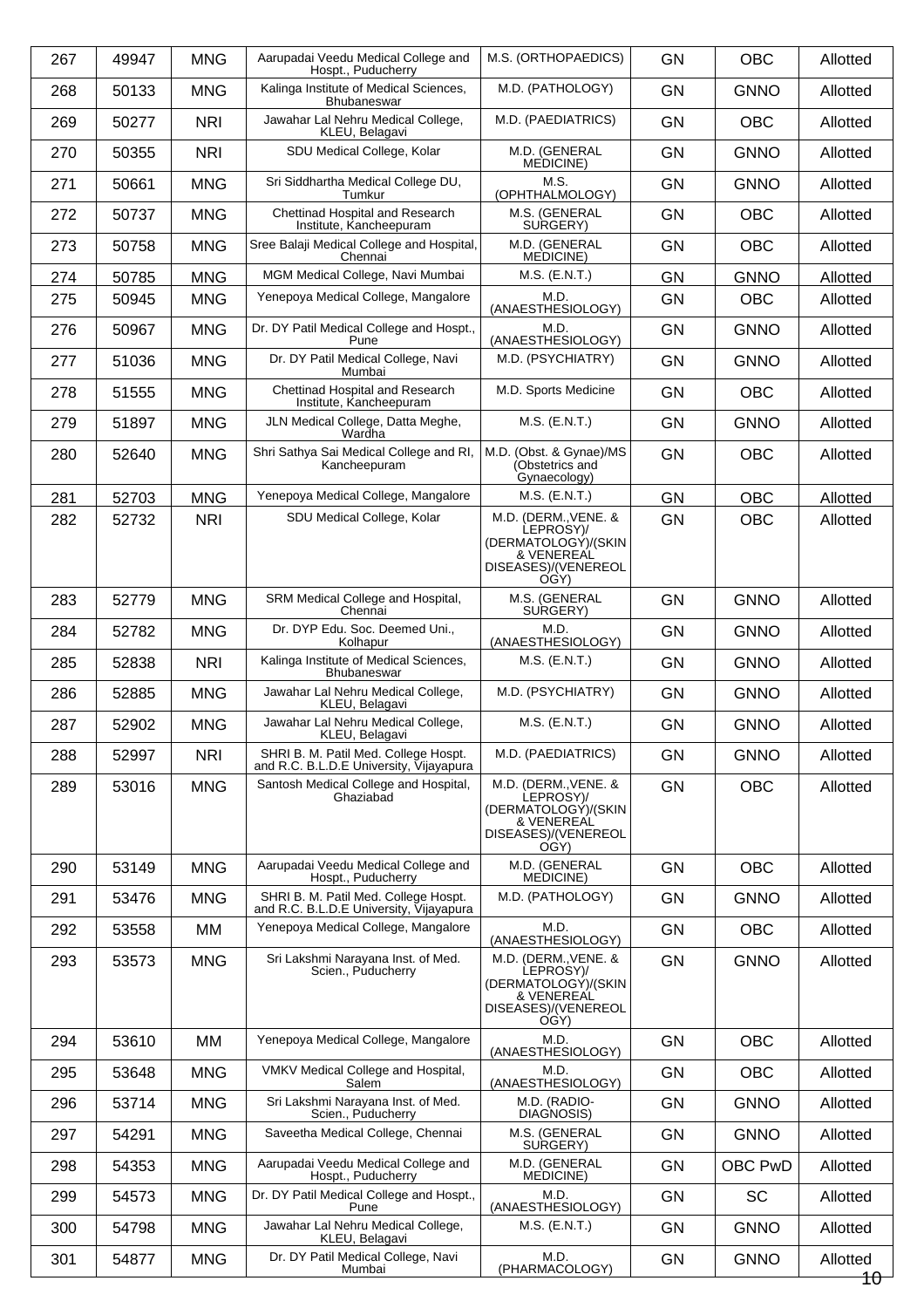| 302 | 54912 | <b>MNG</b> | Saveetha Medical College, Chennai                          | M.D. (PSYCHIATRY)                                                                                       | <b>GN</b> | <b>GNNO</b> | Allotted |
|-----|-------|------------|------------------------------------------------------------|---------------------------------------------------------------------------------------------------------|-----------|-------------|----------|
| 303 | 54992 | <b>MNG</b> | Santosh Medical College and Hospital,<br>Ghaziabad         | M.D.<br>(ANAESTHESIOLOGY)                                                                               | <b>GN</b> | <b>GNNO</b> | Allotted |
| 304 | 55254 | <b>MNG</b> | Dr. DY Patil Medical College, Navi<br>Mumbai               | M.S.<br>(OPHTHALMOLOGY)                                                                                 | <b>GN</b> | <b>GNNO</b> | Allotted |
| 305 | 55377 | <b>MNG</b> | Dr. DY Patil Medical College, Navi<br>Mumbai               | M.D. (Emergency and<br>Critical Care)/M.D.<br>(Emergency Medicine)                                      | <b>GN</b> | <b>OBC</b>  | Allotted |
| 306 | 55468 | <b>MNG</b> | SDU Medical College, Kolar                                 | M.D.<br>(ANAESTHESIOLOGY)                                                                               | <b>GN</b> | <b>GNNO</b> | Allotted |
| 307 | 55489 | <b>MNG</b> | Dr. DY Patil Medical College, Navi<br>Mumbai               | M.S. (GENERAL<br>SURGERY)                                                                               | <b>GN</b> | <b>SC</b>   | Allotted |
| 308 | 55719 | <b>MNG</b> | SDU Medical College, Kolar                                 | M.D.<br>(ANAESTHESIOLOGY)                                                                               | <b>GN</b> | <b>OBC</b>  | Allotted |
| 309 | 55739 | <b>MNG</b> | Chettinad Hospital and Research<br>Institute, Kancheepuram | M.S. (GENERAL<br>SURGERY)                                                                               | <b>GN</b> | <b>GNNO</b> | Allotted |
| 310 | 55795 | <b>NRI</b> | Jawahar Lal Nehru Medical College,<br>KLEU, Belagavi       | M.S. (ORTHOPAEDICS)                                                                                     | <b>GN</b> | <b>GNNO</b> | Allotted |
| 311 | 55853 | <b>MNG</b> | Hamdard Inst. of Med. Sciences and<br>Research, New Delhi  | M.S. (E.N.T.)                                                                                           | <b>GN</b> | <b>GNNO</b> | Allotted |
| 312 | 55874 | <b>NRI</b> | Amrita Institute of Medical Science,<br>Kochi              | M.D. (GENERAL<br>MEDICINE)                                                                              | <b>GN</b> | <b>GNNO</b> | Allotted |
| 313 | 55907 | <b>NRI</b> | Dr. DY Patil Medical College, Navi<br>Mumbai               | M.D. (RADIO-<br>DIAGNOSIS)                                                                              | <b>GN</b> | <b>GNNO</b> | Allotted |
| 314 | 55908 | <b>MNG</b> | Aarupadai Veedu Medical College and<br>Hospt., Puducherry  | M.D. (GENERAL<br><b>MEDICINE)</b>                                                                       | <b>GN</b> | <b>GNNO</b> | Allotted |
| 315 | 55916 | <b>MNG</b> | Saveetha Medical College, Chennai                          | M.D. (PSYCHIATRY)                                                                                       | <b>GN</b> | <b>OBC</b>  | Allotted |
| 316 | 55979 | <b>MNG</b> | Sree Balaji Medical College and Hospital,<br>Chennai       | M.D. (GENERAL<br>MEDICINE)                                                                              | <b>GN</b> | <b>GNNO</b> | Allotted |
| 317 | 56243 | <b>MNG</b> | Chettinad Hospital and Research<br>Institute, Kancheepuram | M.S. (GENERAL<br>SURGERY)                                                                               | GN        | <b>GNNO</b> | Allotted |
| 318 | 56333 | <b>MNG</b> | Shri Sathya Sai Medical College and RI,<br>Kancheepuram    | M.D. (Obst. & Gynae)/MS<br>(Obstetrics and<br>Gynaecology)                                              | <b>GN</b> | <b>OBC</b>  | Allotted |
| 319 | 56348 | <b>MNG</b> | Meenakshi Medical College Host. and<br>Res. Inst., Chennai | M.D. (PSYCHIATRY)                                                                                       | <b>GN</b> | <b>GNNO</b> | Allotted |
| 320 | 56446 | <b>MNG</b> | Sree Balaji Medical College and Hospital,<br>Chennai       | M.D. (Tuberculosis &<br>Respiratory<br>diseases)/Pulmonary<br>Medicine /M.D.<br>(Respiratory Medicine)  | <b>GN</b> | <b>GNNO</b> | Allotted |
| 321 | 56521 | <b>MNG</b> | VMKV Medical College and Hospital,<br>Salem                | M.D. IN TRANSFUSION<br><b>MEDICINE/ IMMUNO-</b><br><b>HAEMATOLOGY &amp;</b><br><b>BLOOD TRANSFUSION</b> | <b>GN</b> | <b>OBC</b>  | Allotted |
| 322 | 56552 | <b>MNG</b> | SDU Medical College, Kolar                                 | M.D.<br>(ANAESTHESIOLOGY)                                                                               | GN        | <b>GNNO</b> | Allotted |
| 323 | 56959 | <b>MNG</b> | Rajarajeswari Medical College and<br>Hospital              | M.S. (ORTHOPAEDICS)                                                                                     | GN        | <b>GNNO</b> | Allotted |
| 324 | 57040 | <b>NRI</b> | Dr. DY Patil Medical College and Hospt.,<br>Pune           | M.D. (RADIO-<br>DIAGNOSIS)                                                                              | <b>GN</b> | <b>GNNO</b> | Allotted |
| 325 | 57070 | <b>MNG</b> | SDU Medical College, Kolar                                 | M.D.<br>(ANAESTHESIOLOGY)                                                                               | <b>GN</b> | <b>GNNO</b> | Allotted |
| 326 | 57374 | <b>MNG</b> | Aarupadai Veedu Medical College and<br>Hospt., Puducherry  | M.D. (Obst. & Gynae)/MS<br>(Obstetrics and<br>Gynaecology)                                              | GN        | <b>EWNO</b> | Allotted |
| 327 | 57409 | <b>MNG</b> | SRM Medical College and Hospital,<br>Chennai               | M.S. (ORTHOPAEDICS)                                                                                     | <b>GN</b> | <b>OBC</b>  | Allotted |
| 328 | 57522 | <b>MNG</b> | Dr. DY Patil Medical College and Hospt.,<br>Pune           | $M.S.$ (E.N.T.)                                                                                         | GN        | <b>GNNO</b> | Allotted |
| 329 | 57546 | <b>NRI</b> | Jawahar Lal Nehru Medical College,<br>KLEU, Belagavi       | M.D. (RADIO-<br>DIAGNOSIS)                                                                              | <b>GN</b> | <b>GNNO</b> | Allotted |
| 330 | 57550 | <b>NRI</b> | BVDU Medical College and Hospital,<br>Sangli               | M.D. (Obst. & Gynae)/MS<br>(Obstetrics and<br>Gynaecology)                                              | <b>GN</b> | <b>EWNO</b> | Allotted |
| 331 | 57571 | <b>MNG</b> | Chettinad Hospital and Research<br>Institute, Kancheepuram | M.S. (GENERAL<br>SURGERY)                                                                               | GN        | <b>OBC</b>  | Allotted |
| 332 | 57879 | <b>NRI</b> | Jawahar Lal Nehru Medical College,<br>KLEU, Belagavi       | M.D. (Obst. & Gynae)/MS<br>(Obstetrics and<br>Gynaecology)                                              | GN        | <b>GNNO</b> | Allotted |
| 333 | 57895 | <b>MNG</b> | Santosh Medical College and Hospital,<br>Ghaziabad         | M.D. (Obst. & Gynae)/MS<br>(Obstetrics and<br>Gynaecology)                                              | <b>GN</b> | <b>GNNO</b> | Allotted |
| 334 | 57909 | <b>MNG</b> | Jawahar Lal Nehru Medical College,<br>KLEU, Belagavi       | M.D. (PATHOLOGY)                                                                                        | <b>GN</b> | <b>GNNO</b> | Allotted |
| 335 | 58040 | <b>MNG</b> | SDU Medical College, Kolar                                 | M.D.<br>(ANAESTHESIOLOGY)                                                                               | <b>GN</b> | <b>GNNO</b> | Allotted |
| 336 | 58138 | <b>MNG</b> | SDU Medical College, Kolar                                 | M.S. (E.N.T.)                                                                                           | <b>GN</b> | <b>GNNO</b> | Allotted |
| 337 | 58457 | <b>MNG</b> | Santosh Medical College and Hospital,<br>Ghaziabad         | M.S. (GENERAL<br>SURGERY)                                                                               | <b>GN</b> | <b>GNNO</b> | Allotted |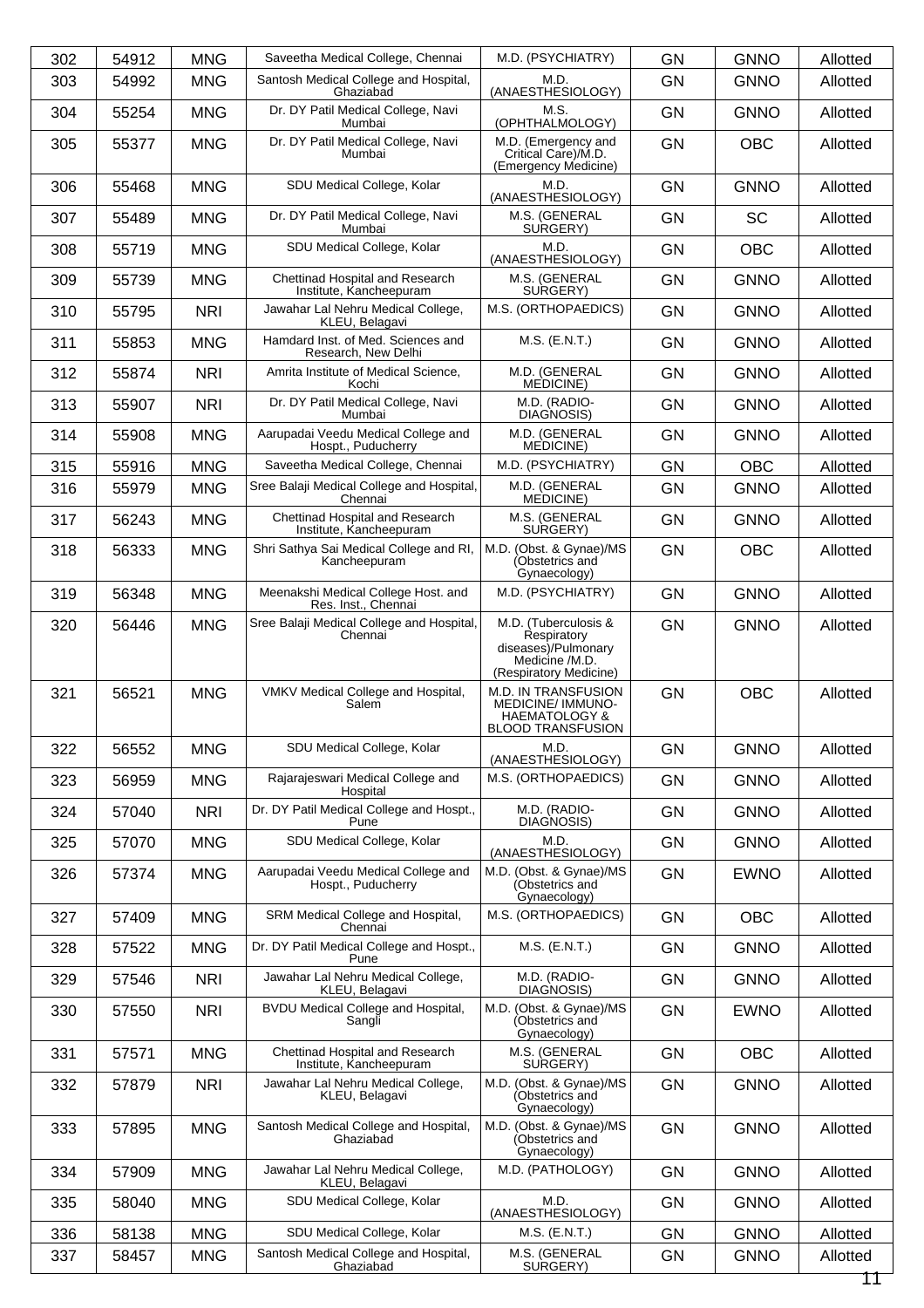| 338 | 58548 | JM         | SBKS Med. Inst. and Res. Centre,<br>Sumandeep Vidyapeeth, Vadodara | M.D. (PATHOLOGY)                                                                                        | <b>GN</b> | <b>EWNO</b> | Allotted       |
|-----|-------|------------|--------------------------------------------------------------------|---------------------------------------------------------------------------------------------------------|-----------|-------------|----------------|
| 339 | 58607 | <b>NRI</b> | Jawahar Lal Nehru Medical College,<br>KLEU, Belagavi               | M.D. (Obst. & Gynae)/MS<br>(Obstetrics and<br>Gynaecology)                                              | <b>GN</b> | <b>OBC</b>  | Allotted       |
| 340 | 58636 | <b>MNG</b> | JSS Medical College, Jagadguru                                     | PG Diploma in<br>Psychological Medicine /<br>Psychiatric Medicine                                       | <b>GN</b> | <b>GNNO</b> | Allotted       |
| 341 | 58729 | <b>MNG</b> | Shri Sathya Sai Medical College and RI,<br>Kancheepuram            | M.D. (Obst. & Gynae)/MS<br>(Obstetrics and<br>Gynaecology)                                              | GN        | <b>GNNO</b> | Allotted       |
| 342 | 58872 | <b>MNG</b> | Sree Balaji Medical College and Hospital,<br>Chennai               | M.D. (GENERAL<br><b>MEDICINE</b>                                                                        | <b>GN</b> | <b>GNNO</b> | Allotted       |
| 343 | 58915 | <b>NRI</b> | SDU Medical College, Kolar                                         | M.D. (Obst. & Gynae)/MS<br>(Obstetrics and<br>Gynaecology)                                              | <b>GN</b> | <b>GNNO</b> | Allotted       |
| 344 | 59163 | <b>MNG</b> | SDU Medical College, Kolar                                         | M.D. (PATHOLOGY)                                                                                        | <b>GN</b> | <b>GNNO</b> | Allotted       |
| 345 | 59735 | <b>MNG</b> | Mahatma Gandhi Medical College and<br>RI, Puducherry               | M.S. (GENERAL<br>SURGERY)                                                                               | <b>GN</b> | <b>GNNO</b> | Allotted       |
| 346 | 59748 | <b>NRI</b> | MGM Medical College, Navi Mumbai                                   | M.D. (GENERAL<br><b>MEDICINE</b> )                                                                      | <b>GN</b> | <b>OBC</b>  | Allotted       |
| 347 | 59990 | <b>MNG</b> | SDU Medical College, Kolar                                         | M.S. (E.N.T.)                                                                                           | <b>GN</b> | <b>OBC</b>  | Allotted       |
| 348 | 60264 | <b>MNG</b> | Sri Lakshmi Narayana Inst. of Med.<br>Scien., Puducherry           | M.S. (GENERAL<br>SURGERY)                                                                               | <b>GN</b> | <b>GNNO</b> | Allotted       |
| 349 | 60351 | <b>MNG</b> | Dr. DY Patil Medical College, Navi<br>Mumbai                       | M.S. (GENERAL<br>SURGERY)                                                                               | <b>GN</b> | <b>GNNO</b> | Allotted       |
| 350 | 60387 | <b>NRI</b> | K.S Hegde Medical Academy, Mangaluru                               | M.S. (ORTHOPAEDICS)                                                                                     | <b>GN</b> | <b>GNNO</b> | Allotted       |
| 351 | 60522 | <b>NRI</b> | JLN Medical College, Datta Meghe,<br>Wardha                        | M.D. (RADIO-<br>DIAGNOSIS)                                                                              | <b>GN</b> | <b>GNNO</b> | Allotted       |
| 352 | 60760 | <b>MNG</b> | SDU Medical College, Kolar                                         | M.D. (PSYCHIATRY)                                                                                       | <b>GN</b> | <b>OBC</b>  | Allotted       |
| 353 | 60776 | <b>MNG</b> | Dr. DY Patil Medical College, Navi<br>Mumbai                       | M.S.<br>(OPHTHALMOLOGY)                                                                                 | <b>GN</b> | <b>OBC</b>  | Allotted       |
| 354 | 61016 | <b>MNG</b> | Rural Medical College and PIMS, Loni                               | M.D. (PATHOLOGY)                                                                                        | <b>GN</b> | OBC         | Allotted       |
| 355 | 61074 | <b>MNG</b> | MGM Medical College, Navi Mumbai                                   | M.D.<br>(ANAESTHESIOLOGY)                                                                               | <b>GN</b> | <b>EWNO</b> | Allotted       |
| 356 | 61171 | <b>MNG</b> | MGM Medical College, Navi Mumbai                                   | M.D. (PATHOLOGY)                                                                                        | <b>GN</b> | <b>SC</b>   | Allotted       |
| 357 | 61220 | <b>NRI</b> | Jawahar Lal Nehru Medical College,                                 | M.D. (GENERAL                                                                                           | <b>GN</b> | <b>GNNO</b> | Allotted       |
|     |       | <b>MNG</b> | KLEU, Belagavi<br>SDU Medical College, Kolar                       | MEDICINE)<br>M.D.                                                                                       | <b>GN</b> | <b>GNNO</b> |                |
| 358 | 61227 |            |                                                                    | (ANAESTHESIOLOGY)                                                                                       |           |             | Allotted       |
| 359 | 61285 | <b>MNG</b> | Jawahar Lal Nehru Medical College,<br>KLEU, Belagavi               | M.D. (PREVENTIVE &<br>SOCIAL MEDICINE)/<br><b>COMMUNITY MEDICÍNE</b>                                    | <b>GN</b> | <b>OBC</b>  | Allotted       |
| 360 | 61621 | <b>MNG</b> | Bharati Vidyapeeth Dee. Univ. Med.<br>College, Pune                | M.D. (PATHOLOGY)                                                                                        | <b>GN</b> | <b>GNNO</b> | Allotted       |
| 361 | 62058 | <b>MNG</b> | VMKV Medical College and Hospital,<br>Salem                        | M.S.<br>(OPHTHALMOLOGY)                                                                                 | <b>GN</b> | <b>GNNO</b> | Allotted       |
| 362 | 62222 | <b>NRI</b> | Bharati Vidyapeeth Dee. Univ. Med.<br>College, Pune                | M.D. (PAEDIATRICS)                                                                                      | <b>GN</b> | <b>EWNO</b> | Allotted       |
| 363 | 62308 | <b>MNG</b> | Kasturba Medical College, Manipal Univ.,<br>Manipal                | <b>M.D. IN TRANSFUSION</b><br>MEDICINE/ IMMUNO-<br><b>HAEMATOLOGY &amp;</b><br><b>BLOOD TRANSFUSION</b> | GN        | <b>GNNO</b> | Allotted       |
| 364 | 62352 | <b>MNG</b> | VMKV Medical College and Hospital,<br>Salem                        | M.S.<br>(OPHTHALMOLOGY)                                                                                 | <b>GN</b> | <b>GNNO</b> | Allotted       |
| 365 | 62370 | <b>MNG</b> | Vinayaka Missions Medical College and<br>Hospital, Karaikal        | M.S. (E.N.T.)                                                                                           | <b>GN</b> | <b>GNNO</b> | Allotted       |
| 366 | 62549 | <b>MNG</b> | SDU Medical College, Kolar                                         | M.D. (PATHOLOGY)                                                                                        | GN        | <b>OBC</b>  | Allotted       |
| 367 | 62580 | <b>MNG</b> | Institute of Medical Sciences and SUMH,<br>Bhubaneswar             | M.D. IN TRANSFUSION<br><b>MEDICINE/ IMMUNO-</b><br><b>HAEMATOLOGY &amp;</b><br><b>BLOOD TRANSFUSION</b> | <b>GN</b> | <b>GNNO</b> | Allotted       |
| 368 | 62843 | <b>MNG</b> | Rajarajeswari Medical College and<br>Hospital                      | M.D. (PATHOLOGY)                                                                                        | <b>GN</b> | <b>GNNO</b> | Allotted       |
| 369 | 62852 | <b>MNG</b> | Saveetha Medical College, Chennai                                  | M.D. (PATHOLOGY)                                                                                        | GN        | <b>GNNO</b> | Allotted       |
| 370 | 62894 | <b>MNG</b> | Hamdard Inst. of Med. Sciences and<br>Research, New Delhi          | M.D. (PREVENTIVE &<br>SOCIAL MEDICINE)/<br><b>COMMUNITY MEDICINE</b>                                    | <b>GN</b> | <b>GNNO</b> | Allotted       |
| 371 | 63269 | <b>MNG</b> | Aarupadai Veedu Medical College and<br>Hospt., Puducherry          | M.D. (GENERAL<br>MEDICINE)                                                                              | <b>GN</b> | <b>OBC</b>  | Allotted       |
| 372 | 63387 | <b>MNG</b> | MGM Medical College, Navi Mumbai                                   | M.D.<br>(ANAESTHESIOLOGY)                                                                               | <b>GN</b> | <b>GNNO</b> | Allotted       |
| 373 | 63435 | <b>MNG</b> | Aarupadai Veedu Medical College and<br>Hospt., Puducherry          | M.D. (PAEDIATRICS)                                                                                      | GN        | <b>SC</b>   | Allotted       |
| 374 | 63561 | <b>MNG</b> | Meenakshi Medical College Host. and<br>Res. Inst., Chennai         | M.S. (GENERAL<br>SURGERY)                                                                               | <b>GN</b> | <b>GNNO</b> | Allotted       |
| 375 | 63655 | <b>MNG</b> | VMKV Medical College and Hospital,<br>Salem                        | M.S. (ORTHOPAEDICS)                                                                                     | <b>GN</b> | <b>GNNO</b> | Allotted<br>12 |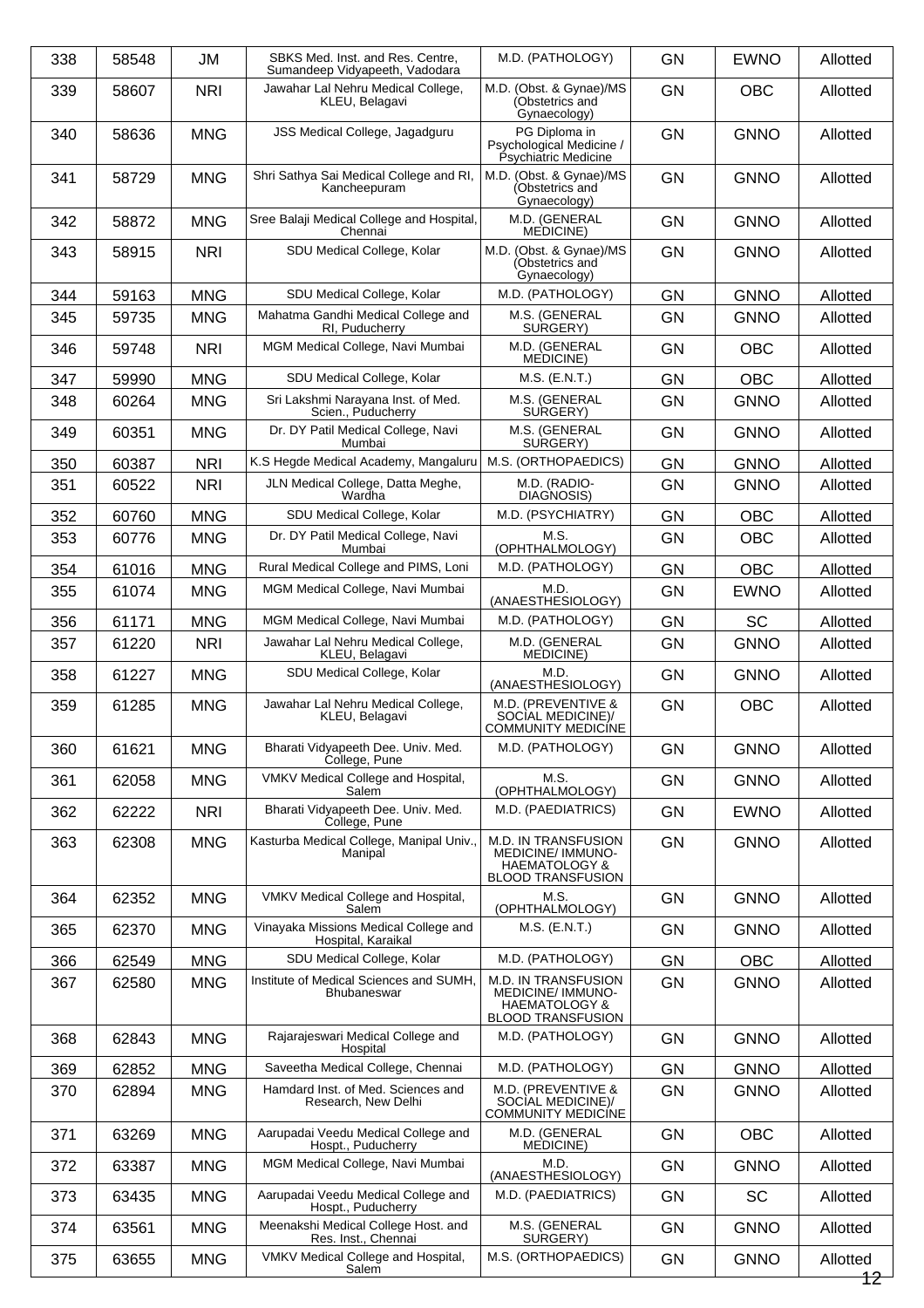| 376 | 63761 | <b>MNG</b> | Dr. DY Patil Medical College and Hospt.,<br>Pune                     | M.D.<br>(ANAESTHESIOLOGY)                                  | <b>GN</b> | <b>ST</b>   | Allotted |
|-----|-------|------------|----------------------------------------------------------------------|------------------------------------------------------------|-----------|-------------|----------|
| 377 | 63866 | <b>MNG</b> | Vinayaka Missions Medical College and<br>Hospital, Karaikal          | M.D. (PSYCHIATRY)                                          | <b>GN</b> | <b>GNNO</b> | Allotted |
| 378 | 63932 | <b>MNG</b> | Santosh Medical College and Hospital,<br>Ghaziabad                   | M.S.<br>(OPHTHALMOLOGY)                                    | <b>GN</b> | <b>GNNO</b> | Allotted |
| 379 | 64091 | <b>MNG</b> | Sree Balaji Medical College and Hospital,<br>Chennai                 | M.D. (RADIO-<br>DIAGNOSIS)                                 | <b>GN</b> | <b>OBC</b>  | Allotted |
| 380 | 64159 | <b>NRI</b> | KRISHNA INSTITUTE OF MEDICAL<br><b>SCIENCES, KARAD</b>               | M.S. (ORTHOPAEDICS)                                        | <b>GN</b> | <b>GNNO</b> | Allotted |
| 381 | 64254 | <b>MNG</b> | Aarupadai Veedu Medical College and<br>Hospt., Puducherry            | M.D. (PAEDIATRICS)                                         | <b>GN</b> | <b>GNNO</b> | Allotted |
| 382 | 64606 | <b>MNG</b> | VMKV Medical College and Hospital,<br>Salem                          | M.S.<br>(OPHTHALMOLOGY)                                    | <b>GN</b> | <b>GNNO</b> | Allotted |
| 383 | 64607 | <b>MNG</b> | Sri Siddhartha Medical College DU,<br>Tumkur                         | M.D.<br>(ANAESTHESIOLOGY)                                  | <b>GN</b> | <b>GNNO</b> | Allotted |
| 384 | 64608 | <b>MNG</b> | MGM Medical College, Aurangabad                                      | M.D. (PSYCHIATRY)                                          | <b>GN</b> | <b>GNNO</b> | Allotted |
| 385 | 64968 | JM         | SBKS Med. Inst. and Res. Centre,<br>Sumandeep Vidyapeeth, Vadodara   | M.D.<br>(ANAESTHESIOLOGY)                                  | <b>GN</b> | <b>GNNO</b> | Allotted |
| 386 | 65010 | <b>NRI</b> | Jawahar Lal Nehru Medical College,<br>KLEU, Belagavi                 | M.S. (GENERAL<br>SURGERY)                                  | <b>GN</b> | <b>OBC</b>  | Allotted |
| 387 | 65098 | <b>MNG</b> | Sree Balaji Medical College and Hospital,<br>Chennai                 | M.D. (RADIO-<br>DIAGNOSIS)                                 | <b>GN</b> | <b>OBC</b>  | Allotted |
| 388 | 65149 | <b>MNG</b> | Bharati Vidyapeeth Dee. Univ. Med.<br>College, Pune                  | M.D. (PSYCHIATRY)                                          | <b>GN</b> | <b>GNNO</b> | Allotted |
| 389 | 65201 | <b>MNG</b> | Bharati Vidyapeeth Dee. Univ. Med.<br>College, Pune                  | M.D.<br>(ANAESTHESIOLOGY)                                  | <b>GN</b> | <b>GNNO</b> | Allotted |
| 390 | 65206 | <b>MNG</b> | Bharati Vidyapeeth Dee. Univ. Med.<br>College, Pune                  | M.D.<br>(ANAESTHESIOLOGY)                                  | GN        | <b>OBC</b>  | Allotted |
| 391 | 65236 | <b>MNG</b> | Bharati Vidyapeeth Dee. Univ. Med.<br>College, Pune                  | M.D.<br>(ANAESTHESIOLOGY)                                  | <b>GN</b> | <b>OBC</b>  | Allotted |
| 392 | 65313 | <b>NRI</b> | KRISHNA INSTITUTE OF MEDICAL<br><b>SCIENCES, KARAD</b>               | M.D. (RADIO-<br>DIAGNOSIS)                                 | <b>GN</b> | <b>GNNO</b> | Allotted |
| 393 | 65404 | <b>MNG</b> | Sri Siddhartha Medical College DU,<br>Tumkur                         | M.D.<br>(ANAESTHESIOLOGY)                                  | <b>GN</b> | <b>GNNO</b> | Allotted |
| 394 | 65443 | <b>MNG</b> | Santosh Medical College and Hospital,<br>Ghaziabad                   | M.D. (PSYCHIATRY)                                          | <b>GN</b> | <b>GNNO</b> | Allotted |
| 395 | 65490 | <b>MNG</b> | Sree Balaji Medical College and Hospital,<br>Chennai                 | M.D. (RADIO-<br>DIAGNOSIS)                                 | <b>GN</b> | <b>OBC</b>  | Allotted |
| 396 | 65544 | <b>MNG</b> | JLN Medical College, Datta Meghe,<br>Wardha                          | M.D. (PSYCHIATRY)                                          | <b>GN</b> | <b>GNNO</b> | Allotted |
| 397 | 65594 | <b>NRI</b> | K.S Hegde Medical Academy, Mangaluru                                 | M.D. (RADIO-<br>DIAGNOSIS)                                 | <b>GN</b> | <b>GNNO</b> | Allotted |
| 398 | 66557 | <b>NRI</b> | <b>BVDU Medical College and Hospital,</b><br>Sangli                  | M.D. (Obst. & Gynae)/MS<br>(Obstetrics and<br>Gynaecology) | GN        | <b>GNNO</b> | Allotted |
| 399 | 66585 | <b>MNG</b> | JLN Medical College, Datta Meghe,<br>Wardha                          | M.D. (PSYCHIATRY)                                          | <b>GN</b> | <b>OBC</b>  | Allotted |
| 400 | 66617 | <b>MNG</b> | Chettinad Hospital and Research<br>Institute, Kancheepuram           | M.D.<br>(ANAESTHESIOLOGY)                                  | <b>GN</b> | <b>GNNO</b> | Allotted |
| 401 | 66878 | <b>MNG</b> | Meenakshi Medical College Host. and<br>Res. Inst., Chennai           | M.S. (GENERAL<br>SURGERY)                                  | <b>GN</b> | <b>GNNO</b> | Allotted |
| 402 | 66922 | <b>MNG</b> | Aarupadai Veedu Medical College and<br>Hospt., Puducherry            | M.D.<br>(ANAESTHESIOLOGY)                                  | <b>GN</b> | <b>OBC</b>  | Allotted |
| 403 | 67108 | <b>MNG</b> | Meenakshi Medical College Host. and<br>Res. Inst., Chennai           | M.S. (GENERAL<br>SURGERY)                                  | <b>GN</b> | <b>OBC</b>  | Allotted |
| 404 | 67127 | <b>MNG</b> | Sree Balaji Medical College and Hospital,<br>Chennai                 | M.D. (Obst. & Gynae)/MS<br>(Obstetrics and<br>Gynaecology) | <b>GN</b> | <b>GNNO</b> | Allotted |
| 405 | 67507 | <b>MNG</b> | Sree Balaji Medical College and Hospital,<br>Chennai                 | M.D. (Obst. & Gynae)/MS<br>(Obstetrics and<br>Gynaecology) | <b>GN</b> | <b>GNNO</b> | Allotted |
| 406 | 67618 | <b>NRI</b> | SDU Medical College, Kolar                                           | M.D. (PAEDIATRICS)                                         | GN        | <b>GNNO</b> | Allotted |
| 407 | 68019 | <b>MNG</b> | Dr. DY Patil Medical College, Navi<br>Mumbai                         | $M.S.$ (E.N.T.)                                            | <b>GN</b> | <b>GNNO</b> | Allotted |
| 408 | 68299 | <b>MNG</b> | Rajarajeswari Medical College and<br>Hospital                        | M.D. (PSYCHIATRY)                                          | <b>GN</b> | <b>SC</b>   | Allotted |
| 409 | 68426 | <b>MNG</b> | Mahatma Gandhi Medical College and<br>RI, Puducherry                 | M.S. (ORTHOPAEDICS)                                        | <b>GN</b> | <b>GNNO</b> | Allotted |
| 410 | 68723 | <b>MNG</b> | Jawahar Lal Nehru Medical College,<br>KLEU, Belagavi                 | M.D.<br>(PHARMACOLOGY)                                     | GN        | <b>GNNO</b> | Allotted |
| 411 | 68973 | <b>MNG</b> | Mahatma Gandhi Medical College and<br>RI, Puducherry                 | M.D.<br>(ANAESTHESIOLOGY)                                  | <b>GN</b> | OBC         | Allotted |
| 412 | 68977 | <b>MNG</b> | MGM Medical College, Aurangabad                                      | M.D. (PATHOLOGY)                                           | GN        | <b>GNNO</b> | Allotted |
| 413 | 69129 | <b>MNG</b> | Santosh Medical College and Hospital,                                | M.D. (PHYSIOLOGY)                                          | GN        | <b>OBC</b>  | Allotted |
| 414 | 69262 | <b>MNG</b> | Ghaziabad<br>Shri Sathya Sai Medical College and RI,<br>Kancheepuram | M.S.<br>(OPHTHALMOLOGY)                                    | <b>GN</b> | OBC         | Allotted |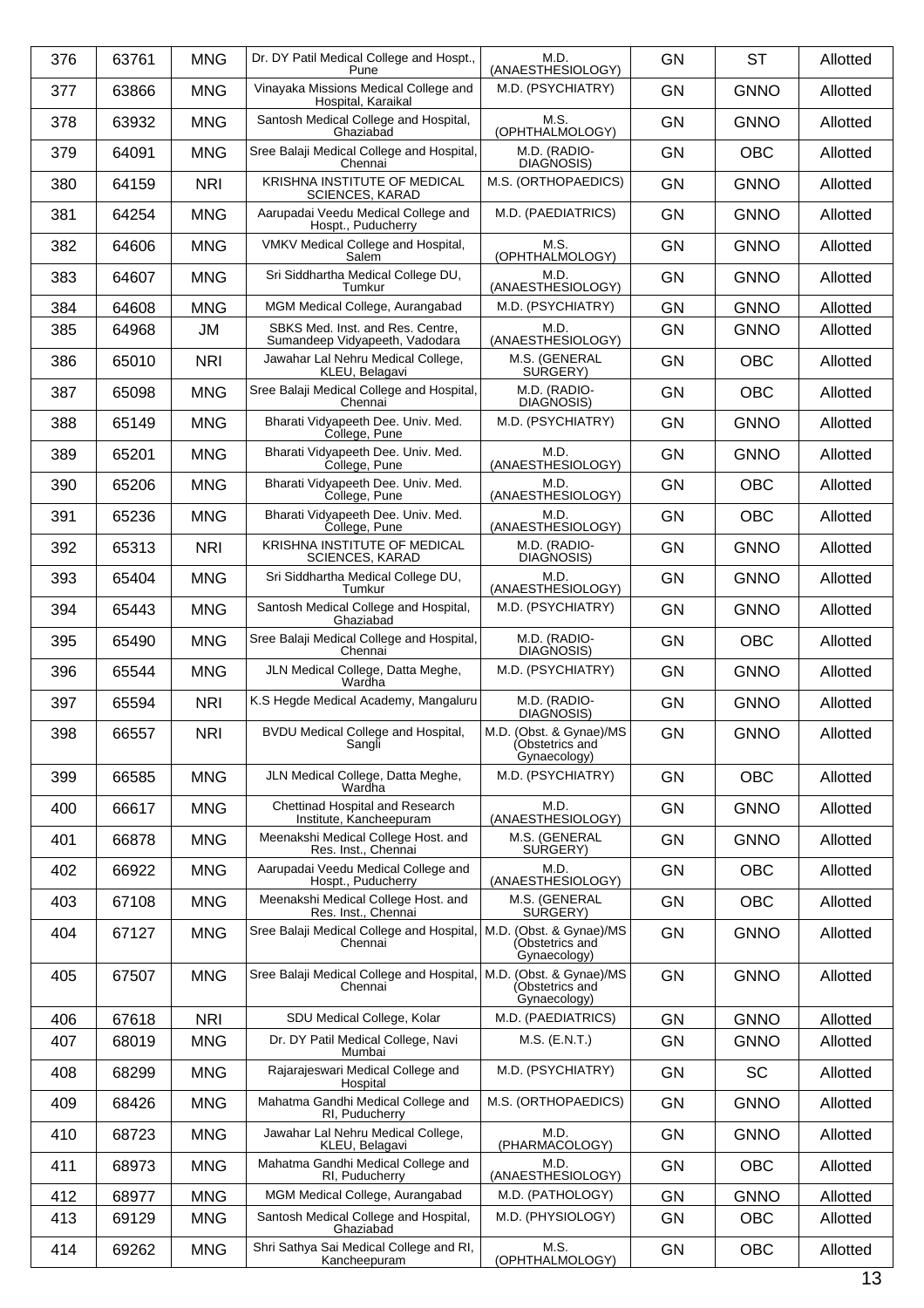| 415 | 69299 | <b>MNG</b> | KRISHNA INSTITUTE OF MEDICAL<br><b>SCIENCES, KARAD</b>     | M.D. (PHYSIOLOGY)                                          | <b>GN</b> | <b>OBC</b>  | Allotted |
|-----|-------|------------|------------------------------------------------------------|------------------------------------------------------------|-----------|-------------|----------|
| 416 | 69520 | <b>MNG</b> | Santosh Medical College and Hospital,<br>Ghaziabad         | M.D.<br>(ANAESTHESIOLOGY)                                  | <b>GN</b> | <b>GNNO</b> | Allotted |
| 417 | 69611 | <b>NRI</b> | Jawahar Lal Nehru Medical College,<br>KLEU, Belagavi       | M.D. (Obst. & Gynae)/MS<br>(Obstetrics and<br>Gynaecology) | <b>GN</b> | <b>SC</b>   | Allotted |
| 418 | 69880 | <b>MNG</b> | Kasturba Medical College, Manipal Univ.,<br>Manipal        | M.D. (PATHOLOGY)                                           | <b>GN</b> | <b>GNNO</b> | Allotted |
| 419 | 69907 | <b>MNG</b> | Sree Balaji Medical College and Hospital,<br>Chennai       | M.D. (Obst. & Gynae)/MS<br>(Obstetrics and<br>Gynaecology) | <b>GN</b> | <b>GNNO</b> | Allotted |
| 420 | 70065 | <b>MNG</b> | Meenakshi Medical College Host. and<br>Res. Inst., Chennai | M.D. (PSYCHIATRY)                                          | <b>GN</b> | <b>GNNO</b> | Allotted |
| 421 | 70281 | <b>MNG</b> | Santosh Medical College and Hospital,<br>Ghaziabad         | M.S.<br>(OPHTHALMOLOGY)                                    | <b>GN</b> | <b>OBC</b>  | Allotted |
| 422 | 70285 | <b>NRI</b> | BVDU Medical College and Hospital,<br>Sangli               | M.S. (ORTHOPAEDICS)                                        | <b>GN</b> | <b>GNNO</b> | Allotted |
| 423 | 70326 | MМ         | Yenepoya Medical College, Mangalore                        | M.D. (PATHOLOGY)                                           | <b>GN</b> | <b>OBC</b>  | Allotted |
| 424 | 70506 | <b>MNG</b> | Dr. DY Patil Medical College, Navi<br>Mumbai               | M.S.<br>(OPHTHALMOLOGY)                                    | GN        | <b>GNNO</b> | Allotted |
| 425 | 70632 | <b>MNG</b> | Bharati Vidyapeeth Dee. Univ. Med.<br>College, Pune        | M.D.<br>(ANAESTHESIOLOGY)                                  | GN        | <b>GNNO</b> | Allotted |
| 426 | 70637 | <b>MNG</b> | Santosh Medical College and Hospital,<br>Ghaziabad         | M.S. (GENERAL<br>SURGERY)                                  | <b>GN</b> | <b>GNNO</b> | Allotted |
| 427 | 70939 | <b>NRI</b> | <b>BVDU Medical College and Hospital,</b><br>Sangli        | M.D. (RADIO-<br>DIAGNOSIS)                                 | <b>GN</b> | <b>GNNO</b> | Allotted |
| 428 | 70953 | <b>NRI</b> | Bharati Vidyapeeth Dee. Univ. Med.<br>College, Pune        | M.D. (RADIO-<br>DIAGNOSIS)                                 | GN        | <b>GNNO</b> | Allotted |
| 429 | 71019 | <b>MNG</b> | Bharati Vidyapeeth Dee. Univ. Med.<br>College, Pune        | M.D.<br>(ANAESTHESIOLOGY)                                  | <b>GN</b> | <b>OBC</b>  | Allotted |
| 430 | 71032 | <b>MNG</b> | Sree Balaji Medical College and Hospital,<br>Chennai       | M.S. (GENERAL<br>SURGERY)                                  | GN        | <b>OBC</b>  | Allotted |
| 431 | 71114 | <b>NRI</b> | Meenakshi Medical College Host. and<br>Res. Inst., Chennai | M.D. (GENERAL<br>MEDICINE)                                 | GN        | <b>GNNO</b> | Allotted |
| 432 | 71185 | <b>MNG</b> | Santosh Medical College and Hospital,<br>Ghaziabad         | M.S. (ORTHOPAEDICS)                                        | <b>GN</b> | <b>GNNO</b> | Allotted |
| 433 | 71297 | <b>NRI</b> | SDU Medical College, Kolar                                 | M.D. (Obst. & Gynae)/MS<br>(Obstetrics and<br>Gynaecology) | GN        | <b>GNNO</b> | Allotted |
| 434 | 71339 | <b>MNG</b> | Dr. DY Patil Medical College, Navi<br>Mumbai               | M.D.<br>(ANAESTHESIOLOGY)                                  | <b>GN</b> | <b>GNNO</b> | Allotted |
| 435 | 71582 | <b>MNG</b> | SDU Medical College, Kolar                                 | M.D. (PATHOLOGY)                                           | GN        | <b>GNNO</b> | Allotted |
| 436 | 71626 | <b>MNG</b> | Chettinad Hospital and Research<br>institute, Kancheepuram | M.D.<br>(ANAESTHESIOLOGY)                                  | <b>GN</b> | <b>GNNO</b> | Allotted |
| 437 | 71741 | <b>NRI</b> | SDU Medical College, Kolar                                 | M.D. (GENERAL<br><b>MEDICINE)</b>                          | <b>GN</b> | <b>SC</b>   | Allotted |
| 438 | 71767 | <b>MNG</b> | Rajarajeswari Medical College and<br>Hospital              | M.S. (ORTHOPAEDICS)                                        | GN        | <b>GNNO</b> | Allotted |
| 439 | 71953 | <b>MNG</b> | Shri Sathya Sai Medical College and RI,<br>Kancheepuram    | M.D. (PATHOLOGY)                                           | <b>GN</b> | <b>GNNO</b> | Allotted |
| 440 | 72060 | <b>MNG</b> | Meenakshi Medical College Host. and<br>Res. Inst., Chennai | M.D.<br>(ANAESTHESIOLOGY)                                  | <b>GN</b> | <b>ST</b>   | Allotted |
| 441 | 72113 | <b>MNG</b> | Santosh Medical College and Hospital,<br>Ghaziabad         | M.S. (ORTHOPAEDICS)                                        | GN        | <b>GNNO</b> | Allotted |
| 442 | 72125 | <b>MNG</b> | Bharati Vidyapeeth Dee. Univ. Med.<br>College, Pune        | M.D.<br>(ANAESTHESIOLOGY)                                  | <b>GN</b> | <b>SC</b>   | Allotted |
| 443 | 72202 | <b>NRI</b> | Rajarajeswari Medical College and<br>Hospital              | M.D. (GENERAL<br><b>MEDICINE)</b>                          | <b>GN</b> | <b>GNNO</b> | Allotted |
| 444 | 72267 | <b>MNG</b> | Sree Balaji Medical College and Hospital,<br>Chennai       | M.D. (Obst. & Gynae)/MS<br>(Obstetrics and<br>Gynaecology) | GN        | <b>GNNO</b> | Allotted |
| 445 | 72318 | <b>MNG</b> | Sree Balaji Medical College and Hospital,<br>Chennai       | M.D.<br>(ANAESTHESIOLOGY)                                  | <b>GN</b> | <b>OBC</b>  | Allotted |
| 446 | 72639 | <b>MNG</b> | Mahatma Gandhi Medical College and<br>RI, Puducherry       | M.S. (ORTHOPAEDICS)                                        | GN        | OBC         | Allotted |
| 447 | 72676 | <b>MNG</b> | Yenepoya Medical College, Mangalore                        | M.D. (PATHOLOGY)                                           | GN        | <b>OBC</b>  | Allotted |
| 448 | 72677 | <b>MNG</b> | VMKV Medical College and Hospital,<br>Salem                | M.S. (GENERAL<br>SURGERY)                                  | GN        | <b>OBC</b>  | Allotted |
| 449 | 72982 | <b>MNG</b> | Santosh Medical College and Hospital,<br>Ghaziabad         | M.S. (GENERAL<br>SURGERY)                                  | GN        | <b>GNNO</b> | Allotted |
| 450 | 73174 | <b>MNG</b> | Rajarajeswari Medical College and<br>Hospital              | M.S. (E.N.T.)                                              | <b>GN</b> | <b>GNNO</b> | Allotted |
| 451 | 73301 | <b>MNG</b> | Mahatma Gandhi Medical College and<br>RI, Puducherry       | M.S. (E.N.T.)                                              | <b>GN</b> | <b>GNNO</b> | Allotted |
| 452 | 73311 | <b>MNG</b> | Sri Siddhartha Medical College DU,<br>Tumkur               | M.D.<br>(ANAESTHESIOLOGY)                                  | GN        | <b>OBC</b>  | Allotted |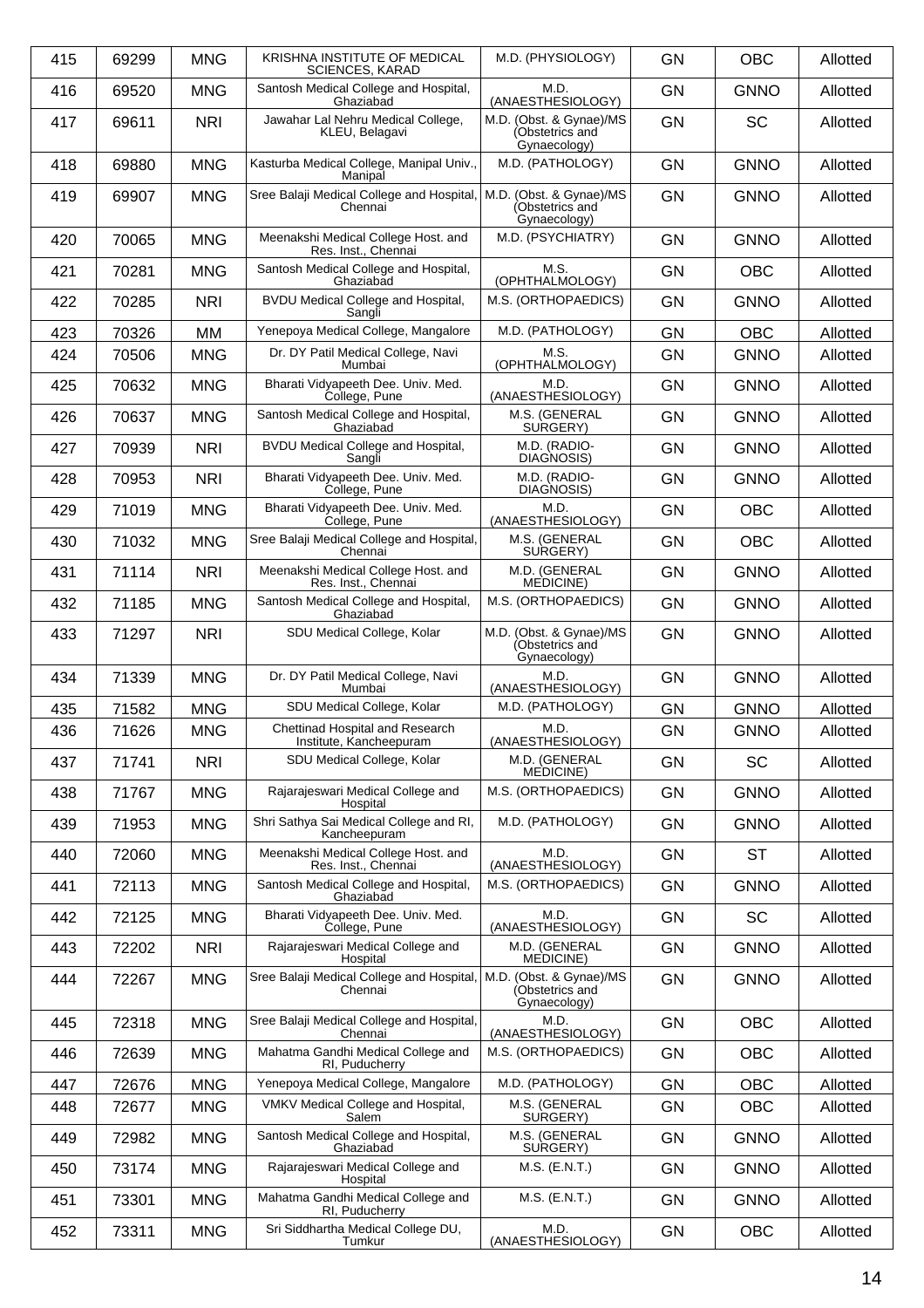| 453 | 73541 | JM         | SBKS Med. Inst. and Res. Centre.<br>Sumandeep Vidyapeeth, Vadodara              | M.D. (PATHOLOGY)                                                                                       | <b>GN</b> | <b>GNNO</b> | Allotted |
|-----|-------|------------|---------------------------------------------------------------------------------|--------------------------------------------------------------------------------------------------------|-----------|-------------|----------|
| 454 | 73904 | <b>NRI</b> | K.S Hegde Medical Academy, Mangaluru                                            | M.D. (GENERAL<br><b>MEDICINE</b> )                                                                     | <b>GN</b> | <b>OBC</b>  | Allotted |
| 455 | 74045 | <b>MNG</b> | Sri Siddhartha Medical College DU,<br>Tumkur                                    | M.D. (PSYCHIATRY)                                                                                      | <b>GN</b> | <b>GNNO</b> | Allotted |
| 456 | 74055 | <b>MNG</b> | Yenepoya Medical College, Mangalore                                             | M.D. (PATHOLOGY)                                                                                       | <b>GN</b> | <b>GNNO</b> | Allotted |
| 457 | 74095 | <b>MNG</b> | Sri Lakshmi Narayana Inst. of Med.<br>Scien., Puducherry                        | M.D. (PSYCHIATRY)                                                                                      | <b>GN</b> | <b>GNNO</b> | Allotted |
| 458 | 74201 | <b>MNG</b> | SHRI B. M. Patil Med. College Hospt.<br>and R.C. B.L.D.E University, Vijayapura | M.D. (PATHOLOGY)                                                                                       | <b>GN</b> | <b>OBC</b>  | Allotted |
| 459 | 74415 | <b>MNG</b> | Meenakshi Medical College Host. and<br>Res. Inst., Chennai                      | M.S.<br>(OPHTHALMOLOGY)                                                                                | <b>GN</b> | <b>GNNO</b> | Allotted |
| 460 | 74533 | <b>MNG</b> | SHRI B. M. Patil Med. College Hospt.<br>and R.C. B.L.D.E University, Vijayapura | M.D. (PATHOLOGY)                                                                                       | <b>GN</b> | <b>GNNO</b> | Allotted |
| 461 | 74585 | <b>NRI</b> | Jawahar Lal Nehru Medical College,<br>KLEU, Belagavi                            | M.D. (PAEDIATRICS)                                                                                     | <b>GN</b> | <b>OBC</b>  | Allotted |
| 462 | 74851 | <b>NRI</b> | JLN Medical College, Datta Meghe,<br>Wardha                                     | M.D. (PAEDIATRICS)                                                                                     | <b>GN</b> | <b>GNNO</b> | Allotted |
| 463 | 74968 | <b>MNG</b> | Aarupadai Veedu Medical College and<br>Hospt., Puducherry                       | M.S. (ORTHOPAEDICS)                                                                                    | <b>GN</b> | <b>GNNO</b> | Allotted |
| 464 | 75007 | <b>MNG</b> | Chettinad Hospital and Research<br>Institute, Kancheepuram                      | M.D.<br>(ANAESTHESIOLOGY)                                                                              | <b>GN</b> | <b>OBC</b>  | Allotted |
| 465 | 75023 | <b>MNG</b> | Dr. DY Patil Medical College and Hospt.,<br>Pune                                | M.D. (PATHOLOGY)                                                                                       | <b>GN</b> | <b>GNNO</b> | Allotted |
| 466 | 75317 | <b>NRI</b> | MGM Medical College, Navi Mumbai                                                | M.S. (GENERAL<br>SURGERY)                                                                              | <b>GN</b> | <b>GNNO</b> | Allotted |
| 467 | 75434 | <b>MNG</b> | Sree Balaji Medical College and Hospital,<br>Chennai                            | M.D. (Obst. & Gynae)/MS<br>(Obstetrics and<br>Gynaecology)                                             | <b>GN</b> | <b>GNNO</b> | Allotted |
| 468 | 75462 | <b>MNG</b> | VMKV Medical College and Hospital,<br>Salem                                     | M.S. (GENERAL<br>SURGERY)                                                                              | <b>GN</b> | <b>GNNO</b> | Allotted |
| 469 | 75736 | <b>MNG</b> | Aarupadai Veedu Medical College and<br>Hospt., Puducherry                       | M.S. (GENERAL<br>SURGERY)                                                                              | <b>GN</b> | <b>OBC</b>  | Allotted |
| 470 | 75767 | <b>MNG</b> | MGM Medical College, Navi Mumbai                                                | M.D. IN TRANSFUSION<br><b>MEDICINE/IMMUNO-</b><br><b>HAEMATOLOGY &amp;</b><br><b>BLOOD TRANSFUSION</b> | <b>GN</b> | <b>GNNO</b> | Allotted |
| 471 | 75850 | <b>MNG</b> | Chettinad Hospital and Research<br>Institute, Kancheepuram                      | M.D.<br>(ANAESTHESIOLOGY)                                                                              | <b>GN</b> | <b>OBC</b>  | Allotted |
| 472 | 75994 | <b>MNG</b> | Meenakshi Medical College Host. and<br>Res. Inst., Chennai                      | M.S.<br>(OPHTHALMOLOGY)                                                                                | GN        | <b>GNNO</b> | Allotted |
| 473 | 75995 | <b>MNG</b> | Santosh Medical College and Hospital,<br>Ghaziabad                              | M.D. (PATHOLOGY)                                                                                       | <b>GN</b> | <b>OBC</b>  | Allotted |
| 474 | 76017 | <b>MNG</b> | Santosh Medical College and Hospital,<br>Ghaziabad                              | M.D.<br>(ANAESTHESIOLOGY)                                                                              | GN        | <b>GNNO</b> | Allotted |
| 475 | 76102 | <b>MNG</b> | VMKV Medical College and Hospital,<br>Salem                                     | $M.S.$ (E.N.T.)                                                                                        | <b>GN</b> | <b>OBC</b>  | Allotted |
| 476 | 76128 | <b>MNG</b> | Sri Lakshmi Narayana Inst. of Med.<br>Scien., Puducherry                        | M.S. (ORTHOPAEDICS)                                                                                    | <b>GN</b> | <b>OBC</b>  | Allotted |
| 477 | 76346 | <b>MNG</b> | Aarupadai Veedu Medical College and<br>Hospt., Puducherry                       | M.D. (PSYCHIATRY)                                                                                      | <b>GN</b> | <b>OBC</b>  | Allotted |
| 478 | 76371 | <b>MNG</b> | Dr. DY Patil Medical College and Hospt.,<br>Pune                                | M.D. (PREVENTIVE &<br>SOCIAL MEDICINE)/<br><b>COMMUNITY MEDICINE</b>                                   | <b>GN</b> | <b>GNNO</b> | Allotted |
| 479 | 76437 | <b>NRI</b> | K.S Hegde Medical Academy, Mangaluru                                            | M.D. (PAEDIATRICS)                                                                                     | <b>GN</b> | <b>OBC</b>  | Allotted |
| 480 | 76460 | <b>MNG</b> | Rajarajeswari Medical College and<br>Hospital                                   | M.D. (PATHOLOGY)                                                                                       | <b>GN</b> | <b>GNNO</b> | Allotted |
| 481 | 76919 | <b>MNG</b> | Shri Sathya Sai Medical College and RI,<br>Kancheepuram                         | M.S. (ORTHOPAEDICS)                                                                                    | <b>GN</b> | <b>ST</b>   | Allotted |
| 482 | 77009 | <b>MNG</b> | Kasturba Medical College, Manipal Univ.,<br>Manipal                             | M.D. (PATHOLOGY)                                                                                       | <b>GN</b> | <b>GNNO</b> | Allotted |
| 483 | 77098 | <b>MNG</b> | Rajarajeswari Medical College and<br>Hospital                                   | M.D.<br>(ANAESTHESIOLOGY)                                                                              | <b>GN</b> | <b>GNNO</b> | Allotted |
| 484 | 77138 | <b>MNG</b> | MGM Medical College, Navi Mumbai                                                | M.D. (PATHOLOGY)                                                                                       | <b>GN</b> | <b>GNNO</b> | Allotted |
| 485 | 77164 | <b>MNG</b> | Santosh Medical College and Hospital,<br>Ghaziabad                              | M.D. (PSYCHIATRY)                                                                                      | <b>GN</b> | <b>GNNO</b> | Allotted |
| 486 | 77248 | <b>NRI</b> | K.S Hegde Medical Academy, Mangaluru                                            | M.D. (PAEDIATRICS)                                                                                     | <b>GN</b> | <b>GNNO</b> | Allotted |
|     |       |            | MGM Medical College, Navi Mumbai                                                | M.D. (PATHOLOGY)                                                                                       |           |             |          |
| 487 | 77364 | <b>MNG</b> |                                                                                 |                                                                                                        | <b>GN</b> | <b>GNNO</b> | Allotted |
| 488 | 77444 | <b>MNG</b> | VMKV Medical College and Hospital,<br>Salem                                     | M.D. (PSYCHIATRY)                                                                                      | <b>GN</b> | <b>GNNO</b> | Allotted |
| 489 | 77591 | <b>MNG</b> | Sree Balaji Medical College and Hospital,<br>Chennai                            | M.D. (PSYCHIATRY)                                                                                      | <b>GN</b> | <b>GNNO</b> | Allotted |
| 490 | 77605 | <b>MNG</b> | MGM Medical College, Navi Mumbai                                                | M.D. IN TRANSFUSION<br><b>MEDICINE/IMMUNO-</b><br><b>HAEMATOLOGY &amp;</b><br><b>BLOOD TRANSFUSION</b> | <b>GN</b> | <b>GNNO</b> | Allotted |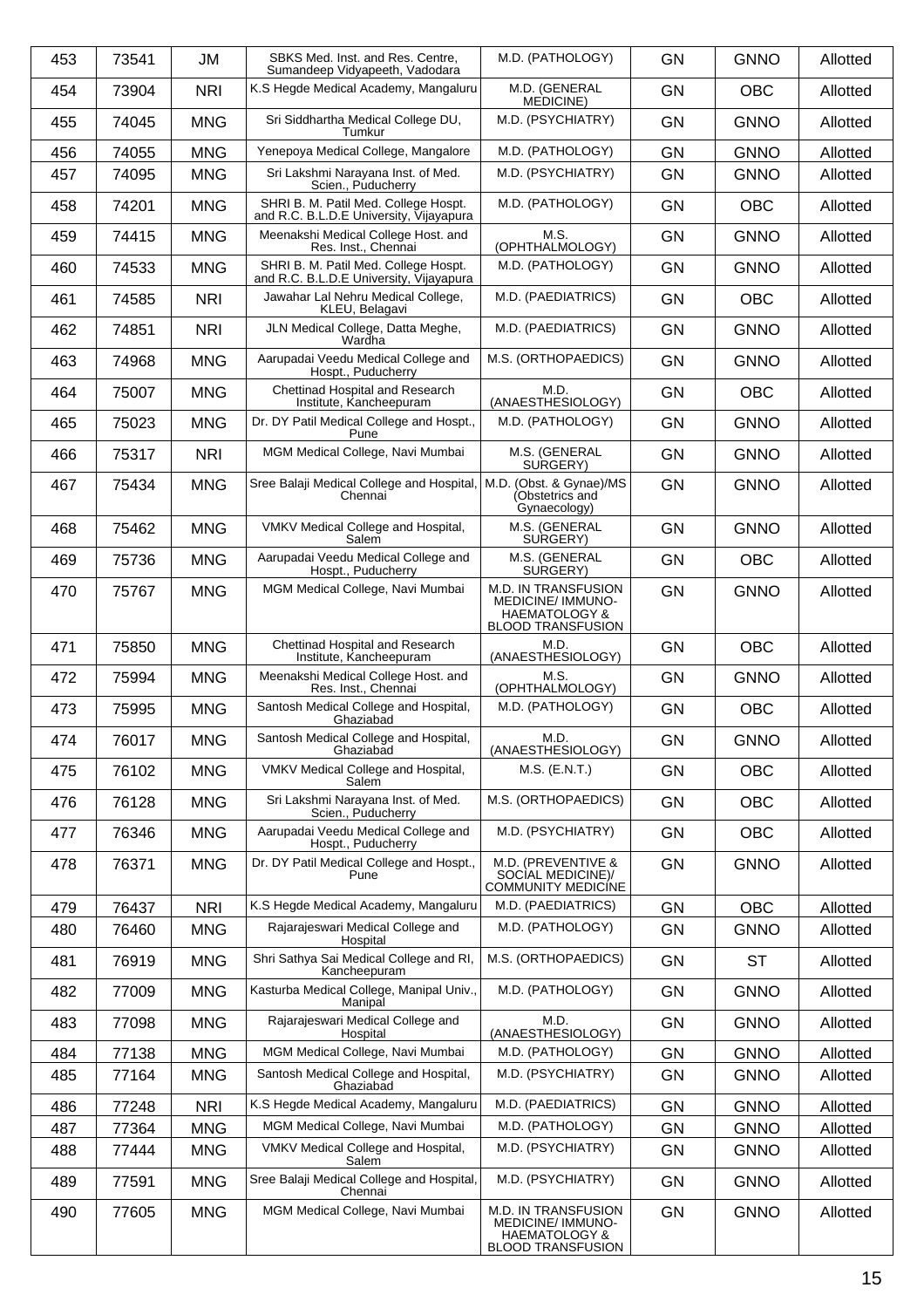| 491 | 77671 | <b>MNG</b> | Sree Balaji Medical College and Hospital, M.D. (Obst. & Gynae)/MS<br>Chennai    | (Obstetrics and<br>Gynaecology)                                                                               | <b>GN</b> | <b>GNNO</b> | Allotted       |
|-----|-------|------------|---------------------------------------------------------------------------------|---------------------------------------------------------------------------------------------------------------|-----------|-------------|----------------|
| 492 | 78122 | <b>MNG</b> | VMKV Medical College and Hospital,<br>Salem                                     | M.D. (PSYCHIATRY)                                                                                             | <b>GN</b> | <b>OBC</b>  | Allotted       |
| 493 | 78144 | <b>MNG</b> | VMKV Medical College and Hospital,<br>Salem                                     | M.S. (E.N.T.)                                                                                                 | <b>GN</b> | <b>OBC</b>  | Allotted       |
| 494 | 78222 | <b>MNG</b> | Sree Balaji Medical College and Hospital,   M.D. (Obst. & Gynae)/MS<br>Chennai  | (Obstetrics and<br>Gynaecology)                                                                               | <b>GN</b> | <b>GNNO</b> | Allotted       |
| 495 | 78453 | <b>NRI</b> | MGM Medical College, Navi Mumbai                                                | M.D. (GENERAL<br>MEDICINE)                                                                                    | <b>GN</b> | <b>GNNO</b> | Allotted       |
| 496 | 78493 | <b>MNG</b> | M.M. Institute of Medical Sciences and<br>Research, Mullana                     | M.D. (PATHOLOGY)                                                                                              | <b>GN</b> | <b>GNNO</b> | Allotted       |
| 497 | 78586 | <b>MNG</b> | Dr. DY Patil Medical College and Hospt.,<br>Pune                                | M.D. (PREVENTIVE &<br>SOCIAL MEDICINE)/<br><b>COMMUNITY MEDICÍNE</b>                                          | <b>GN</b> | <b>ST</b>   | Allotted       |
| 498 | 78649 | <b>NRI</b> | MGM Medical College, Navi Mumbai                                                | M.S. (GENERAL<br>SURGERY)                                                                                     | <b>GN</b> | <b>GNNO</b> | Allotted       |
| 499 | 78718 | <b>NRI</b> | Bharati Vidyapeeth Dee. Univ. Med.<br>College, Pune                             | M.D. (Obst. & Gynae)/MS<br>(Obstetrics and<br>Gynaecology)                                                    | <b>GN</b> | <b>GNNO</b> | Allotted       |
| 500 | 78724 | <b>MNG</b> | BVDU Medical College and Hospital,<br>Sangli                                    | M.D. (PATHOLOGY)                                                                                              | <b>GN</b> | <b>EWNO</b> | Allotted       |
| 501 | 78854 | <b>MNG</b> | Aarupadai Veedu Medical College and<br>Hospt., Puducherry                       | M.D. (PREVENTIVE &<br>SOCIAL MEDICINE)/<br><b>COMMUNITY MEDICÍNE</b>                                          | <b>GN</b> | <b>GNNO</b> | Allotted       |
| 502 | 78885 | <b>MNG</b> | Meenakshi Medical College Host. and<br>Res. Inst., Chennai                      | $M.S.$ (E.N.T.)                                                                                               | <b>GN</b> | <b>SC</b>   | Allotted       |
| 503 | 78939 | <b>MNG</b> | Shri Sathya Sai Medical College and RI,<br>Kancheepuram                         | M.S. (GENERAL<br>SURGERY)                                                                                     | <b>GN</b> | <b>GNNO</b> | Allotted       |
| 504 | 79053 | <b>MNG</b> | Sree Balaji Medical College and Hospital,<br>Chennai                            | M.D. (Obst. & Gynae)/MS<br>(Obstetrics and<br>Gynaecology)                                                    | <b>GN</b> | <b>OBC</b>  | Allotted       |
| 505 | 79229 | <b>NRI</b> | VMKV Medical College and Hospital,<br>Salem                                     | M.D. (DERM., VENE. &<br>LEPROSY)/<br>(DERMATOLOGÝ)/(SKIN<br>& VENEREAL<br>DISEASES)/(VENEREOL<br>OGY)         | <b>GN</b> | <b>GNNO</b> | Allotted       |
| 506 | 79464 | <b>MNG</b> | Kasturba Medical College, Manipal Univ.,<br>Manipal                             | <b>M.D. IN TRANSFUSION</b><br><b>MEDICINE/IMMUNO-</b><br><b>HAEMATOLOGY &amp;</b><br><b>BLOOD TRANSFUSION</b> | <b>GN</b> | <b>OBC</b>  | Allotted       |
| 507 | 79525 | <b>MNG</b> | Meenakshi Medical College Host. and<br>Res. Inst., Chennai                      | M.S. (GENERAL<br>SURGERY)                                                                                     | <b>GN</b> | <b>GNNO</b> | Allotted       |
| 508 | 79602 | <b>NRI</b> | SRM Medical College and Hospital,<br>Chennai                                    | M.D. (DERM., VENE. &<br>LEPROSY)/<br>(DERMATOLOGÝ)/(SKIN<br>& VENEREAL<br>DISEASES)/(VENEREOL<br>OGY)         | <b>GN</b> | <b>OBC</b>  | Allotted       |
| 509 | 79616 | <b>MNG</b> | Dr. DY Patil Medical College, Navi<br>Mumbai                                    | M.D.<br>(ANAESTHESIOLOGY)                                                                                     | <b>GN</b> | <b>GNNO</b> | Allotted       |
| 510 | 79634 | <b>MNG</b> | Yenepoya Medical College, Mangalore                                             | M.D. (PATHOLOGY)                                                                                              | GN        | <b>GNNO</b> | Allotted       |
| 511 | 79683 | <b>MNG</b> | SHRI B. M. Patil Med. College Hospt.<br>and R.C. B.L.D.E University, Vijayapura | M.D. (PATHOLOGY)                                                                                              | GN        | <b>EWNO</b> | Allotted       |
| 512 | 79845 | <b>MNG</b> | SHRI B. M. Patil Med. College Hospt.<br>and R.C. B.L.D.E University, Vijayapura | M.D. (PATHOLOGY)                                                                                              | <b>GN</b> | <b>GNNO</b> | Allotted       |
| 513 | 80000 | <b>NRI</b> | Bharati Vidyapeeth Dee. Univ. Med.<br>College, Pune                             | M.S.<br>(OPHTHALMOLOGY)                                                                                       | <b>GN</b> | <b>GNNO</b> | Allotted       |
| 514 | 80148 | <b>MNG</b> | Santosh Medical College and Hospital,<br>Ghaziabad                              | M.D.<br>(ANAESTHESIOLOGY)                                                                                     | <b>GN</b> | <b>GNNO</b> | Allotted       |
| 515 | 80202 | <b>NRI</b> | Chettinad Hospital and Research<br>Institute, Kancheepuram                      | M.D. (GENERAL<br>MEDICINE)                                                                                    | <b>GN</b> | <b>GNNO</b> | Allotted       |
| 516 | 80422 | <b>MNG</b> | Kalinga Institute of Medical Sciences,<br>Bhubaneswar                           | M.D. (PREVENTIVE &<br>SOCIAL MEDICINE)/<br><b>COMMUNITY MEDICÍNE</b>                                          | <b>GN</b> | <b>GNNO</b> | Allotted       |
| 517 | 80654 | <b>NRI</b> | SDU Medical College, Kolar                                                      | M.D. (RADIO-<br>DIAGNOSIS)                                                                                    | <b>GN</b> | <b>GNNO</b> | Allotted       |
| 518 | 80728 | <b>MNG</b> | Bharati Vidyapeeth Dee. Univ. Med.<br>College, Pune                             | M.D. (PATHOLOGY)                                                                                              | <b>GN</b> | <b>GNNO</b> | Allotted       |
| 519 | 80732 | <b>MNG</b> | Santosh Medical College and Hospital,<br>Ghaziabad                              | M.D. (PATHOLOGY)                                                                                              | <b>GN</b> | <b>GNNO</b> | Allotted       |
| 520 | 80828 | <b>MNG</b> | Dr. DY Patil Medical College, Navi<br>Mumbai                                    | M.S. (ORTHOPAEDICS)                                                                                           | <b>GN</b> | <b>GNNO</b> | Allotted       |
| 521 | 80887 | <b>MNG</b> | Santosh Medical College and Hospital,<br>Ghaziabad                              | $M.S.$ (E.N.T.)                                                                                               | <b>GN</b> | <b>GNNO</b> | Allotted       |
| 522 | 80973 | <b>MNG</b> | Dr. DY Patil Medical College, Navi<br>Mumbai                                    | M.S. (ORTHOPAEDICS)                                                                                           | GN        | <b>GNNO</b> | Allotted       |
| 523 | 81003 | <b>MNG</b> | Kasturba Medical College, Manipal Univ.,<br>Manipal                             | M.D. (MICROBIOLOGY)                                                                                           | GN        | <b>GNNO</b> | Allotted<br>16 |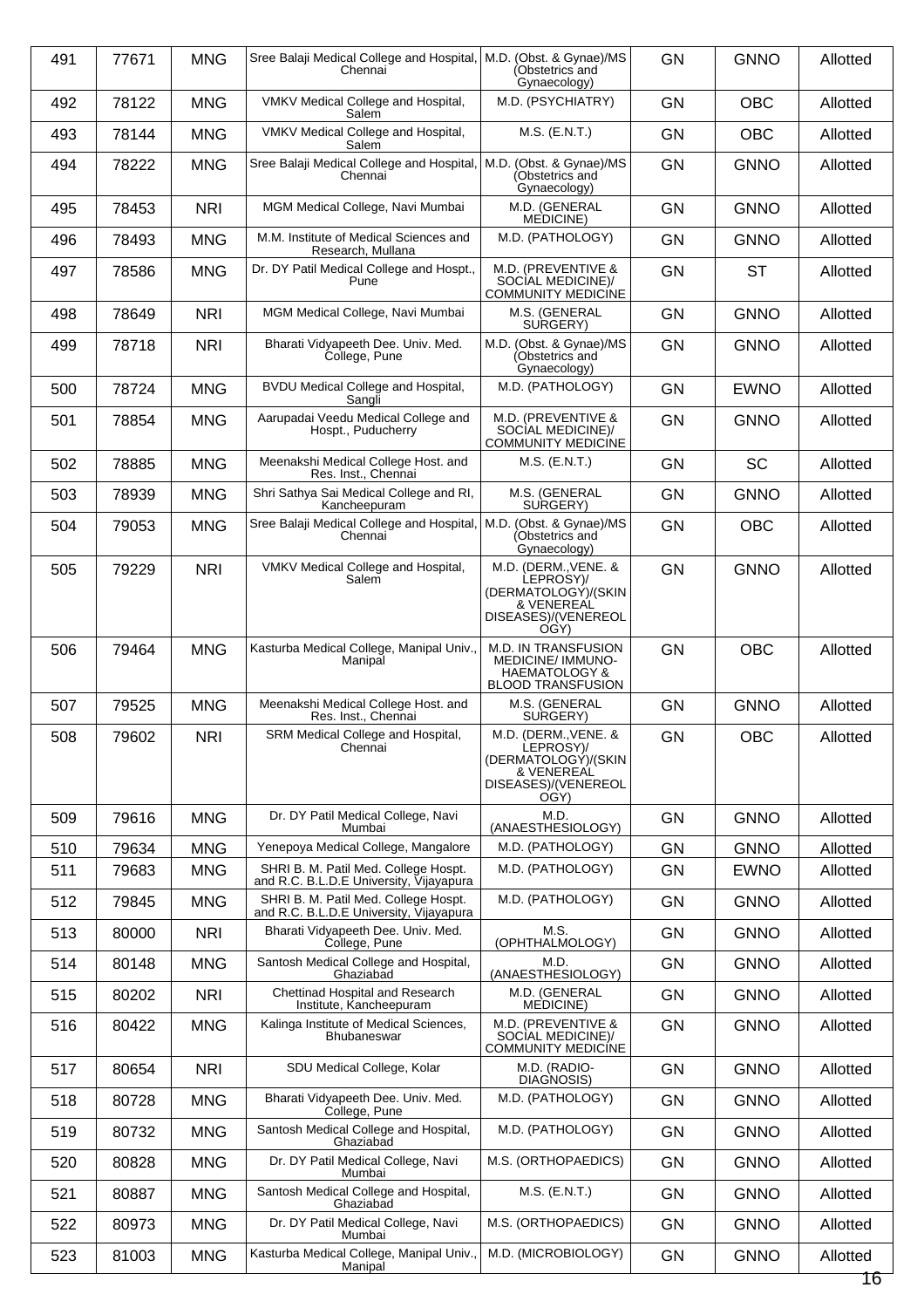| 524 | 81318 | <b>MNG</b> | Mahatma Gandhi Medical College and<br>RI, Puducherry                            | M.S. (ORTHOPAEDICS)                                                                                           | <b>GN</b> | <b>GNNO</b> | Allotted |
|-----|-------|------------|---------------------------------------------------------------------------------|---------------------------------------------------------------------------------------------------------------|-----------|-------------|----------|
| 525 | 81321 | <b>MNG</b> | SRM Medical College and Hospital,<br>Chennai                                    | M.S. (ORTHOPAEDICS)                                                                                           | <b>GN</b> | <b>GNNO</b> | Allotted |
| 526 | 81366 | <b>MNG</b> | VMKV Medical College and Hospital,<br>Salem                                     | <b>M.D. IN TRANSFUSION</b><br><b>MEDICINE/IMMUNO-</b><br><b>HAEMATOLOGY &amp;</b><br><b>BLOOD TRANSFUSION</b> | <b>GN</b> | <b>OBC</b>  | Allotted |
| 527 | 81410 | <b>MNG</b> | SRM Medical College and Hospital,<br>Chennai                                    | M.S. (ORTHOPAEDICS)                                                                                           | <b>GN</b> | <b>OBC</b>  | Allotted |
| 528 | 81418 | <b>MNG</b> | Sree Balaji Medical College and Hospital,<br>Chennai                            | M.D. (Obst. & Gynae)/MS<br>(Obstetrics and<br>Gynaecology)                                                    | <b>GN</b> | <b>OBC</b>  | Allotted |
| 529 | 81438 | <b>MNG</b> | MGM Medical College, Navi Mumbai                                                | M.D. IN TRANSFUSION<br><b>MEDICINE/ IMMUNO-</b><br><b>HAEMATOLOGY &amp;</b><br><b>BLOOD TRANSFUSION</b>       | <b>GN</b> | <b>GNNO</b> | Allotted |
| 530 | 81509 | <b>MNG</b> | Dr. DY Patil Medical College, Navi<br>Mumbai                                    | M.D.<br>(ANAESTHESIOLOGY)                                                                                     | <b>GN</b> | <b>GNNO</b> | Allotted |
| 531 | 81559 | <b>MNG</b> | Sree Balaji Medical College and Hospital,<br>Chennai                            | M.D. (PATHOLOGY)                                                                                              | <b>GN</b> | <b>GNNO</b> | Allotted |
| 532 | 81613 | <b>MNG</b> | Sri Lakshmi Narayana Inst. of Med.<br>Scien., Puducherry                        | M.S. (ORTHOPAEDICS)                                                                                           | <b>GN</b> | <b>GNNO</b> | Allotted |
| 533 | 81703 | <b>MNG</b> | MGM Medical College, Aurangabad                                                 | M.D. (PATHOLOGY)                                                                                              | GN        | <b>GNNO</b> | Allotted |
| 534 | 81736 | <b>MNG</b> | Sri Lakshmi Narayana Inst. of Med.<br>Scien., Puducherry                        | M.S. (ORTHOPAEDICS)                                                                                           | <b>GN</b> | <b>GNNO</b> | Allotted |
| 535 | 81752 | <b>MNG</b> | Dr. DY Patil Medical College, Navi<br>Mumbai                                    | M.D.<br>(ANAESTHESIOLOGY)                                                                                     | <b>GN</b> | <b>GNNO</b> | Allotted |
| 536 | 81834 | <b>MNG</b> | Rajarajeswari Medical College and<br>Hospital                                   | M.D.<br>(ANAESTHESIOLOGY)                                                                                     | <b>GN</b> | <b>OBC</b>  | Allotted |
| 537 | 81990 | <b>MNG</b> | Dr. DY Patil Medical College, Navi<br>Mumbai                                    | M.S. (ORTHOPAEDICS)                                                                                           | <b>GN</b> | <b>GNNO</b> | Allotted |
| 538 | 82003 | <b>MNG</b> | Dr. DY Patil Medical College, Navi<br>Mumbai                                    | M.D.<br>(ANAESTHESIOLOGY)                                                                                     | <b>GN</b> | <b>GNNO</b> | Allotted |
| 539 | 82042 | <b>MNG</b> | Kasturba Medical College, Manipal Univ.,<br>Manipal                             | M.D. (PATHOLOGY)                                                                                              | <b>GN</b> | <b>GNNO</b> | Allotted |
| 540 | 82044 | <b>MNG</b> | Santosh Medical College and Hospital,<br>Ghaziabad                              | $M.S.$ (E.N.T.)                                                                                               | <b>GN</b> | <b>GNNO</b> | Allotted |
| 541 | 82063 | <b>MNG</b> | Santosh Medical College and Hospital,<br>Ghaziabad                              | $M.S.$ (E.N.T.)                                                                                               | <b>GN</b> | <b>GNNO</b> | Allotted |
| 542 | 82079 | <b>MNG</b> | Sree Balaji Medical College and Hospital,<br>Chennai                            | M.D. (Obst. & Gynae)/MS<br>(Obstetrics and<br>Gynaecology)                                                    | <b>GN</b> | <b>GNNO</b> | Allotted |
| 543 | 82276 | <b>MNG</b> | Dr. DY Patil Medical College, Navi<br>Mumbai                                    | M.S. (ORTHOPAEDICS)                                                                                           | <b>GN</b> | <b>GNNO</b> | Allotted |
| 544 | 82286 | <b>MNG</b> | Mahatma Gandhi Medical College and<br>RI, Puducherry                            | M.S. (ORTHOPAEDICS)                                                                                           | <b>GN</b> | <b>GNNO</b> | Allotted |
| 545 | 82417 | <b>NRI</b> | Vinayaka Missions Medical College and<br>Hospital, Karaikal                     | M.D. (Obst. & Gynae)/MS<br>(Obstetrics and<br>Gynaecology)                                                    | <b>GN</b> | <b>OBC</b>  | Allotted |
| 546 | 82438 | <b>MNG</b> | Kasturba Medical College, Manipal Univ.,<br>Mangalore                           | M.D. (PATHOLOGY)                                                                                              | GN        | <b>GNNO</b> | Allotted |
| 547 | 82453 | <b>MNG</b> | Mahatma Gandhi Medical College and<br>RI, Puducherry                            | M.S. (ORTHOPAEDICS)                                                                                           | <b>GN</b> | <b>OBC</b>  | Allotted |
| 548 | 82464 | <b>MNG</b> | Bharati Vidyapeeth Dee. Univ. Med.<br>College, Pune                             | M.D. (PATHOLOGY)                                                                                              | GN        | <b>GNNO</b> | Allotted |
| 549 | 82484 | <b>MNG</b> | Shri Sathya Sai Medical College and RI,<br>Kancheepuram                         | M.S. (GENERAL<br>SURGERY)                                                                                     | <b>GN</b> | <b>GNNO</b> | Allotted |
| 550 | 82589 | <b>MNG</b> | Dr. DY Patil Medical College, Navi<br>Mumbai                                    | M.D. (PATHOLOGY)                                                                                              | <b>GN</b> | <b>GNNO</b> | Allotted |
| 551 | 82707 | <b>MNG</b> | Dr. DY Patil Medical College, Navi<br>Mumbai                                    | M.S. (ORTHOPAEDICS)                                                                                           | <b>GN</b> | <b>GNNO</b> | Allotted |
| 552 | 82754 | <b>MNG</b> | Kasturba Medical College, Manipal Univ.,<br>Mangalore                           | M.D. (PATHOLOGY)                                                                                              | <b>GN</b> | <b>GNNO</b> | Allotted |
| 553 | 82887 | <b>MNG</b> | SHRI B. M. Patil Med. College Hospt.<br>and R.C. B.L.D.E University, Vijayapura | M.D. (PATHOLOGY)                                                                                              | GN        | <b>EWNO</b> | Allotted |
| 554 | 82932 | <b>MNG</b> | Dr. DY Patil Medical College, Navi<br>Mumbai                                    | M.S. (ORTHOPAEDICS)                                                                                           | GN        | <b>GNNO</b> | Allotted |
| 555 | 82964 | <b>MNG</b> | Sri Ramachandra Med. College and Res.<br>Inst., Chennai                         | M.D. (MICROBIOLOGY)                                                                                           | <b>GN</b> | <b>GNNO</b> | Allotted |
| 556 | 82971 | <b>MNG</b> | Mahatma Gandhi Medical College and<br>RI, Puducherry                            | M.S. (ORTHOPAEDICS)                                                                                           | GN        | <b>GNNO</b> | Allotted |
| 557 | 83108 | <b>MNG</b> | Dr. DY Patil Medical College, Navi<br>Mumbai                                    | M.S. (ORTHOPAEDICS)                                                                                           | GN        | <b>GNNO</b> | Allotted |
| 558 | 83242 | <b>MNG</b> | Kalinga Institute of Medical Sciences,<br>Bhubaneswar                           | M.D. (PREVENTIVE &<br>SOCIAL MEDICINE)/<br><b>COMMUNITY MEDICINE</b>                                          | <b>GN</b> | <b>GNNO</b> | Allotted |
| 559 | 83276 | <b>MNG</b> | Dr. DY Patil Medical College, Navi<br>Mumbai                                    | M.S. (ORTHOPAEDICS)                                                                                           | <b>GN</b> | <b>EWNO</b> | Allotted |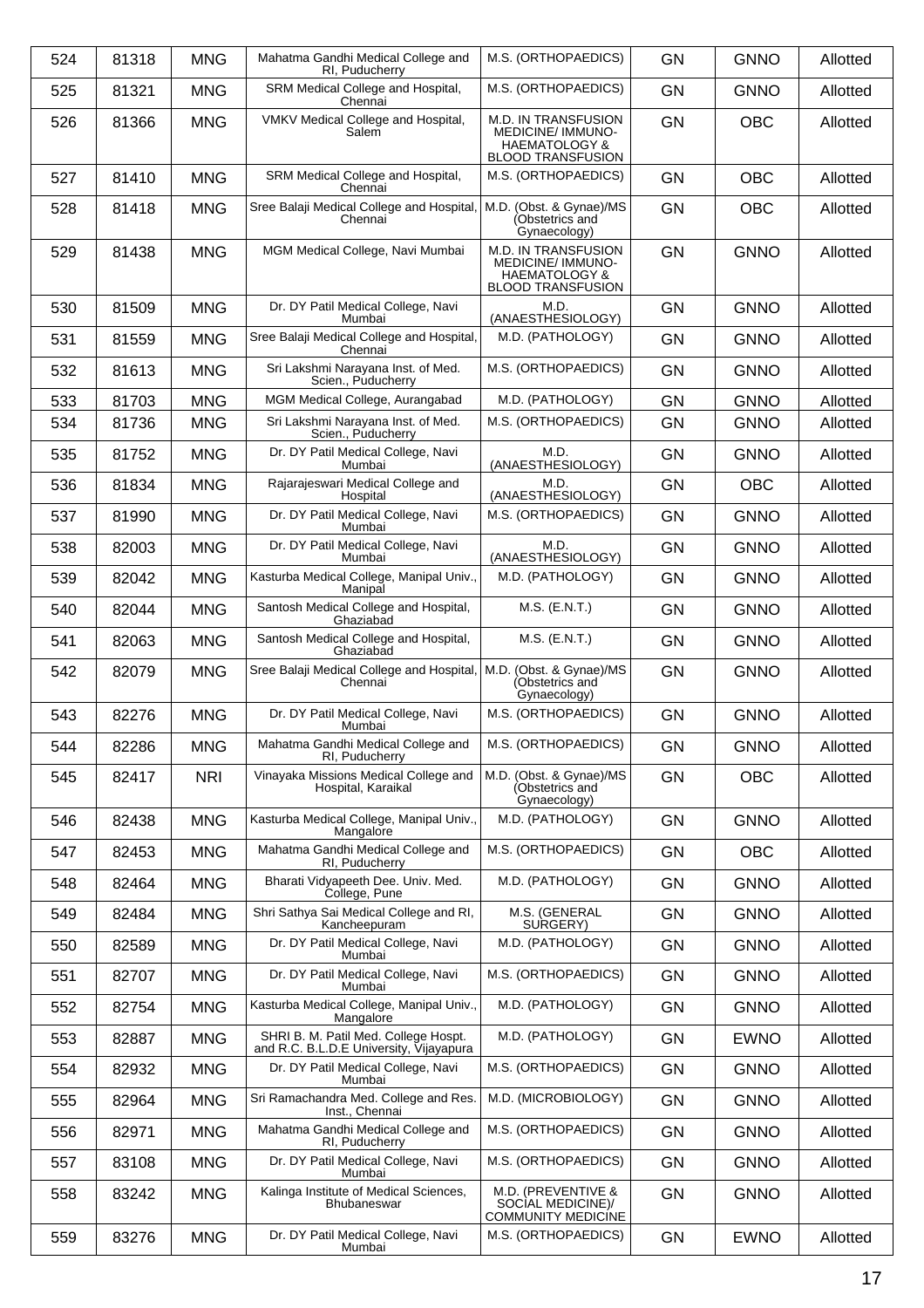| 560 | 83292 | <b>MNG</b> | Kasturba Medical College, Manipal Univ.,<br>Mangalore      | M.D. (PATHOLOGY)                                                                                      | <b>GN</b> | <b>GNNO</b> | Allotted |
|-----|-------|------------|------------------------------------------------------------|-------------------------------------------------------------------------------------------------------|-----------|-------------|----------|
| 561 | 83349 | <b>MNG</b> | Aarupadai Veedu Medical College and<br>Hospt., Puducherry  | M.S. (GENERAL<br>SURGERY)                                                                             | <b>GN</b> | <b>GNNO</b> | Allotted |
| 562 | 83372 | <b>MNG</b> | Chettinad Hospital and Research<br>Institute, Kancheepuram | M.D.<br>(ANAESTHESIOLOGY)                                                                             | <b>GN</b> | <b>SC</b>   | Allotted |
| 563 | 83400 | <b>MNG</b> | Dr. DY Patil Medical College, Navi<br>Mumbai               | M.S. (ORTHOPAEDICS)                                                                                   | <b>GN</b> | <b>GNNO</b> | Allotted |
| 564 | 83491 | <b>MNG</b> | Meenakshi Medical College Host. and<br>Res. Inst., Chennai | M.D.<br>(ANAESTHESIOLOGY)                                                                             | <b>GN</b> | <b>GNNO</b> | Allotted |
| 565 | 83968 | <b>NRI</b> | Jawahar Lal Nehru Medical College,<br>KLEU, Belagavi       | M.D. (PAEDIATRICS)                                                                                    | <b>GN</b> | <b>GNNO</b> | Allotted |
| 566 | 84199 | <b>NRI</b> | Jawahar Lal Nehru Medical College,<br>KLEU, Belagavi       | M.D. (DERM., VENE. &<br>LEPROSY)/<br>(DERMATOLOGY)/(SKIN<br>& VENEREAL<br>DISEASES)/(VENEREOL<br>OGY) | <b>GN</b> | <b>GNNO</b> | Allotted |
| 567 | 84371 | <b>MNG</b> | Meenakshi Medical College Host. and<br>Res. Inst., Chennai | M.S. (GENERAL<br>SURGERY)                                                                             | <b>GN</b> | <b>GNNO</b> | Allotted |
| 568 | 84493 | <b>MNG</b> | Aarupadai Veedu Medical College and<br>Hospt., Puducherry  | M.S. (GENERAL<br>SURGERY)                                                                             | <b>GN</b> | <b>GNNO</b> | Allotted |
| 569 | 84696 | <b>MNG</b> | Dr. DY Patil Medical College, Navi<br>Mumbai               | M.D.<br>(ANAESTHESIOLOGY)                                                                             | <b>GN</b> | <b>GNNO</b> | Allotted |
| 570 | 84808 | <b>MNG</b> | Meenakshi Medical College Host. and<br>Res. Inst., Chennai | M.S. (ORTHOPAEDICS)                                                                                   | <b>GN</b> | <b>GNNO</b> | Allotted |
| 571 | 84905 | <b>MNG</b> | Dr. DY Patil Medical College, Navi<br>Mumbai               | M.D.<br>(ANAESTHESIOLOGY)                                                                             | <b>GN</b> | <b>OBC</b>  | Allotted |
| 572 | 85088 | <b>NRI</b> | Dr. DY Patil Medical College, Navi<br>Mumbai               | M.D. (DERM., VENE. &<br>LEPROSY)/<br>(DERMATOLOGY)/(SKIN<br>& VENEREAL<br>DISEASES)/(VENEREOL<br>OGY) | <b>GN</b> | <b>GNNO</b> | Allotted |
| 573 | 85096 | <b>MNG</b> | Sree Balaji Medical College and Hospital,<br>Chennai       | M.S. (GENERAL<br>SURGERY)                                                                             | <b>GN</b> | <b>OBC</b>  | Allotted |
| 574 | 85116 | <b>MNG</b> | Dr. DY Patil Medical College, Navi<br>Mumbai               | M.D.<br>(ANAESTHESIOLOGY)                                                                             | <b>GN</b> | <b>GNNO</b> | Allotted |
| 575 | 85134 | <b>MNG</b> | Sree Balaji Medical College and Hospital,<br>Chennai       | M.S. (GENERAL<br>SURGERY)                                                                             | <b>GN</b> | <b>GNNO</b> | Allotted |
| 576 | 85361 | <b>NRI</b> | JLN Medical College, Datta Meghe,<br>Wardha                | M.D. (Obst. & Gynae)/MS<br>(Obstetrics and<br>Gynaecology)                                            | <b>GN</b> | <b>GNNO</b> | Allotted |
| 577 | 85398 | <b>MNG</b> | Santosh Medical College and Hospital,<br>Ghaziabad         | M.D.<br>(ANAESTHESIOLOGY)                                                                             | <b>GN</b> | <b>GNNO</b> | Allotted |
| 578 | 85485 | <b>MNG</b> | Sri Lakshmi Narayana Inst. of Med.<br>Scien., Puducherry   | M.D. (PREVENTIVE &<br>SOCIAL MEDICINE)/<br><b>COMMUNITY MEDICÍNE</b>                                  | <b>GN</b> | <b>OBC</b>  | Allotted |
| 579 | 85677 | <b>MNG</b> | Kasturba Medical College, Manipal Univ.,<br>Manipal        | M.D. (PATHOLOGY)                                                                                      | <b>GN</b> | <b>GNNO</b> | Allotted |
| 580 | 85738 | <b>MNG</b> | K.S Hegde Medical Academy, Mangaluru                       | M.D. (MICROBIOLOGY)                                                                                   | <b>GN</b> | <b>EWNO</b> | Allotted |
| 581 | 85770 | MM         | Hamdard Inst. of Med. Sciences and<br>Research, New Delhi  | M.D. (PREVENTIVE &<br>SOCIAL MEDICINE)/<br>COMMUNITY MEDICÍNE                                         | <b>GN</b> | <b>GNNO</b> | Allotted |
| 582 | 85799 | <b>MNG</b> | Shri Sathya Sai Medical College and RI,<br>Kancheepuram    | M.S. (E.N.T.)                                                                                         | <b>GN</b> | <b>OBC</b>  | Allotted |
| 583 | 85811 | <b>MNG</b> | Bharati Vidyapeeth Dee. Univ. Med.<br>College, Pune        | M.D. (PATHOLOGY)                                                                                      | <b>GN</b> | <b>GNNO</b> | Allotted |
| 584 | 86100 | <b>NRI</b> | Aarupadai Veedu Medical College and<br>Hospt., Puducherry  | M.D. (DERM., VENE. &<br>LEPROSY)/<br>(DERMATOLOGÝ)/(SKIN<br>& VENEREAL<br>DISEASES)/(VENEREOL<br>OGY) | GN        | <b>OBC</b>  | Allotted |
| 585 | 86154 | <b>MNG</b> | Dr. DY Patil Medical College, Navi<br>Mumbai               | M.D.<br>(PHARMACOLOGY)                                                                                | GN        | <b>GNNO</b> | Allotted |
| 586 | 86204 | <b>MNG</b> | Jawahar Lal Nehru Medical College,<br>KLEU, Belagavi       | M.D. (MICROBIOLOGY)                                                                                   | <b>GN</b> | <b>GNNO</b> | Allotted |
| 587 | 86211 | <b>MNG</b> | Kasturba Medical College, Manipal Univ.,<br>Mangalore      | M.D. (MICROBIOLOGY)                                                                                   | GN        | <b>GNNO</b> | Allotted |
| 588 | 86246 | <b>NRI</b> | Bharati Vidyapeeth Dee. Univ. Med.<br>College, Pune        | M.D. (PAEDIATRICS)                                                                                    | <b>GN</b> | <b>GNNO</b> | Allotted |
| 589 | 86296 | <b>MNG</b> | Kasturba Medical College, Manipal Univ.,<br>Mangalore      | M.D. (PATHOLOGY)                                                                                      | <b>GN</b> | <b>GNNO</b> | Allotted |
| 590 | 86306 | <b>MNG</b> | Dr. DY Patil Medical College, Navi<br>Mumbai               | M.D. (PATHOLOGY)                                                                                      | <b>GN</b> | <b>GNNO</b> | Allotted |
| 591 | 86308 | <b>MNG</b> | Kasturba Medical College, Manipal Univ.,<br>Mangalore      | M.D. (PATHOLOGY)                                                                                      | <b>GN</b> | <b>GNNO</b> | Allotted |
| 592 | 86321 | <b>NRI</b> | MGM Medical College, Aurangabad                            | M.D. (GENERAL<br>MEDICINE)                                                                            | GN        | <b>OBC</b>  | Allotted |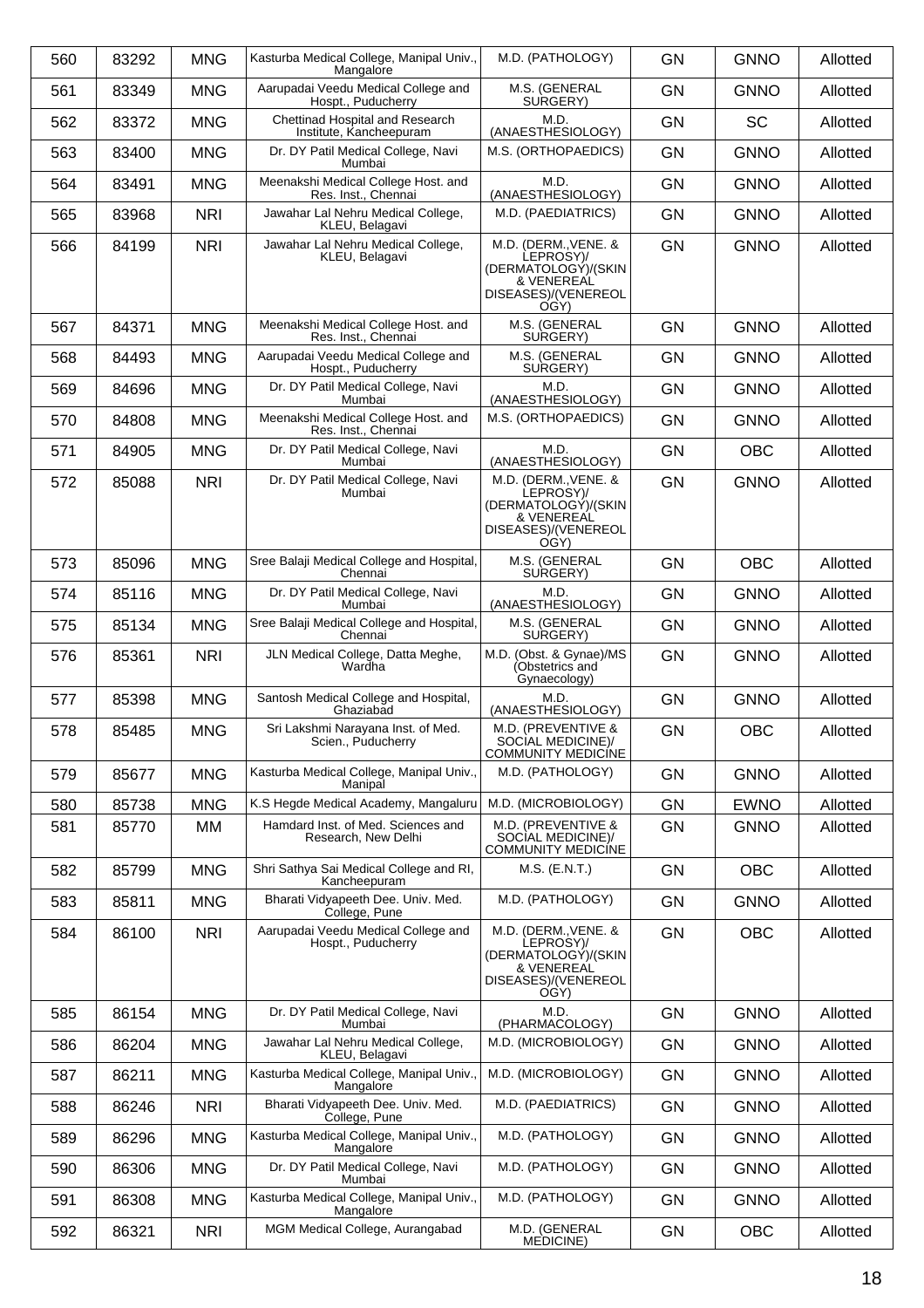| 593 | 86467 | <b>MNG</b> | Sree Balaji Medical College and Hospital,                                       | M.S. (E.N.T.)                                                                                         | <b>GN</b> | <b>OBC</b>  | Allotted |
|-----|-------|------------|---------------------------------------------------------------------------------|-------------------------------------------------------------------------------------------------------|-----------|-------------|----------|
| 594 | 86492 | <b>MNG</b> | Chennai<br>Kasturba Medical College, Manipal Univ.,                             | M.D. (PATHOLOGY)                                                                                      | <b>GN</b> | <b>GNNO</b> | Allotted |
| 595 | 86514 | <b>MNG</b> | Mangalore<br>Sri Lakshmi Narayana Inst. of Med.                                 | M.S. (ORTHOPAEDICS)                                                                                   | <b>GN</b> | <b>GNNO</b> | Allotted |
| 596 | 86552 | <b>MNG</b> | Scien., Puducherry<br>Aarupadai Veedu Medical College and                       | M.S. (GENERAL                                                                                         | <b>GN</b> | <b>OBC</b>  | Allotted |
|     |       |            | Hospt., Puducherry                                                              | SURGERY)                                                                                              |           |             |          |
| 597 | 86580 | <b>MNG</b> | Aarupadai Veedu Medical College and<br>Hospt., Puducherry                       | M.S. (GENERAL<br>SURGERY)                                                                             | <b>GN</b> | <b>GNNO</b> | Allotted |
| 598 | 86582 | <b>MNG</b> | Santosh Medical College and Hospital,<br>Ghaziabad                              | M.D.<br>(ANAESTHESIOLOGY)                                                                             | GN        | <b>GNNO</b> | Allotted |
| 599 | 86652 | <b>NRI</b> | Chettinad Hospital and Research<br>Institute, Kancheepuram                      | M.D. (GENERAL<br><b>MEDICINE</b> )                                                                    | <b>GN</b> | <b>GNNO</b> | Allotted |
| 600 | 86757 | <b>NRI</b> | Hamdard Inst. of Med. Sciences and<br>Research, New Delhi                       | M.D. (PAEDIATRICS)                                                                                    | <b>GN</b> | <b>GNNO</b> | Allotted |
| 601 | 86852 | <b>NRI</b> | Dr. DY Patil Medical College, Navi<br>Mumbai                                    | M.D. (DERM., VENE. &<br>LEPROSY)/<br>(DERMATOLOGÝ)/(SKIN<br>& VENEREAL<br>DISEASES)/(VENEREOL<br>OGY) | GN        | <b>GNNO</b> | Allotted |
| 602 | 86885 | <b>MNG</b> | Dr. DY Patil Medical College and Hospt.,<br>Pune                                | M.D. (PREVENTIVE &<br>SOCIAL MEDICINE)/<br><b>COMMUNITY MEDICÍNE</b>                                  | <b>GN</b> | <b>GNNO</b> | Allotted |
| 603 | 86971 | MM         | Hamdard Inst. of Med. Sciences and<br>Research, New Delhi                       | M.D.<br>(PHARMACOLOGY)                                                                                | <b>GN</b> | <b>GNNO</b> | Allotted |
| 604 | 86972 | <b>MNG</b> | Bharati Vidyapeeth Dee. Univ. Med.<br>College, Pune                             | M.D. (PATHOLOGY)                                                                                      | GN        | <b>GNNO</b> | Allotted |
| 605 | 87092 | <b>NRI</b> | Chettinad Hospital and Research<br>Institute, Kancheepuram                      | M.D. (Obst. & Gynae)/MS<br>(Obstetrics and<br>Gynaecology)                                            | <b>GN</b> | <b>GNNO</b> | Allotted |
| 606 | 87096 | <b>MNG</b> | ACS Medical College and Hospital,<br>Chennai                                    | M.D. (PATHOLOGY)                                                                                      | <b>GN</b> | <b>OBC</b>  | Allotted |
| 607 | 87111 | <b>MNG</b> | Sri Ramachandra Med. College and Res.<br>Inst., Chennai                         | M.D.<br>(PHARMACOLOGY)                                                                                | GN        | <b>OBC</b>  | Allotted |
| 608 | 87149 | <b>MNG</b> | Kasturba Medical College, Manipal Univ.,<br>Mangalore                           | M.D. (PATHOLOGY)                                                                                      | <b>GN</b> | <b>GNNO</b> | Allotted |
| 609 | 87160 | <b>MNG</b> | M.M. Institute of Medical Sciences and<br>Research, Mullana                     | M.D. (PATHOLOGY)                                                                                      | GN        | <b>GNNO</b> | Allotted |
| 610 | 87231 | <b>MNG</b> | Aarupadai Veedu Medical College and<br>Hospt., Puducherry                       | M.S. (GENERAL<br>SURGERY)                                                                             | <b>GN</b> | <b>GNNO</b> | Allotted |
| 611 | 87243 | <b>MNG</b> | Sri Lakshmi Narayana Inst. of Med.<br>Scien., Puducherry                        | M.S. (GENERAL<br>SURGERY)                                                                             | <b>GN</b> | <b>GNNO</b> | Allotted |
| 612 | 87328 | <b>MNG</b> | M.M. Institute of Medical Sciences and<br>Research, Mullana                     | M.D. (PATHOLOGY)                                                                                      | GN        | <b>GNNO</b> | Allotted |
| 613 | 87408 | <b>MNG</b> | Aarupadai Veedu Medical College and<br>Hospt., Puducherry                       | M.S. (GENERAL<br>SURGERY)                                                                             | GN        | <b>GNNO</b> | Allotted |
| 614 | 87644 | <b>MNG</b> | Meenakshi Medical College Host. and<br>Res. Inst., Chennai                      | M.S. (GENERAL<br>SURGERY)                                                                             | GN        | <b>GNNO</b> | Allotted |
| 615 | 87684 | <b>MNG</b> | Meenakshi Medical College Host. and<br>Res. Inst., Chennai                      | M.S. (GENERAL<br>SURGERY)                                                                             | GN        | <b>GNNO</b> | Allotted |
| 616 | 87715 | <b>NRI</b> | Bharati Vidvapeeth Dee, Univ. Med.<br>College, Pune                             | M.D. (RADIO-<br>DIAGNOSIS)                                                                            | <b>GN</b> | <b>GNNO</b> | Allotted |
| 617 | 87808 | <b>MNG</b> | SHRI B. M. Patil Med. College Hospt.<br>and R.C. B.L.D.E University, Vijayapura | M.D. (PREVENTIVE &<br>SOCIAL MEDICINE)/<br><b>COMMUNITY MEDICÍNE</b>                                  | <b>GN</b> | <b>GNNO</b> | Allotted |
| 618 | 87852 | <b>MNG</b> | Shri Sathya Sai Medical College and RI,<br>Kancheepuram                         | M.S. (ORTHOPAEDICS)                                                                                   | GN        | <b>GNNO</b> | Allotted |
| 619 | 87911 | <b>MNG</b> | Yenepoya Medical College, Mangalore                                             | M.D. (FORENSIC<br>MEDICINE)                                                                           | <b>GN</b> | <b>GNNO</b> | Allotted |
| 620 | 87957 | <b>MNG</b> | Shri Sathya Sai Medical College and RI,<br>Kancheepuram                         | M.D. (PATHOLOGY)                                                                                      | GN        | <b>GNNO</b> | Allotted |
| 621 | 87990 | <b>MNG</b> | Shri Sathya Sai Medical College and RI,<br>Kancheepuram                         | M.S. (ORTHOPAEDICS)                                                                                   | GN        | <b>GNNO</b> | Allotted |
| 622 | 88039 | <b>MNG</b> | Amrita Institute of Medical Science,<br>Kochi                                   | M.D. (FORENSIC<br>MEDICINE)                                                                           | GN        | <b>GNNO</b> | Allotted |
| 623 | 88117 | <b>MNG</b> | Sri Ramachandra Med. College and Res.<br>Inst., Chennai                         | M.D. (MICROBIOLOGY)                                                                                   | GN        | <b>GNNO</b> | Allotted |
| 624 | 88123 | <b>MNG</b> | Aarupadai Veedu Medical College and<br>Hospt., Puducherry                       | M.D. (PREVENTIVE &<br>SOCIAL MEDICINE)/<br><b>COMMUNITY MEDICÍNE</b>                                  | GN        | <b>GNNO</b> | Allotted |
| 625 | 88249 | <b>NRI</b> | Kasturba Medical College, Manipal Univ.,<br>Manipal                             | M.D.<br>(ANAESTHESIOLOGY)                                                                             | GN        | <b>GNNO</b> | Allotted |
| 626 | 88300 | <b>MNG</b> | Bharati Vidyapeeth Dee. Univ. Med.<br>College, Pune                             | M.D. (PATHOLOGY)                                                                                      | GN        | <b>GNNO</b> | Allotted |
| 627 | 88373 | <b>MNG</b> | Shri Sathya Sai Medical College and RI,<br>Kancheepuram                         | M.S. (ORTHOPAEDICS)                                                                                   | GN        | <b>GNNO</b> | Allotted |
| 628 | 88405 | <b>MNG</b> | Kalinga Institute of Medical Sciences,<br>Bhubaneswar                           | M.D. (BIOCHEMISTRY)                                                                                   | GN        | <b>GNNO</b> | Allotted |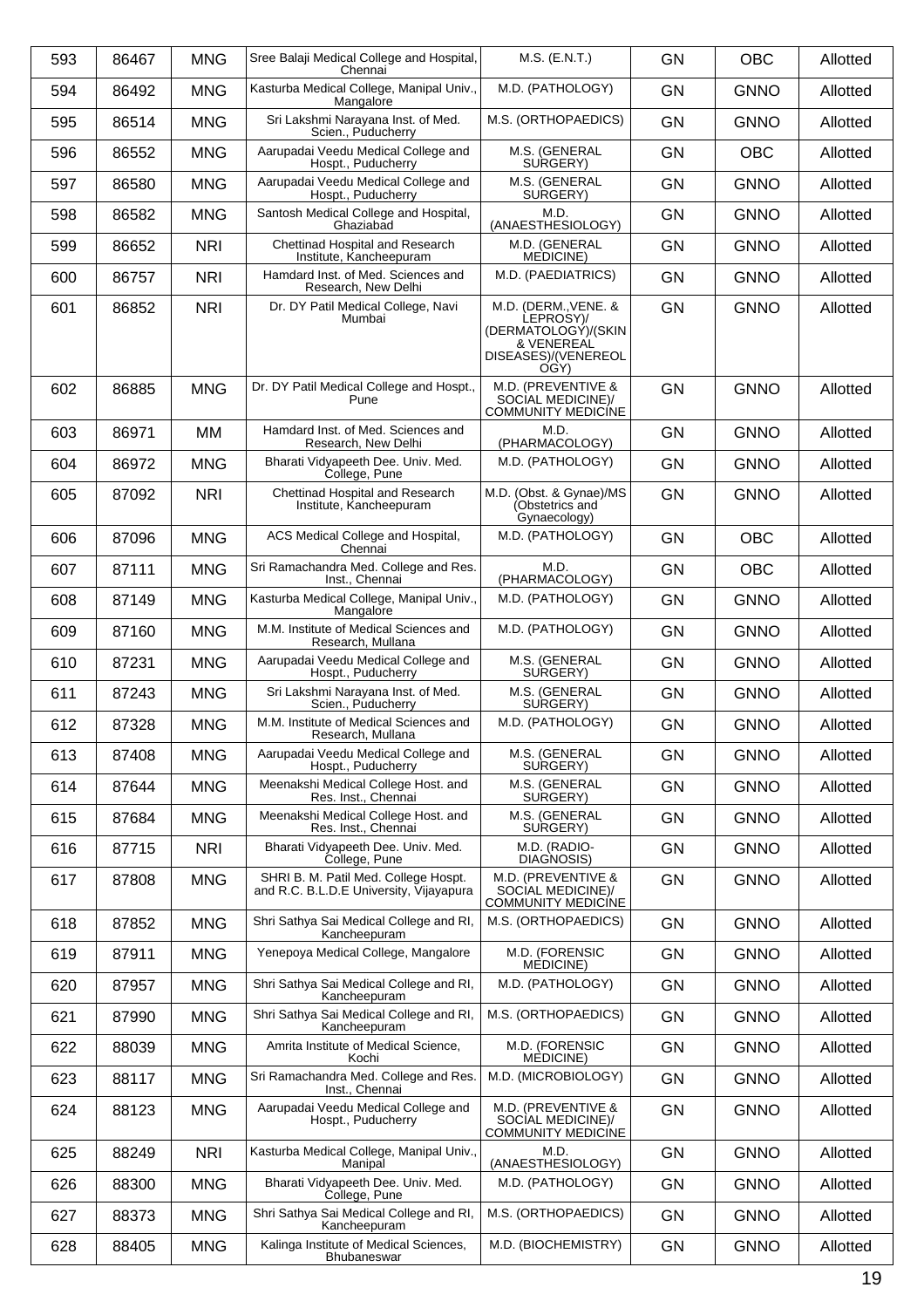| 629 | 88423 | <b>MNG</b> | JLN Medical College, Datta Meghe,<br>Wardha                                     | M.D. (PATHOLOGY)                                           | <b>GN</b> | <b>GNNO</b> | Allotted |
|-----|-------|------------|---------------------------------------------------------------------------------|------------------------------------------------------------|-----------|-------------|----------|
| 630 | 88439 | <b>MNG</b> | Aarupadai Veedu Medical College and<br>Hospt., Puducherry                       | M.S. (GENERAL<br>SURGERY)                                  | <b>GN</b> | <b>OBC</b>  | Allotted |
| 631 | 88480 | <b>MNG</b> | Sree Balaji Medical College and Hospital,<br>Chennai                            | M.D.<br>(ANAESTHESIOLOGY)                                  | <b>GN</b> | <b>GNNO</b> | Allotted |
| 632 | 88661 | <b>MNG</b> | Aarupadai Veedu Medical College and<br>Hospt., Puducherry                       | M.S. (GENERAL<br>SURGERY)                                  | <b>GN</b> | <b>EWNO</b> | Allotted |
| 633 | 88739 | <b>MNG</b> | Sri Lakshmi Narayana Inst. of Med.<br>Scien., Puducherry                        | M.S. (GENERAL<br>SURGERY)                                  | <b>GN</b> | <b>GNNO</b> | Allotted |
| 634 | 88797 | <b>MNG</b> | Shri Sathya Sai Medical College and RI,<br>Kancheepuram                         | M.S. (GENERAL<br>SURGERY)                                  | GN        | <b>GNNO</b> | Allotted |
| 635 | 88831 | <b>MNG</b> | M.M. Institute of Medical Sciences and<br>Research, Mullana                     | M.D. (PATHOLOGY)                                           | <b>GN</b> | <b>GNNO</b> | Allotted |
| 636 | 89005 | <b>NRI</b> | KRISHNA INSTITUTE OF MEDICAL<br><b>SCIENCES, KARAD</b>                          | M.D. (Obst. & Gynae)/MS<br>(Obstetrics and<br>Gynaecology) | <b>GN</b> | <b>GNNO</b> | Allotted |
| 637 | 89054 | <b>MNG</b> | Sree Balaji Medical College and Hospital,<br>Chennai                            | M.S. (GENERAL<br>SURGERY)                                  | <b>GN</b> | <b>GNNO</b> | Allotted |
| 638 | 89065 | <b>NRI</b> | SBKS Med. Inst. and Res. Centre.<br>Sumandeep Vidyapeeth, Vadodara              | M.D.<br>(ANAESTHESIOLOGY)                                  | GN        | <b>GNNO</b> | Allotted |
| 639 | 89117 | <b>MNG</b> | Dr. DY Patil Medical College, Navi<br>Mumbai                                    | M.D. (PATHOLOGY)                                           | GN        | <b>GNNO</b> | Allotted |
| 640 | 89248 | <b>MNG</b> | Sree Balaji Medical College and Hospital,<br>Chennai                            | M.D.<br>(ANAESTHESIOLOGY)                                  | <b>GN</b> | <b>OBC</b>  | Allotted |
| 641 | 89441 | <b>MNG</b> | Sri Lakshmi Narayana Inst. of Med.<br>Scien., Puducherry                        | M.S. (GENERAL<br>SURGERY)                                  | GN        | <b>GNNO</b> | Allotted |
| 642 | 89457 | <b>MNG</b> | Shri Sathya Sai Medical College and RI,<br>Kancheepuram                         | $M.S.$ (E.N.T.)                                            | GN        | <b>GNNO</b> | Allotted |
| 643 | 89485 | <b>NRI</b> | SHRI B. M. Patil Med. College Hospt.<br>and R.C. B.L.D.E University, Vijayapura | M.D. (Obst. & Gynae)/MS<br>(Obstetrics and<br>Gynaecology) | <b>GN</b> | <b>GNNO</b> | Allotted |
| 644 | 89634 | <b>MNG</b> | KRISHNA INSTITUTE OF MEDICAL<br><b>SCIENCES, KARAD</b>                          | M.D.<br>(PHARMACOLOGY)                                     | GN        | <b>GNNO</b> | Allotted |
| 645 | 89733 | <b>MNG</b> | Dr. DY Patil Medical College, Navi<br>Mumbai                                    | M.D. (PATHOLOGY)                                           | <b>GN</b> | <b>GNNO</b> | Allotted |
| 646 | 89742 | <b>MNG</b> | Sree Balaji Medical College and Hospital,<br>Chennai                            | M.D.<br>(ANAESTHESIOLOGY)                                  | GN        | <b>GNNO</b> | Allotted |
| 647 | 89969 | <b>NRI</b> | Bharati Vidyapeeth Dee. Univ. Med.<br>College, Pune                             | M.D. (Obst. & Gynae)/MS<br>(Obstetrics and<br>Gynaecology) | <b>GN</b> | <b>OBC</b>  | Allotted |
| 648 | 90029 | <b>NRI</b> | Meenakshi Medical College Host. and<br>Res. Inst., Chennai                      | M.D. (Obst. & Gynae)/MS<br>(Obstetrics and<br>Gynaecology) | <b>GN</b> | <b>GNNO</b> | Allotted |
| 649 | 90230 | <b>MNG</b> | Dr. DY Patil Medical College, Navi<br>Mumbai                                    | M.D. (PATHOLOGY)                                           | GN        | <b>GNNO</b> | Allotted |
| 650 | 90246 | <b>NRI</b> | Rajarajeswari Medical College and<br>Hospital                                   | M.D. (RADIO-<br>DIAGNOSIS)                                 | GN        | <b>GNNO</b> | Allotted |
| 651 | 90566 | <b>NRI</b> | K.S Hegde Medical Academy, Mangaluru                                            | M.D. (PAEDIATRICS)                                         | GN        | <b>GNNO</b> | Allotted |
| 652 | 90782 | <b>MNG</b> | Sri Lakshmi Naravana Inst. of Med.<br>Scien., Puducherry                        | $M.S.$ (E.N.T.)                                            | GN        | <b>GNNO</b> | Allotted |
| 653 | 91053 | <b>NRI</b> | Jawahar Lal Nehru Medical College,<br>KLEU, Belagavi                            | M.S. (GENERAL<br>SURGERY)                                  | GN        | <b>SC</b>   | Allotted |
| 654 | 91413 | <b>NRI</b> | BVDU Medical College and Hospital,<br>Sangli                                    | M.S. (ORTHOPAEDICS)                                        | GN        | <b>GNNO</b> | Allotted |
| 655 | 91458 | <b>MNG</b> | Dr. DY Patil Medical College, Navi<br>Mumbai                                    | M.D. (PATHOLOGY)                                           | <b>GN</b> | <b>GNNO</b> | Allotted |
| 656 | 91572 | <b>MNG</b> | ACS Medical College and Hospital,<br>Chennai                                    | M.D. (PATHOLOGY)                                           | GN        | <b>GNNO</b> | Allotted |
| 657 | 91585 | <b>MNG</b> | Bharati Vidyapeeth Dee. Univ. Med.<br>College, Pune                             | M.D.<br>(PHARMACOLOGY)                                     | GN        | <b>GNNO</b> | Allotted |
| 658 | 91588 | <b>MNG</b> | Dr. DY Patil Medical College and Hospt.,<br>Pune                                | M.D.<br>(PHARMACOLOGY)                                     | GN        | <b>GNNO</b> | Allotted |
| 659 | 91630 | <b>MNG</b> | KRISHNA INSTITUTE OF MEDICAL<br><b>SCIENCES, KARAD</b>                          | M.D.<br>(PHARMACOLOGY)                                     | GN        | <b>EWNO</b> | Allotted |
| 660 | 91789 | <b>MNG</b> | Dr. DY Patil Medical College, Navi<br>Mumbai                                    | M.D. (PATHOLOGY)                                           | GN        | <b>GNNO</b> | Allotted |
| 661 | 91828 | <b>MNG</b> | Shri Sathya Sai Medical College and RI,<br>Kancheepuram                         | M.S. (GENERAL<br>SURGERY)                                  | GN        | <b>GNNO</b> | Allotted |
| 662 | 91836 | <b>NRI</b> | Yenepoya Medical College, Mangalore                                             | M.S. (GENERAL<br>SURGERY)                                  | GN        | <b>GNNO</b> | Allotted |
| 663 | 91909 | <b>MNG</b> | Dr. DY Patil Medical College, Navi<br>Mumbai                                    | M.D. (PATHOLOGY)                                           | GN        | <b>GNNO</b> | Allotted |
| 664 | 91980 | <b>MNG</b> | Shri Sathya Sai Medical College and RI,<br>Kancheepuram                         | M.S. (GENERAL<br>SURGERY)                                  | GN        | <b>GNNO</b> | Allotted |
| 665 | 91991 | <b>MNG</b> | Rajarajeswari Medical College and<br>Hospital                                   | M.D. (PATHOLOGY)                                           | GN        | <b>GNNO</b> | Allotted |
| 666 | 92030 | <b>MNG</b> | Sree Balaji Medical College and Hospital,<br>Chennai                            | M.D.<br>(ANAESTHESIOLOGY)                                  | GN        | OBC         | Allotted |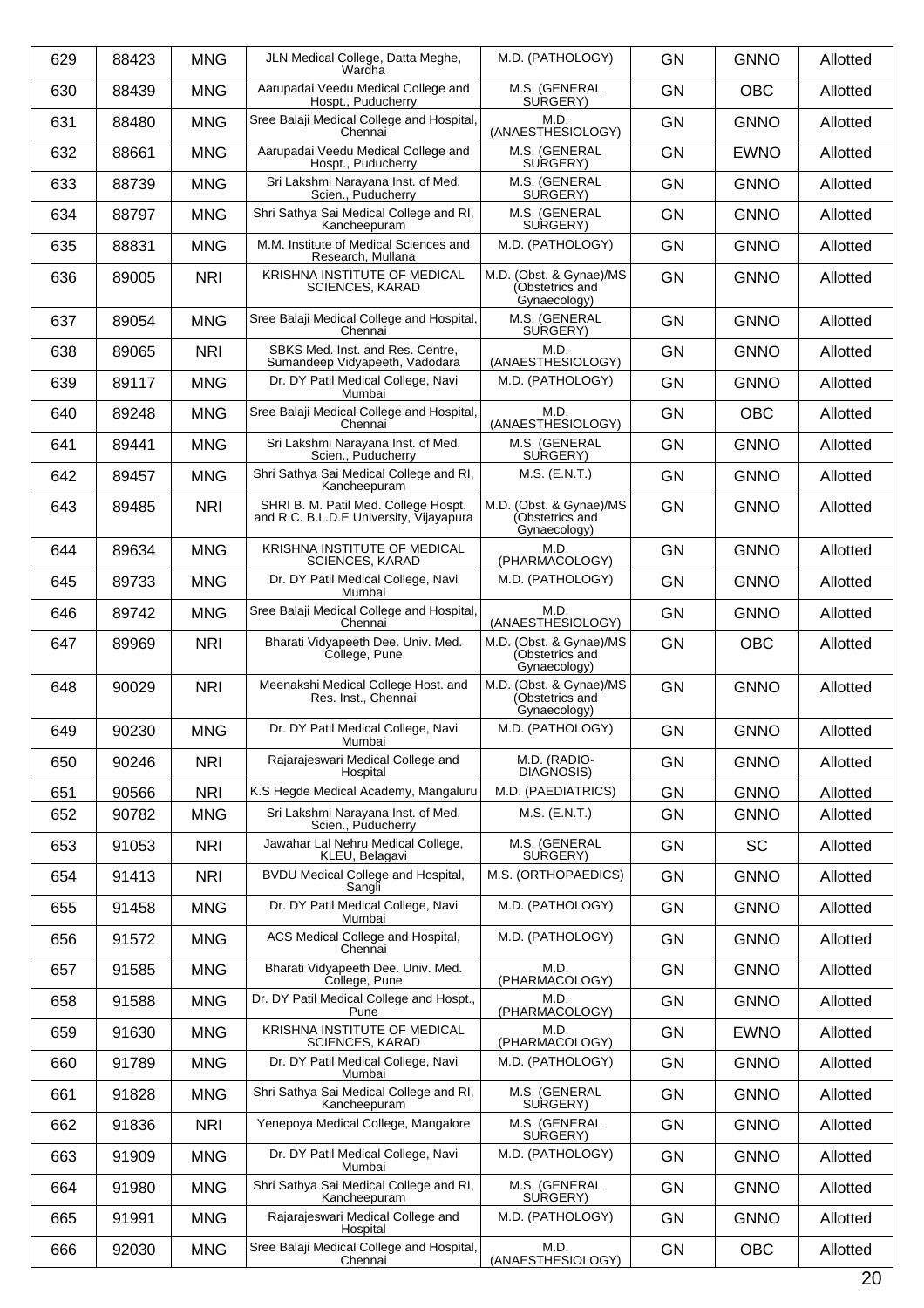| 667 | 92072 | <b>MNG</b> | Institute of Medical Sciences and SUMH,<br><b>Bhubaneswar</b>                   | M.D. (MICROBIOLOGY)                                                                                   | <b>GN</b> | <b>GNNO</b>   | Allotted |
|-----|-------|------------|---------------------------------------------------------------------------------|-------------------------------------------------------------------------------------------------------|-----------|---------------|----------|
| 668 | 92136 | <b>MNG</b> | Rajarajeswari Medical College and<br>Hospital                                   | M.D. (PATHOLOGY)                                                                                      | GN        | <b>GNNO</b>   | Allotted |
| 669 | 92236 | <b>MNG</b> | Dr. DYP Edu. Soc. Deemed Uni.,<br>Kolhapur                                      | M.D. (PATHOLOGY)                                                                                      | <b>GN</b> | <b>GNNO</b>   | Allotted |
| 670 | 92329 | <b>MNG</b> | MGM Medical College, Navi Mumbai                                                | M.D. (PREVENTIVE &<br>SOCIAL MEDICINE)/<br>COMMUNITY MEDICÍNE                                         | <b>GN</b> | <b>GNNO</b>   | Allotted |
| 671 | 92549 | <b>MNG</b> | Sri Lakshmi Narayana Inst. of Med.<br>Scien., Puducherry                        | M.S. (GENERAL<br>SURGERY)                                                                             | <b>GN</b> | <b>OBC</b>    | Allotted |
| 672 | 92572 | <b>MNG</b> | Amrita Institute of Medical Science,<br>Kochi                                   | M.D. (BIOCHEMISTRY)                                                                                   | <b>GN</b> | <b>GNNO</b>   | Allotted |
| 673 | 92594 | <b>NRI</b> | Chettinad Hospital and Research<br>Institute, Kancheepuram                      | M.D. (PAEDIATRICS)                                                                                    | GN        | <b>OBC</b>    | Allotted |
| 674 | 92768 | <b>MNG</b> | Sree Balaji Medical College and Hospital,<br>Chennai                            | M.D. (PATHOLOGY)                                                                                      | <b>GN</b> | <b>GN PwD</b> | Allotted |
| 675 | 92775 | <b>MNG</b> | Sree Balaji Medical College and Hospital,<br>Chennai                            | M.S. (GENERAL<br>SURGERY)                                                                             | <b>GN</b> | <b>GNNO</b>   | Allotted |
| 676 | 93031 | <b>NRI</b> | SHRI B. M. Patil Med. College Hospt.<br>and R.C. B.L.D.E University, Vijayapura | M.D. (PAEDIATRICS)                                                                                    | GN        | <b>GNNO</b>   | Allotted |
| 677 | 93054 | <b>MNG</b> | Sree Balaji Medical College and Hospital,<br>Chennai                            | M.D.<br>(ANAESTHESIOLOGY)                                                                             | <b>GN</b> | <b>OBC</b>    | Allotted |
| 678 | 93348 | <b>MNG</b> | Sree Balaji Medical College and Hospital,<br>Chennai                            | M.S. (GENERAL<br>SURGERY)                                                                             | <b>GN</b> | <b>GNNO</b>   | Allotted |
| 679 | 93384 | <b>MNG</b> | Meenakshi Medical College Host. and<br>Res. Inst., Chennai                      | M.D.<br>(ANAESTHESIOLOGY)                                                                             | GN        | <b>GNNO</b>   | Allotted |
| 680 | 93571 | <b>MNG</b> | Kalinga Institute of Medical Sciences,<br><b>Bhubaneswar</b>                    | M.D. (BIOCHEMISTRY)                                                                                   | <b>GN</b> | <b>GNNO</b>   | Allotted |
| 681 | 93577 | <b>MNG</b> | Meenakshi Medical College Host. and<br>Res. Inst., Chennai                      | M.D.<br>(ANAESTHESIOLOGY)                                                                             | <b>GN</b> | <b>GNNO</b>   | Allotted |
| 682 | 93616 | <b>MNG</b> | Sree Balaji Medical College and Hospital,<br>Chennai                            | M.S. (GENERAL<br>SURGERY)                                                                             | GN        | <b>GNNO</b>   | Allotted |
| 683 | 93625 | <b>MNG</b> | Meenakshi Medical College Host. and<br>Res. Inst., Chennai                      | M.D.<br>(PHARMACOLOGY)                                                                                | <b>GN</b> | <b>GNNO</b>   | Allotted |
| 684 | 93868 | <b>MNG</b> | K.S Hegde Medical Academy, Mangaluru                                            | M.D.<br>(PHARMACOLOGY)                                                                                | <b>GN</b> | <b>GNNO</b>   | Allotted |
| 685 | 93973 | <b>MNG</b> | Sree Balaji Medical College and Hospital,<br>Chennai                            | M.S. (GENERAL<br>SURGERY)                                                                             | GN        | <b>GNNO</b>   | Allotted |
| 686 | 94198 | <b>MNG</b> | Dr. DY Patil Medical College, Navi<br>Mumbai                                    | M.D. (MICROBIOLOGY)                                                                                   | GN        | <b>GNNO</b>   | Allotted |
| 687 | 94215 | <b>MNG</b> | Dr. DY Patil Medical College and Hospt.,<br>Pune                                | M.D.<br>(PHARMACOLOGY)                                                                                | <b>GN</b> | <b>GNNO</b>   | Allotted |
| 688 | 94220 | <b>MNG</b> | Aarupadai Veedu Medical College and<br>Hospt., Puducherry                       | M.D. (PREVENTIVE &<br>SOCIAL MEDICINEY<br><b>COMMUNITY MEDICINE</b>                                   | GN        | <b>GNNO</b>   | Allotted |
| 689 | 94228 | <b>NRI</b> | VMKV Medical College and Hospital,<br>Salem                                     | M.D. (DERM., VENE. &<br>LEPROSY)/<br>(DERMATOLOGY)/(SKIN<br>& VENEREAL<br>DISEASES)/(VENEREOL<br>OGY) | <b>GN</b> | <b>OBC</b>    | Allotted |
| 690 | 94295 | <b>MNG</b> | Sree Balaji Medical College and Hospital,<br>Chennai                            | M.S. (GENERAL<br>SURGERY)                                                                             | GN        | <b>GNNO</b>   | Allotted |
| 691 | 94309 | <b>NRI</b> | Dr. DY Patil Medical College, Navi<br>Mumbai                                    | M.D. (RADIO-<br>DIAGNOSIS)                                                                            | <b>GN</b> | <b>GNNO</b>   | Allotted |
| 692 | 94316 | <b>MNG</b> | Sri Siddhartha Medical College DU,<br>Tumkur                                    | M.D. (PREVENTIVE &<br>SOCIAL MEDICINE)/<br><b>COMMUNITY MEDICÍNE</b>                                  | GN        | <b>GNNO</b>   | Allotted |
| 693 | 94357 | <b>MNG</b> | Sree Balaji Medical College and Hospital,<br>Chennai                            | M.S. (GENERAL<br>SURGERY)                                                                             | <b>GN</b> | <b>GNNO</b>   | Allotted |
| 694 | 94433 | <b>MNG</b> | Santosh Medical College and Hospital,<br>Ghaziabad                              | M.D. (PHYSIOLOGY)                                                                                     | GN        | <b>GNNO</b>   | Allotted |
| 695 | 94438 | <b>MNG</b> | Dr. DYP Edu. Soc. Deemed Uni.,<br>Kolhapur                                      | M.D. (PATHOLOGY)                                                                                      | <b>GN</b> | <b>SC</b>     | Allotted |
| 696 | 94621 | <b>MNG</b> | SBKS Med. Inst. and Res. Centre,<br>Sumandeep Vidyapeeth, Vadodara              | M.D. (PREVENTIVE &<br>SOCIAL MEDICINE)/<br>COMMUNITY MEDICÍNE                                         | GN        | <b>OBC</b>    | Allotted |
| 697 | 94716 | <b>MNG</b> | Dr. DY Patil Medical College and Hospt.,<br>Pune                                | M.D. (MICROBIOLOGY)                                                                                   | <b>GN</b> | <b>GNNO</b>   | Allotted |
| 698 | 94882 | <b>MNG</b> | SRM Medical College and Hospital,<br>Chennai                                    | M.D.<br>(PHARMACOLOGY)                                                                                | <b>GN</b> | <b>SC</b>     | Allotted |
| 699 | 95023 | <b>MNG</b> | Dr. DYP Edu. Soc. Deemed Uni.,<br>Kolhapur                                      | M.D. (PATHOLOGY)                                                                                      | GN        | <b>GNNO</b>   | Allotted |
| 700 | 95097 | <b>NRI</b> | MGM Medical College, Aurangabad                                                 | M.D. (GENERAL<br>MEDICINE)                                                                            | <b>GN</b> | <b>GNNO</b>   | Allotted |
| 701 | 95125 | <b>NRI</b> | Jawahar Lal Nehru Medical College,<br>KLEU, Belagavi                            | M.S. (GENERAL<br>SURGERY)                                                                             | GN        | <b>GNNO</b>   | Allotted |
| 702 | 95150 | <b>MNG</b> | Amrita Institute of Medical Science,<br>Kochi                                   | M.D. (PHYSIOLOGY)                                                                                     | <b>GN</b> | <b>GNNO</b>   | Allotted |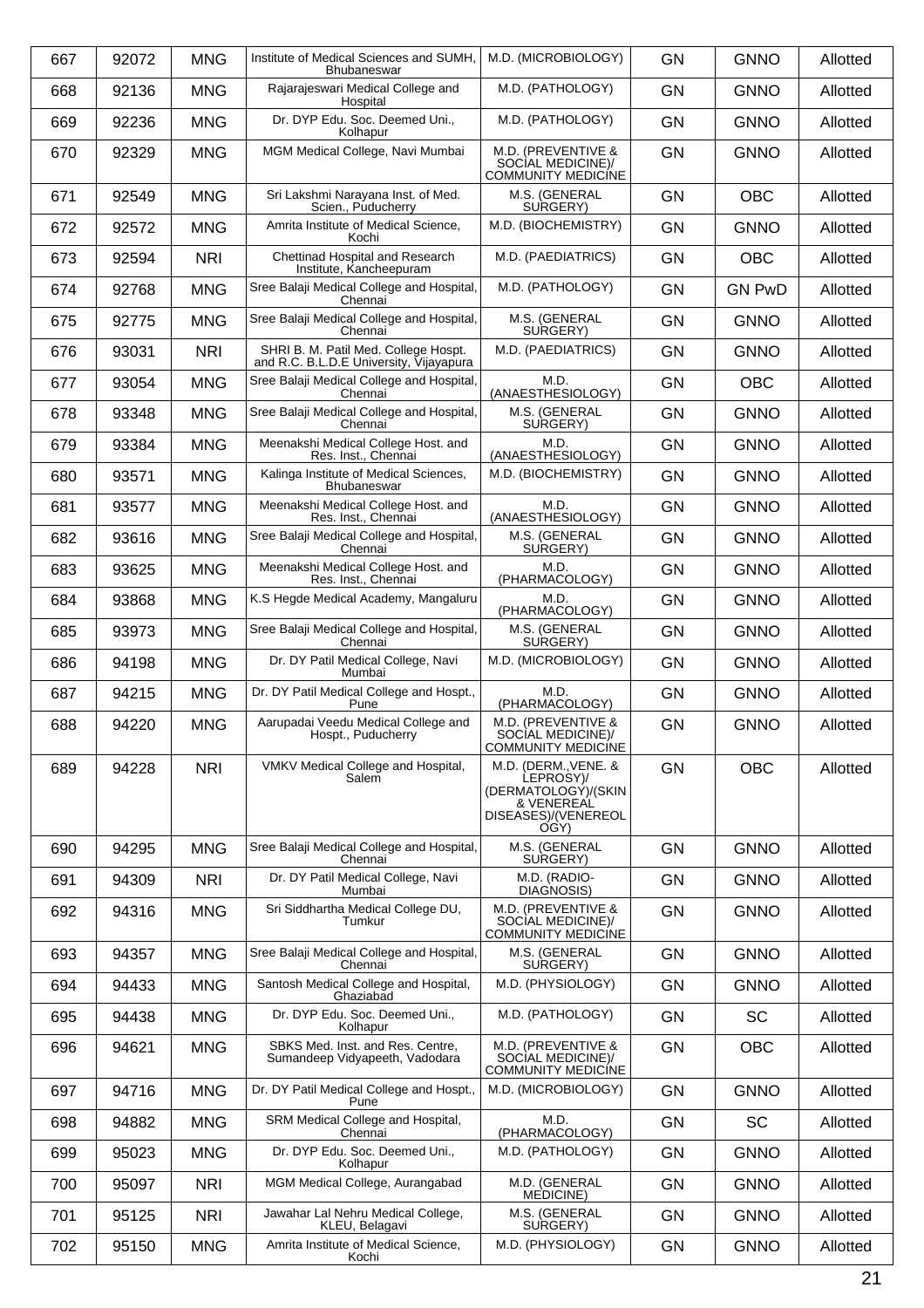| 703 | 95164 | <b>MNG</b> | SHRI B. M. Patil Med. College Hospt.<br>and R.C. B.L.D.E University, Vijayapura | M.D. (PREVENTIVE &<br>SOCIAL MEDICINE)/<br><b>COMMUNITY MEDICÍNE</b> | <b>GN</b> | <b>OBC</b>  | Allotted |
|-----|-------|------------|---------------------------------------------------------------------------------|----------------------------------------------------------------------|-----------|-------------|----------|
| 704 | 95180 | <b>MNG</b> | Santosh Medical College and Hospital,<br>Ghaziabad                              | M.D. (PHYSIOLOGY)                                                    | <b>GN</b> | <b>GNNO</b> | Allotted |
| 705 | 95261 | <b>MNG</b> | Kasturba Medical College, Manipal Univ.,<br>Manipal                             | M.D. (FORENSIC<br>MEDICINE)                                          | <b>GN</b> | <b>GNNO</b> | Allotted |
| 706 | 95910 | <b>MNG</b> | Sree Balaji Medical College and Hospital,<br>Chennai                            | M.D.<br>(ANAESTHESIOLOGY)                                            | <b>GN</b> | <b>OBC</b>  | Allotted |
| 707 | 95912 | <b>MNG</b> | JLN Medical College, Datta Meghe,<br>Wardha                                     | M.D. (PATHOLOGY)                                                     | <b>GN</b> | <b>GNNO</b> | Allotted |
| 708 | 95947 | <b>MNG</b> | Shri Sathya Sai Medical College and RI,<br>Kancheepuram                         | M.D.<br>(ANAESTHESIOLOGY)                                            | <b>GN</b> | <b>GNNO</b> | Allotted |
| 709 | 96024 | <b>MNG</b> | Shri Sathya Sai Medical College and RI,<br>Kancheepuram                         | M.D. (PREVENTIVE &<br>SOCIAL MEDICINE)/<br>COMMUNITY MEDICINE        | <b>GN</b> | <b>OBC</b>  | Allotted |
| 710 | 96113 | <b>MNG</b> | Dr. DYP Edu. Soc. Deemed Uni.,<br>Kolhapur                                      | M.D. (PATHOLOGY)                                                     | <b>GN</b> | <b>GNNO</b> | Allotted |
| 711 | 96288 | <b>NRI</b> | JLN Medical College, Datta Meghe,<br>Wardha                                     | M.S. (GENERAL<br>SURGERY)                                            | GN        | <b>GNNO</b> | Allotted |
| 712 | 96417 | <b>NRI</b> | SBKS Med. Inst. and Res. Centre,<br>Sumandeep Vidyapeeth, Vadodara              | M.D. (PAEDIATRICS)                                                   | <b>GN</b> | <b>SC</b>   | Allotted |
| 713 | 96472 | <b>MNG</b> | Shri Sathya Sai Medical College and RI,<br>Kancheepuram                         | M.D.<br>(ANAESTHESIOLOGY)                                            | <b>GN</b> | <b>OBC</b>  | Allotted |
| 714 | 96836 | <b>MNG</b> | Rural Medical College and PIMS, Loni                                            | M.D. (PATHOLOGY)                                                     | <b>GN</b> | <b>GNNO</b> | Allotted |
| 715 | 96963 | <b>MNG</b> | Institute of Medical Sciences and SUMH,<br><b>Bhubaneswar</b>                   | M.D.<br>(PHARMACOLOGY)                                               | GN        | <b>GNNO</b> | Allotted |
| 716 | 97206 | <b>NRI</b> | KRISHNA INSTITUTE OF MEDICAL<br><b>SCIENCES, KARAD</b>                          | M.D. (RADIO-<br>DIAGNOSIS)                                           | GN        | <b>GNNO</b> | Allotted |
| 717 | 97232 | <b>MNG</b> | MGM Medical College, Aurangabad                                                 | M.D. (PATHOLOGY)                                                     | <b>GN</b> | <b>GNNO</b> | Allotted |
| 718 | 97291 | <b>NRI</b> | Bharati Vidyapeeth Dee. Univ. Med.                                              | M.D. (GENERAL                                                        | GN        | <b>GNNO</b> | Allotted |
| 719 | 97322 | <b>MNG</b> | College, Pune<br>Shri Sathya Sai Medical College and RI,                        | MEDICINE)<br>M.D.                                                    | <b>GN</b> | <b>GNNO</b> | Allotted |
|     |       |            | Kancheepuram                                                                    | (ANAESTHESIOLOGY)                                                    |           |             |          |
| 720 | 97365 | <b>NRI</b> | Dr. DY Patil Medical College and Hospt.,<br>Pune                                | M.D. (GENERAL<br>MEDICINE)                                           | <b>GN</b> | <b>GNNO</b> | Allotted |
| 721 | 97487 | <b>MNG</b> | Sree Balaji Medical College and Hospital,<br>Chennai                            | M.D. (PATHOLOGY)                                                     | GN        | <b>GNNO</b> | Allotted |
| 722 | 97589 | <b>MNG</b> | JLN Medical College, Datta Meghe,<br>Wardha                                     | M.D. (PATHOLOGY)                                                     | <b>GN</b> | <b>OBC</b>  | Allotted |
| 723 | 97747 | <b>MNG</b> | Institute of Medical Sciences and SUMH,<br>Bhubaneswar                          | M.D. (MICROBIOLOGY)                                                  | <b>GN</b> | <b>GNNO</b> | Allotted |
| 724 | 97752 | <b>NRI</b> | Yenepoya Medical College, Mangalore                                             | M.D. (Obst. & Gynae)/MS<br>(Obstetrics and<br>Gynaecology)           | <b>GN</b> | <b>OBC</b>  | Allotted |
| 725 | 98155 | <b>NRI</b> | KRISHNA INSTITUTE OF MEDICAL<br><b>SCIENCES, KARAD</b>                          | M.D. (RADIO-<br>DIAGNOSIS)                                           | <b>GN</b> | <b>GNNO</b> | Allotted |
| 726 | 98324 | <b>NRI</b> | Yenepoya Medical College, Mangalore                                             | M.D. (PAEDIATRICS)                                                   | GN        | <b>GNNO</b> | Allotted |
| 727 | 98379 | <b>MNG</b> | K.S Hegde Medical Academy, Mangaluru                                            | M.D.<br>(PHARMACOLOGY)                                               | GN        | <b>OBC</b>  | Allotted |
| 728 | 98419 | <b>NRI</b> | Dr. DY Patil Medical College and Hospt.,<br>Pune                                | M.D. (PAEDIATRICS)                                                   | <b>GN</b> | <b>GNNO</b> | Allotted |
| 729 | 98459 | <b>MNG</b> | Kasturba Medical College, Manipal Univ.,<br>Manipal                             | M.D. (MICROBIOLOGY)                                                  | GN        | <b>OBC</b>  | Allotted |
| 730 | 98460 | <b>MNG</b> | M.M. Institute of Medical Sciences and<br>Research, Mullana                     | M.D. (MICROBIOLOGY)                                                  | GN        | <b>GNNO</b> | Allotted |
| 731 | 98504 | <b>MNG</b> | ACS Medical College and Hospital,<br>Chennai                                    | M.D. (PATHOLOGY)                                                     | GN        | <b>ST</b>   | Allotted |
| 732 | 98577 | <b>MNG</b> | KRISHNA INSTITUTE OF MEDICAL<br><b>SCIENCES, KARAD</b>                          | M.D.<br>(PHARMACOLOGY)                                               | GN        | <b>GNNO</b> | Allotted |
| 733 | 98735 | <b>NRI</b> | Yenepoya Medical College, Mangalore                                             | M.D. (PAEDIATRICS)                                                   | GN        | <b>OBC</b>  | Allotted |
| 734 | 98950 | <b>MNG</b> | Sree Balaji Medical College and Hospital,<br>Chennai                            | M.D. (PATHOLOGY)                                                     | GN        | <b>OBC</b>  | Allotted |
| 735 | 99007 | <b>MNG</b> | JLN Medical College, Datta Meghe,<br>Wardha                                     | M.D. (PATHOLOGY)                                                     | GN        | <b>OBC</b>  | Allotted |
| 736 | 99177 | <b>MNG</b> | ACS Medical College and Hospital,<br>Chennai                                    | M.D. (PATHOLOGY)                                                     | GN        | <b>GNNO</b> | Allotted |
| 737 | 99283 | <b>MNG</b> | Shri Sathya Sai Medical College and RI,<br>Kancheepuram                         | M.D.<br>(ANAESTHESIOLOGY)                                            | GN        | <b>OBC</b>  | Allotted |
| 738 | 99297 | <b>MNG</b> | ACS Medical College and Hospital,<br>Chennai                                    | M.D. (PATHOLOGY)                                                     | GN        | <b>OBC</b>  | Allotted |
| 739 | 99444 | <b>MNG</b> | JLN Medical College, Datta Meghe,<br>Wardha                                     | M.D. (PREVENTIVE &<br>SOCIAL MEDICINE)/<br><b>COMMUNITY MEDICÍNE</b> | GN        | <b>GNNO</b> | Allotted |
| 740 | 99483 | <b>MNG</b> | Shri Sathya Sai Medical College and RI,<br>Kancheepuram                         | M.D.<br>(ANAESTHESIOLOGY)                                            | GN        | <b>OBC</b>  | Allotted |
| 741 | 99632 | <b>MNG</b> | Sri Ramachandra Med. College and Res.<br>Inst., Chennai                         | M.D. (BIOCHEMISTRY)                                                  | GN        | <b>GNNO</b> | Allotted |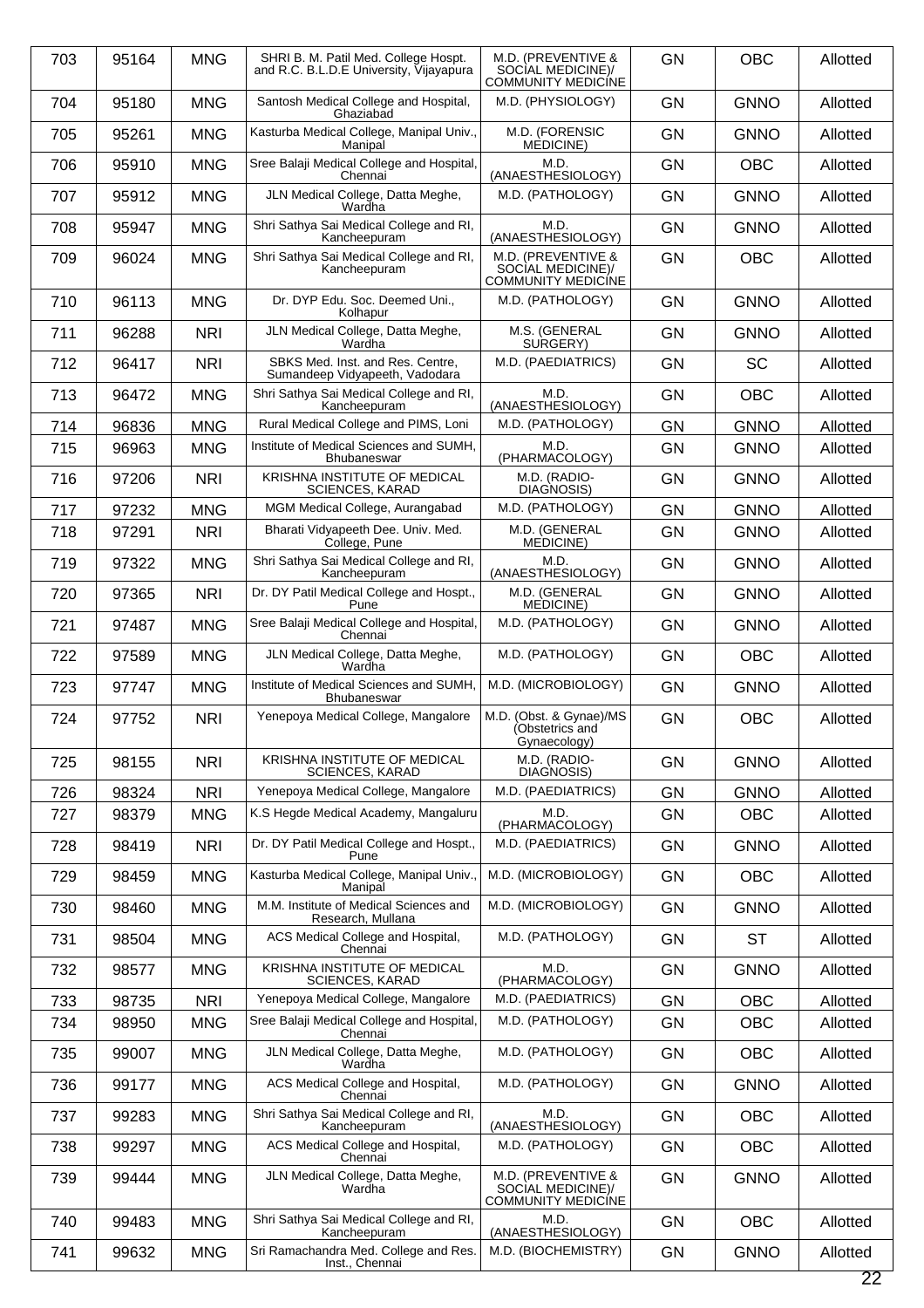| 742 | 99678  | <b>MNG</b> | Kasturba Medical College, Manipal Univ.,<br>Manipal                | M.D. (BIOCHEMISTRY)                                                  | <b>GN</b> | <b>GNNO</b> | Allotted |
|-----|--------|------------|--------------------------------------------------------------------|----------------------------------------------------------------------|-----------|-------------|----------|
| 743 | 99851  | <b>MNG</b> | M.M. Institute of Medical Sciences and<br>Research, Mullana        | M.D. (FORENSIC<br>MEDICINE)                                          | <b>GN</b> | <b>GNNO</b> | Allotted |
| 744 | 99863  | <b>MNG</b> | SBKS Med. Inst. and Res. Centre,<br>Sumandeep Vidyapeeth, Vadodara | M.D.<br>(PHARMACOLOGY)                                               | <b>GN</b> | <b>OBC</b>  | Allotted |
| 745 | 99900  | <b>MNG</b> | Kalinga Institute of Medical Sciences.<br>Bhubaneswar              | M.D. (MICROBIOLOGY)                                                  | <b>GN</b> | <b>GNNO</b> | Allotted |
| 746 | 100102 | <b>NRI</b> | Dr. DY Patil Medical College and Hospt.,<br>Pune                   | M.D. (PAEDIATRICS)                                                   | <b>GN</b> | <b>OBC</b>  | Allotted |
| 747 | 100137 | <b>MNG</b> | M.M. Institute of Medical Sciences and<br>Research, Mullana        | M.D. (PREVENTIVE &<br>SOCIAL MEDICINE)/<br><b>COMMUNITY MEDICINE</b> | <b>GN</b> | <b>GNNO</b> | Allotted |
| 748 | 100219 | <b>MNG</b> | JLN Medical College, Datta Meghe,<br>Wardha                        | M.D. (PATHOLOGY)                                                     | <b>GN</b> | <b>GNNO</b> | Allotted |
| 749 | 100255 | <b>NRI</b> | Sri Ramachandra Med. College and Res.<br>Inst., Chennai            | M.S.<br>(OPHTHALMOLOGY)                                              | <b>GN</b> | <b>OBC</b>  | Allotted |
| 750 | 100271 | <b>NRI</b> | Rajarajeswari Medical College and<br>Hospital                      | M.D. (PAEDIATRICS)                                                   | <b>GN</b> | <b>GNNO</b> | Allotted |
| 751 | 100540 | <b>MNG</b> | Santosh Medical College and Hospital,<br>Ghaziabad                 | <b>DIPLOMA IN PUBLIC</b><br><b>HEALTH</b>                            | <b>GN</b> | <b>GNNO</b> | Allotted |
| 752 | 100642 | <b>NRI</b> | Rajarajeswari Medical College and<br>Hospital                      | M.D. (GENERAL<br>MEDICINE)                                           | <b>GN</b> | <b>GNNO</b> | Allotted |
| 753 | 100739 | <b>MNG</b> | JLN Medical College, Datta Meghe,<br>Wardha                        | M.D. (PATHOLOGY)                                                     | <b>GN</b> | <b>GNNO</b> | Allotted |
| 754 | 100790 | <b>MNG</b> | Kasturba Medical College, Manipal Univ.,<br>Manipal                | M.D. (FORENSIC<br>MEDICINE)                                          | <b>GN</b> | <b>OBC</b>  | Allotted |
| 755 | 100962 | <b>MNG</b> | Jawahar Lal Nehru Medical College,<br>KLEU, Belagavi               | M.D. (FORENSIC<br><b>MEDICINE</b> )                                  | <b>GN</b> | <b>GNNO</b> | Allotted |
| 756 | 101017 | <b>NRI</b> | Dr. DY Patil Medical College and Hospt.,<br>Pune                   | M.S. (ORTHOPAEDICS)                                                  | <b>GN</b> | <b>GNNO</b> | Allotted |
| 757 | 101103 | <b>MNG</b> | Chettinad Hospital and Research<br>Institute, Kancheepuram         | M.D.<br>(PHARMACOLOGY)                                               | <b>GN</b> | <b>OBC</b>  | Allotted |
| 758 | 101213 | <b>NRI</b> | Bharati Vidyapeeth Dee. Univ. Med.<br>College, Pune                | M.S. (ORTHOPAEDICS)                                                  | <b>GN</b> | <b>GNNO</b> | Allotted |
| 759 | 101296 | <b>MNG</b> | Dr. DY Patil Medical College and Hospt.,<br>Pune                   | M.D. (MICROBIOLOGY)                                                  | <b>GN</b> | <b>OBC</b>  | Allotted |
| 760 | 101332 | <b>NRI</b> | KRISHNA INSTITUTE OF MEDICAL<br><b>SCIENCES, KARAD</b>             | M.D. (Obst. & Gynae)/MS<br>(Obstetrics and<br>Gynaecology)           | <b>GN</b> | <b>OBC</b>  | Allotted |
| 761 | 101379 | <b>MNG</b> | Sri Lakshmi Naravana Inst. of Med.<br>Scien., Puducherry           | M.D. (PREVENTIVE &<br>SOCIAL MEDICINE)/<br><b>COMMUNITY MEDICÍNE</b> | <b>GN</b> | <b>OBC</b>  | Allotted |
| 762 | 101409 | <b>NRI</b> | Sri Ramachandra Med. College and Res.<br>Inst., Chennai            | M.D. (PATHOLOGY)                                                     | <b>GN</b> | <b>OBC</b>  | Allotted |
| 763 | 101415 | <b>MNG</b> | Aarupadai Veedu Medical College and<br>Hospt., Puducherry          | M.D. (PREVENTIVE &<br>SOCIAL MEDICINE)/<br><b>COMMUNITY MEDICÍNE</b> | <b>GN</b> | <b>OBC</b>  | Allotted |
| 764 | 101478 | <b>NRI</b> | MGM Medical College, Aurangabad                                    | M.D. (GENERAL<br><b>MEDICINE</b> )                                   | <b>GN</b> | <b>GNNO</b> | Allotted |
| 765 | 101666 | <b>MNG</b> | VMKV Medical College and Hospital,<br>Salem                        | M.D. (BIOCHEMISTRY)                                                  | <b>GN</b> | <b>OBC</b>  | Allotted |
| 766 | 101966 | <b>MNG</b> | Shri Sathya Sai Medical College and RI,<br>Kancheepuram            | M.D.<br>(ANAESTHESIOLOGY)                                            | <b>GN</b> | <b>EWNO</b> | Allotted |
| 767 | 102005 | <b>NRI</b> | Rajarajeswari Medical College and<br>Hospital                      | M.D. (RADIO-<br>DIAGNOSIS)                                           | <b>GN</b> | SC          | Allotted |
| 768 | 102287 | <b>MNG</b> | Kalinga Institute of Medical Sciences,<br>Bhubaneswar              | M.D. (MICROBIOLOGY)                                                  | GN        | <b>GNNO</b> | Allotted |
| 769 | 102407 | <b>MNG</b> | SDU Medical College, Kolar                                         | M.D. (FORENSIC<br><b>MEDICINE</b> )                                  | <b>GN</b> | <b>GNNO</b> | Allotted |
| 770 | 102432 | <b>NRI</b> | JLN Medical College, Datta Meghe,<br>Wardha                        | M.D. (GENERAL<br>MEDICINE)                                           | <b>GN</b> | <b>GNNO</b> | Allotted |
| 771 | 102741 | <b>MNG</b> | Santosh Medical College and Hospital,<br>Ghaziabad                 | M.D. (PREVENTIVE &<br>SOCIAL MEDICINE)/<br>COMMUNITY MEDICÍNE        | <b>GN</b> | <b>GNNO</b> | Allotted |
| 772 | 102831 | <b>MNG</b> | Shri Sathya Sai Medical College and RI,<br>Kancheepuram            | M.D.<br>(ANAESTHESIOLOGY)                                            | <b>GN</b> | <b>OBC</b>  | Allotted |
| 773 | 102897 | <b>MNG</b> | Saveetha Medical College, Chennai                                  | M.D. (MICROBIOLOGY)                                                  | GN        | SC          | Allotted |
| 774 | 103281 | <b>MNG</b> | SDU Medical College, Kolar                                         | M.D. (PREVENTIVE &<br>SOCIAL MEDICINE)/<br><b>COMMUNITY MEDICINE</b> | <b>GN</b> | <b>GNNO</b> | Allotted |
| 775 | 103379 | <b>MNG</b> | Meenakshi Medical College Host. and<br>Res. Inst., Chennai         | M.D. (MICROBIOLOGY)                                                  | <b>GN</b> | <b>SC</b>   | Allotted |
| 776 | 103465 | <b>MNG</b> | Mahatma Gandhi Medical College and<br>RI, Puducherry               | M.D. (PATHOLOGY)                                                     | <b>GN</b> | <b>GNNO</b> | Allotted |
| 777 | 103492 | <b>MNG</b> | JSS Medical College, Jagadguru                                     | M.D. (FORENSIC<br>MEDICINE)                                          | <b>GN</b> | <b>GNNO</b> | Allotted |
| 778 | 103520 | <b>MNG</b> | Shri Sathya Sai Medical College and RI,<br>Kancheepuram            | M.D.<br>(ANAESTHESIOLOGY)                                            | GN        | <b>GNNO</b> | Allotted |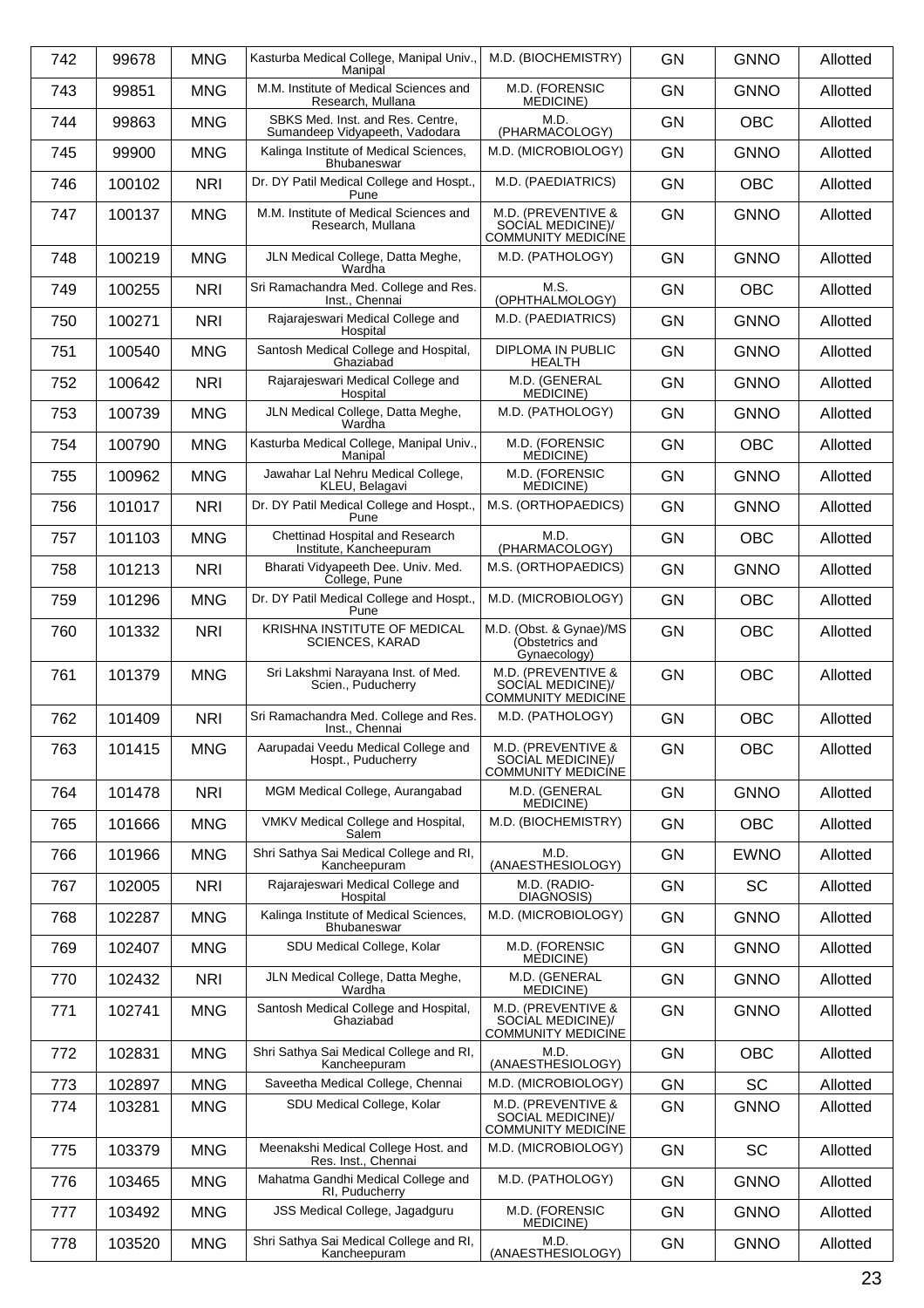| 779 | 103569 | <b>MNG</b> | Sree Balaji Medical College and Hospital,<br>Chennai          | M.D. (PATHOLOGY)                                                     | <b>GN</b> | <b>GNNO</b> | Allotted |
|-----|--------|------------|---------------------------------------------------------------|----------------------------------------------------------------------|-----------|-------------|----------|
| 780 | 103705 | <b>MNG</b> | BVDU Medical College and Hospital,<br>Sangli                  | M.D. (PATHOLOGY)                                                     | <b>GN</b> | <b>GNNO</b> | Allotted |
| 781 | 103722 | <b>MNG</b> | Sree Balaji Medical College and Hospital,<br>Chennai          | M.D. (PATHOLOGY)                                                     | <b>GN</b> | SC          | Allotted |
| 782 | 103839 | <b>MNG</b> | Institute of Medical Sciences and SUMH,<br><b>Bhubaneswar</b> | M.D. (PHYSIOLOGY)                                                    | <b>GN</b> | <b>GNNO</b> | Allotted |
| 783 | 103892 | <b>MNG</b> | M.M. Institute of Medical Sciences and<br>Research, Mullana   | M.D. (PREVENTIVE &<br>SOCIAL MEDICINE)/<br><b>COMMUNITY MEDICINE</b> | <b>GN</b> | <b>GNNO</b> | Allotted |
| 784 | 103978 | <b>MNG</b> | Kasturba Medical College, Manipal Univ.,<br>Manipal           | M.D.<br>(PHARMACOLOGY)                                               | <b>GN</b> | <b>GNNO</b> | Allotted |
| 785 | 104052 | <b>MNG</b> | Mahatma Gandhi Medical College and<br>RI, Puducherry          | M.D.<br>(PHARMACOLOGY)                                               | <b>GN</b> | <b>OBC</b>  | Allotted |
| 786 | 104094 | <b>MNG</b> | Mahatma Gandhi Medical College and<br>RI, Puducherry          | M.D. (PATHOLOGY)                                                     | <b>GN</b> | <b>OBC</b>  | Allotted |
| 787 | 104154 | <b>MNG</b> | Meenakshi Medical College Host. and<br>Res. Inst., Chennai    | MD/MS (Anatomy)                                                      | <b>GN</b> | <b>SC</b>   | Allotted |
| 788 | 104162 | <b>MNG</b> | BVDU Medical College and Hospital,<br>Sangli                  | M.D. (PATHOLOGY)                                                     | <b>GN</b> | <b>GNNO</b> | Allotted |
| 789 | 104240 | <b>NRI</b> | SDU Medical College, Kolar                                    | M.D. (RADIO-<br>DIAGNOSIS)                                           | <b>GN</b> | <b>OBC</b>  | Allotted |
| 790 | 104267 | <b>MNG</b> | KRISHNA INSTITUTE OF MEDICAL<br><b>SCIENCES, KARAD</b>        | M.D. (PATHOLOGY)                                                     | <b>GN</b> | <b>GNNO</b> | Allotted |
| 791 | 104454 | <b>MNG</b> | KRISHNA INSTITUTE OF MEDICAL<br><b>SCIENCES, KARAD</b>        | M.D. (PATHOLOGY)                                                     | <b>GN</b> | <b>GNNO</b> | Allotted |
| 792 | 104480 | <b>NRI</b> | Sri Ramachandra Med. College and Res.<br>Inst., Chennai       | M.D.<br>(ANAESTHESIOLOGY)                                            | <b>GN</b> | <b>OBC</b>  | Allotted |
| 793 | 104493 | <b>NRI</b> | Dr. DY Patil Medical College and Hospt.,<br>Pune              | M.D. (GENERAL<br><b>MEDICINE</b> )                                   | <b>GN</b> | <b>GNNO</b> | Allotted |
| 794 | 104729 | <b>MNG</b> | BVDU Medical College and Hospital,<br>Sangli                  | M.D. (PATHOLOGY)                                                     | <b>GN</b> | <b>GNNO</b> | Allotted |
| 795 | 104741 | <b>MNG</b> | Shri Sathya Sai Medical College and RI,<br>Kancheepuram       | M.D. (PREVENTIVE &<br>SOCIAL MEDICINE)/<br><b>COMMUNITY MEDICÍNE</b> | <b>GN</b> | <b>OBC</b>  | Allotted |
| 796 | 104822 | <b>MNG</b> | BVDU Medical College and Hospital,<br>Sangli                  | M.D. (PATHOLOGY)                                                     | <b>GN</b> | <b>GNNO</b> | Allotted |
| 797 | 104882 | <b>MNG</b> | Amrita Institute of Medical Science,<br>Kochi                 | M.D. (BIOCHEMISTRY)                                                  | <b>GN</b> | <b>GNNO</b> | Allotted |
| 798 | 104898 | <b>MNG</b> | KRISHNA INSTITUTE OF MEDICAL<br><b>SCIENCES, KARAD</b>        | M.D. (PATHOLOGY)                                                     | <b>GN</b> | <b>GNNO</b> | Allotted |
| 799 | 104942 | <b>NRI</b> | Dr. DY Patil Medical College, Navi<br>Mumbai                  | M.D. (GENERAL<br><b>MEDICINE</b> )                                   | <b>GN</b> | <b>GNNO</b> | Allotted |
| 800 | 104945 | <b>MNG</b> | M.M. Institute of Medical Sciences and<br>Research, Mullana   | M.D. (FORENSIC<br>MÈDICINE)                                          | GN        | <b>GNNO</b> | Allotted |
| 801 | 105094 | <b>MNG</b> | KRISHNA INSTITUTE OF MEDICAL<br><b>SCIENCES, KARAD</b>        | M.D. (PATHOLOGY)                                                     | GN        | <b>OBC</b>  | Allotted |
| 802 | 105278 | <b>NRI</b> | Vinayaka Missions Medical College and<br>Hospital, Karaikal   | M.D. (GENERAL<br><b>MEDICINE</b> )                                   | <b>GN</b> | <b>OBC</b>  | Allotted |
| 803 | 105708 | <b>MNG</b> | KRISHNA INSTITUTE OF MEDICAL<br><b>SCIENCES, KARAD</b>        | M.D. (PATHOLOGY)                                                     | <b>GN</b> | <b>GNNO</b> | Allotted |
| 804 | 105778 | <b>MNG</b> | JSS Medical College, Jagadguru                                | M.D. (FORENSIC<br>MEDICINE)                                          | GN        | <b>GNNO</b> | Allotted |
| 805 | 105837 | <b>MNG</b> | Jawahar Lal Nehru Medical College,<br>KLEU, Belagavi          | M.D. (MICROBIOLOGY)                                                  | <b>GN</b> | <b>GNNO</b> | Allotted |
| 806 | 105896 | <b>MNG</b> | M.M. Institute of Medical Sciences and<br>Research, Mullana   | M.D. (PREVENTIVE &<br>SOCIAL MEDICINE)/<br><b>COMMUNITY MEDICÍNE</b> | <b>GN</b> | <b>GNNO</b> | Allotted |
| 807 | 106119 | <b>MNG</b> | Institute of Medical Sciences and SUMH,<br><b>Bhubaneswar</b> | M.D. (MICROBIOLOGY)                                                  | <b>GN</b> | <b>ST</b>   | Allotted |
| 808 | 106283 | <b>MNG</b> | SDU Medical College, Kolar                                    | M.D. (PREVENTIVE &<br>SOCIAL MEDICINE)/<br><b>COMMUNITY MEDICINE</b> | <b>GN</b> | <b>OBC</b>  | Allotted |
| 809 | 106387 | <b>MNG</b> | BVDU Medical College and Hospital,<br>Sangli                  | M.D. (PATHOLOGY)                                                     | <b>GN</b> | <b>GNNO</b> | Allotted |
| 810 | 106521 | <b>MNG</b> | SDU Medical College, Kolar                                    | M.D. (MICROBIOLOGY)                                                  | <b>GN</b> | <b>GNNO</b> | Allotted |
| 811 | 106525 | <b>MNG</b> | Mahatma Gandhi Medical College and<br>RI, Puducherry          | M.D. (PATHOLOGY)                                                     | <b>GN</b> | <b>OBC</b>  | Allotted |
| 812 | 106565 | <b>MNG</b> | KRISHNA INSTITUTE OF MEDICAL<br><b>SCIENCES, KARAD</b>        | M.D. (PATHOLOGY)                                                     | GN        | <b>GNNO</b> | Allotted |
| 813 | 106654 | <b>MNG</b> | SDU Medical College, Kolar                                    | M.D. (PREVENTIVE &<br>SOCIAL MEDICINE)/<br><b>COMMUNITY MEDICINE</b> | <b>GN</b> | SC          | Allotted |
| 814 | 106655 | <b>NRI</b> | Mahatma Gandhi Medical College and<br>RI, Puducherry          | M.S. (ORTHOPAEDICS)                                                  | <b>GN</b> | OBC         | Allotted |
| 815 | 106899 | <b>MNG</b> | Bharati Vidyapeeth Dee. Univ. Med.<br>College, Pune           | M.D. (MICROBIOLOGY)                                                  | <b>GN</b> | <b>OBC</b>  | Allotted |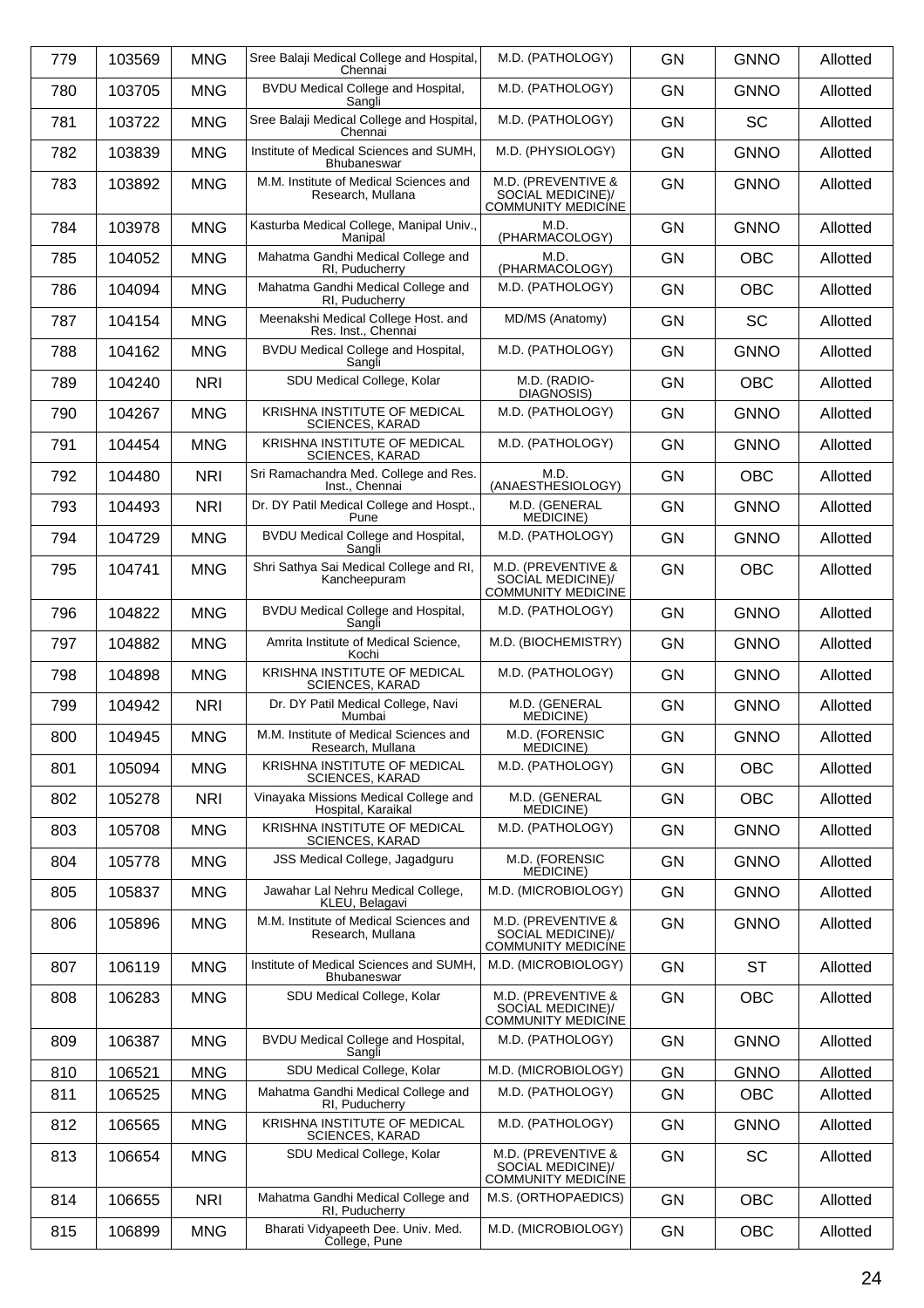| 816 | 107009 | <b>MNG</b> | KRISHNA INSTITUTE OF MEDICAL<br><b>SCIENCES, KARAD</b>      | M.D. (PATHOLOGY)                                                                                       | <b>GN</b> | <b>GNNO</b> | Allotted           |
|-----|--------|------------|-------------------------------------------------------------|--------------------------------------------------------------------------------------------------------|-----------|-------------|--------------------|
| 817 | 107032 | <b>MNG</b> | Bharati Vidyapeeth Dee. Univ. Med.<br>College, Pune         | M.D. (PREVENTIVE &<br>SOCIAL MEDICINE)/<br><b>COMMUNITY MEDICINE</b>                                   | <b>GN</b> | <b>OBC</b>  | Allotted           |
| 818 | 107145 | <b>NRI</b> | Chettinad Hospital and Research<br>Institute, Kancheepuram  | M.D. (Tuberculosis &<br>Respiratory<br>diseases)/Pulmonary<br>Medicine /M.D.<br>(Respiratory Medicine) | <b>GN</b> | <b>OBC</b>  | Allotted           |
| 819 | 107455 | <b>MNG</b> | M.M. Institute of Medical Sciences and<br>Research, Mullana | M.D. (MICROBIOLOGY)                                                                                    | <b>GN</b> | <b>GNNO</b> | Allotted           |
| 820 | 107499 | <b>MNG</b> | M.M. Institute of Medical Sciences and<br>Research, Mullana | M.D. (FORENSIC<br><b>MEDICINE</b> )                                                                    | <b>GN</b> | <b>GNNO</b> | Allotted           |
| 821 | 107593 | <b>MNG</b> | Sri Ramachandra Med. College and Res.<br>Inst., Chennai     | M.D. (MICROBIOLOGY)                                                                                    | <b>GN</b> | <b>OBC</b>  | Allotted           |
| 822 | 107699 | <b>NRI</b> | Rajarajeswari Medical College and<br>Hospital               | M.D. (RADIO-<br>DIAGNOSIS)                                                                             | <b>GN</b> | <b>GNNO</b> | Allotted           |
| 823 | 108009 | <b>NRI</b> | JLN Medical College, Datta Meghe,<br>Wardha                 | M.D. (Obst. & Gynae)/MS<br>(Obstetrics and<br>Gynaecology)                                             | <b>GN</b> | <b>GNNO</b> | Allotted           |
| 824 | 108059 | <b>MNG</b> | Shri Sathya Sai Medical College and RI,<br>Kancheepuram     | M.D. (PATHOLOGY)                                                                                       | <b>GN</b> | <b>GNNO</b> | Allotted           |
| 825 | 108145 | <b>NRI</b> | BVDU Medical College and Hospital,<br>Sangli                | M.D. (DERM., VENE. &<br>LEPROSY)/<br>(DERMATOLOGÝ)/(SKIN<br>& VENEREAL<br>DISEASES)/(VENEREOL<br>OGY)  | <b>GN</b> | <b>GNNO</b> | Allotted           |
| 826 | 108176 | <b>NRI</b> | Rajarajeswari Medical College and<br>Hospital               | M.D. (RADIO-<br>DIAGNOSIS)                                                                             | <b>GN</b> | <b>GNNO</b> | Allotted           |
| 827 | 108444 | <b>MNG</b> | Amrita Institute of Medical Science,<br>Kochi               | M.D. (PHYSIOLOGY)                                                                                      | <b>GN</b> | <b>GNNO</b> | Allotted           |
| 828 | 108498 | <b>NRI</b> | Dr. DY Patil Medical College and Hospt.,<br>Pune            | M.D. (Obst. & Gynae)/MS<br>(Obstetrics and<br>Gynaecology)                                             | <b>GN</b> | <b>GNNO</b> | Allotted           |
| 829 | 108578 | <b>NRI</b> | Dr. DY Patil Medical College and Hospt.,<br>Pune            | M.D. (PAEDIATRICS)                                                                                     | <b>GN</b> | <b>GNNO</b> | Allotted           |
| 830 | 108599 | <b>MNG</b> | Vinayaka Missions Medical College and<br>Hospital, Karaikal | M.D. (PATHOLOGY)                                                                                       | <b>GN</b> | <b>GNNO</b> | Allotted           |
| 831 | 108723 | <b>MNG</b> | KRISHNA INSTITUTE OF MEDICAL<br><b>SCIENCES, KARAD</b>      | M.D. (PREVENTIVE &<br>SOCIAL MEDICINE)/<br><b>COMMUNITY MEDICINE</b>                                   | <b>GN</b> | <b>GNNO</b> | Allotted           |
| 832 | 108938 | <b>MNG</b> | Jawahar Lal Nehru Medical College,<br>KLEU, Belagavi        | M.D. (MICROBIOLOGY)                                                                                    | <b>GN</b> | <b>GNNO</b> | Allotted           |
| 833 | 108988 | <b>MNG</b> | Vinayaka Missions Medical College and<br>Hospital, Karaikal | M.D. (PATHOLOGY)                                                                                       | GN        | OBC         | Allotted           |
| 834 | 109058 | <b>MNG</b> | Jawahar Lal Nehru Medical College,<br>KLEU, Belagavi        | M.D. (FORENSIC<br><b>MEDICINE</b> )                                                                    | <b>GN</b> | <b>OBC</b>  | Allotted           |
| 835 | 109281 | <b>MNG</b> | <b>JSS Medical College, Jagadguru</b>                       | M.D. (FORENSIC<br>MEDICINE)                                                                            | GN        | <b>GNNO</b> | Allotted           |
| 836 | 109282 | <b>MNG</b> | K.S Hegde Medical Academy, Mangaluru                        | M.D.<br>(PHARMACOLOGY)                                                                                 | <b>GN</b> | <b>GNNO</b> | Allotted           |
| 837 | 109550 | <b>MNG</b> | Sri Ramachandra Med. College and Res.<br>Inst., Chennai     | M.D. (BIOCHEMISTRY)                                                                                    | <b>GN</b> | OBC         | Allotted           |
| 838 | 109946 | <b>MNG</b> | SRM Medical College and Hospital,<br>Chennai                | M.D.<br>(PHARMACOLOGY)                                                                                 | GN        | <b>GNNO</b> | Allotted           |
| 839 | 109959 | <b>MNG</b> | Sree Balaji Medical College and Hospital,<br>Chennai        | M.D. (MICROBIOLOGY)                                                                                    | <b>GN</b> | <b>OBC</b>  | Allotted           |
| 840 | 109977 | <b>MNG</b> | Kasturba Medical College, Manipal Univ.,<br>Mangalore       | M.D.<br>(PHARMACOLOGY)                                                                                 | <b>GN</b> | <b>GNNO</b> | Allotted           |
| 841 | 109993 | <b>NRI</b> | Shri Sathya Sai Medical College and RI,<br>Kancheepuram     | M.D. (Obst. & Gynae)/MS<br>(Obstetrics and<br>Gynaecology)                                             | <b>GN</b> | <b>GNNO</b> | Allotted           |
| 842 | 110236 | <b>MNG</b> | Santosh Medical College and Hospital,<br>Ghaziabad          | M.D. (PREVENTIVE &<br>SOCIAL MEDICINE)/<br>COMMUNITY MEDICÍNE                                          | <b>GN</b> | OBC         | Allotted           |
| 843 | 110254 | <b>MNG</b> | Santosh Medical College and Hospital,<br>Ghaziabad          | M.D. (PHYSIOLOGY)                                                                                      | <b>GN</b> | <b>GNNO</b> | Allotted           |
| 844 | 110483 | <b>MNG</b> | Hamdard Inst. of Med. Sciences and<br>Research, New Delhi   | M.D.<br>(PHARMACOLOGY)                                                                                 | <b>GN</b> | <b>GNNO</b> | Allotted           |
| 845 | 110945 | <b>NRI</b> | Rajarajeswari Medical College and<br>Hospital               | M.D. (GENERAL<br><b>MEDICINE)</b>                                                                      | <b>GN</b> | <b>OBC</b>  | Allotted           |
| 846 | 111033 | <b>MNG</b> | ACS Medical College and Hospital,<br>Chennai                | M.D. (PREVENTIVE &<br>SOCIAL MEDICINE)/<br><b>COMMUNITY MEDICINE</b>                                   | GN        | <b>GNNO</b> | Allotted           |
| 847 | 111064 | <b>NRI</b> | Meenakshi Medical College Host. and<br>Res. Inst., Chennai  | M.D. (GENERAL<br><b>MEDICINE)</b>                                                                      | <b>GN</b> | <b>GNNO</b> | Allotted           |
| 848 | 111158 | <b>NRI</b> | KRISHNA INSTITUTE OF MEDICAL<br>SCIENCES, KARAD             | M.D. (GENERAL<br>MEDICINE)                                                                             | GN        | <b>OBC</b>  | Allotted           |
| 849 | 111514 | <b>NRI</b> | Meenakshi Medical College Host. and<br>Res. Inst., Chennai  | M.D. (GENERAL<br>MEDICINE)                                                                             | <b>GN</b> | <b>GNNO</b> | Allotted<br>$25 -$ |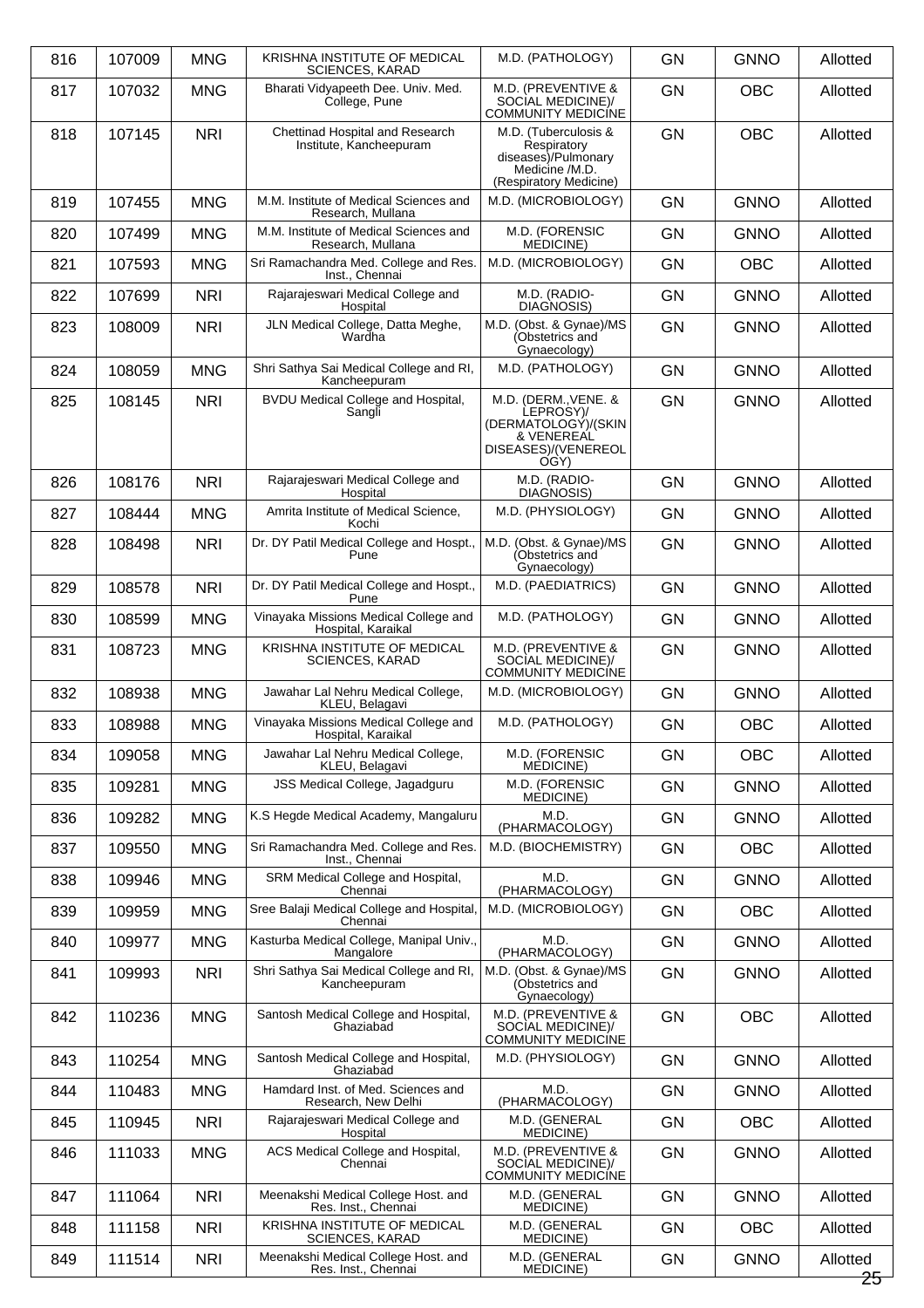| 850 | 111850 | <b>MNG</b> | Aarupadai Veedu Medical College and<br>Hospt., Puducherry                                       | MD/MS (Anatomy)                                                                                        | <b>GN</b> | <b>GNNO</b> | Allotted           |
|-----|--------|------------|-------------------------------------------------------------------------------------------------|--------------------------------------------------------------------------------------------------------|-----------|-------------|--------------------|
| 851 | 112104 | <b>MNG</b> | Sri Ramachandra Med. College and Res.<br>Inst., Chennai                                         | MD/MS (Anatomy)                                                                                        | <b>GN</b> | <b>GNNO</b> | Allotted           |
| 852 | 112272 | <b>MNG</b> | Mahatma Gandhi Medical College and<br>RI, Puducherry                                            | M.D. (PHYSIOLOGY)                                                                                      | <b>GN</b> | <b>GNNO</b> | Allotted           |
| 853 | 112399 | <b>MNG</b> | Bharati Vidyapeeth Dee. Univ. Med.<br>College, Pune                                             | M.D. (PREVENTIVE &<br>SOCIAL MEDICINE)/<br><b>COMMUNITY MEDICÍNE</b>                                   | <b>GN</b> | <b>GNNO</b> | Allotted           |
| 854 | 112419 | <b>NRI</b> | Meenakshi Medical College Host. and<br>Res. Inst., Chennai                                      | M.D. (Obst. & Gynae)/MS<br>(Obstetrics and<br>Gynaecology)                                             | <b>GN</b> | <b>OBC</b>  | Allotted           |
| 855 | 112486 | <b>MNG</b> | JSS Medical College, Jagadguru                                                                  | M.D.<br>(PHARMACOLOGY)                                                                                 | <b>GN</b> | <b>GNNO</b> | Allotted           |
| 856 | 112488 | <b>NRI</b> | Dr. DY Patil Medical College and Hospt.,<br>Pune                                                | M.D. (Obst. & Gynae)/MS<br>(Obstetrics and<br>Gynaecology)                                             | <b>GN</b> | <b>OBC</b>  | Allotted           |
| 857 | 112498 | <b>NRI</b> | Dr. DY Patil Medical College, Navi<br>Mumbai                                                    | M.D. (RADIO-<br>DIAGNOSIS)                                                                             | <b>GN</b> | <b>GNNO</b> | Allotted           |
| 858 | 112531 | <b>MNG</b> | JLN Medical College, Datta Meghe,<br>Wardha                                                     | M.D. (PREVENTIVE &<br>SOCIAL MEDICINE)/<br><b>COMMUNITY MEDICÍNE</b>                                   | <b>GN</b> | <b>GNNO</b> | Allotted           |
| 859 | 112863 | <b>MNG</b> | SBKS Med. Inst. and Res. Centre.<br>Sumandeep Vidyapeeth, Vadodara                              | M.D. (PREVENTIVE &<br>SOCIAL MEDICINE)/<br><b>COMMUNITY MEDICÍNE</b>                                   | <b>GN</b> | <b>OBC</b>  | Allotted           |
| 860 | 112951 | <b>NRI</b> | Shri Sathya Sai Medical College and RI,<br>Kancheepuram                                         | M.D. (PAEDIATRICS)                                                                                     | <b>GN</b> | <b>OBC</b>  | Allotted           |
| 861 | 113155 | <b>MNG</b> | ACS Medical College and Hospital,<br>Chennai                                                    | M.D. (PREVENTIVE &<br>SOCIAL MEDICINE)/<br><b>COMMUNITY MEDICÍNE</b>                                   | <b>GN</b> | SC          | Allotted           |
| 862 | 113215 | <b>MNG</b> | SRM Medical College and Hospital,<br>Chennai                                                    | M.D.<br>(PHARMACOLOGY)                                                                                 | <b>GN</b> | <b>OBC</b>  | Allotted           |
| 863 | 114496 | <b>MNG</b> | Amrita Institute of Medical Science,<br>Kochi                                                   | MD/MS (Anatomy)                                                                                        | <b>GN</b> | SC          | Allotted           |
| 864 | 115566 | <b>MNG</b> | ACS Medical College and Hospital,<br>Chennai                                                    | M.D. (PREVENTIVE &<br>SOCIAL MEDICINE)/<br><b>COMMUNITY MEDICINE</b>                                   | GN        | <b>OBC</b>  | Allotted           |
| 865 | 116120 | <b>NRI</b> | Rajarajeswari Medical College and<br>Hospital                                                   | M.D. (RADIO-<br>DIAGNOSIS)                                                                             | <b>GN</b> | <b>OBC</b>  | Allotted           |
| 866 | 116357 | <b>MNG</b> | Rajarajeswari Medical College and<br>Hospital                                                   | M.D. (FORENSIC<br>MEDICINE)                                                                            | <b>GN</b> | <b>OBC</b>  | Allotted           |
| 867 | 116439 | <b>MNG</b> | ACS Medical College and Hospital,<br>Chennai                                                    | M.D. (PREVENTIVE &<br>SOCIAL MEDICINE)/<br><b>COMMUNITY MEDICÍNE</b>                                   | <b>GN</b> | <b>OBC</b>  | Allotted           |
| 868 | 117912 | <b>MNG</b> | SRM Medical College and Hospital,<br>Chennai                                                    | M.D. (MICROBIOLOGY)                                                                                    | <b>GN</b> | SC          | Allotted           |
| 869 | 118186 | <b>MNG</b> | Saveetha Medical College, Chennai                                                               | M.D. (MICROBIOLOGY)                                                                                    | <b>GN</b> | <b>OBC</b>  | Allotted           |
| 870 | 118480 | <b>MNG</b> | Sree Balaji Medical College and Hospital,<br>Chennai                                            | M.D.<br>(PHARMACOLOGY)                                                                                 | <b>GN</b> | SC          | Allotted           |
| 871 | 118506 | <b>MNG</b> | Aarupadai Veedu Medical College and<br>Hospt., Puducherry                                       | M.D. (MICROBIOLOGY)                                                                                    | <b>GN</b> | <b>OBC</b>  | Allotted           |
| 872 | 118692 | <b>MNG</b> | Rajarajeswari Medical College and<br>Hospital                                                   | M.D. (PREVENTIVE &<br>SOCIAL MEDICINEY<br><b>COMMUNITY MEDICÍNE</b>                                    | GN        | <b>OBC</b>  | Allotted           |
| 873 | 119501 | <b>MNG</b> | Sree Balaji Medical College and Hospital,<br>Chennai                                            | M.D.<br>(PHARMACOLOGY)                                                                                 | GN        | <b>OBC</b>  | Allotted           |
| 874 | 120076 | <b>NRI</b> | Yenepoya Medical College, Mangalore                                                             | M.D. (Tuberculosis &<br>Respiratory<br>diseases)/Pulmonary<br>Medicine /M.D.<br>(Respiratory Medicine) | GN        | <b>OBC</b>  | Allotted           |
| 875 | 120299 | <b>MNG</b> | Rajarajeswari Medical College and<br>Hospital                                                   | M.D. (FORENSIC<br>MEDICINE)                                                                            | <b>GN</b> | <b>OBC</b>  | Allotted           |
| 876 | 120437 | <b>MNG</b> | Kalinga Institute of Medical Sciences,<br>Bhubaneswar                                           | M.D.<br>(PHARMACOLOGY)                                                                                 | <b>GN</b> | <b>OBC</b>  | Allotted           |
| 877 | 120681 | <b>MNG</b> | VMKV Medical College and Hospital,<br>Salem                                                     | M.D.<br>(PHARMACOLOGY)                                                                                 | GN        | <b>OBC</b>  | Allotted           |
| 878 | 120783 | <b>MNG</b> | Dr. DY Patil Medical College, Navi<br>Mumbai                                                    | M.D. (FORENSIC<br>MEDICINE)                                                                            | <b>GN</b> | <b>OBC</b>  | Allotted           |
| 879 | 121023 | <b>MNG</b> | K.S Hegde Medical Academy, Mangaluru                                                            | M.D. (MICROBIOLOGY)                                                                                    | <b>GN</b> | <b>SC</b>   | Allotted           |
| 880 | 121931 | <b>MNG</b> | Hamdard Inst. of Med. Sciences and<br>Research, New Delhi                                       | M.D. (BIOCHEMISTRY)                                                                                    | GN        | SC          | Allotted           |
| 881 | 122007 | <b>MNG</b> | VMKV Medical College and Hospital,<br>Salem                                                     | M.D.<br>(PHARMACOLOGY)                                                                                 | GN        | <b>OBC</b>  | Allotted           |
| 882 | 122589 | <b>NRI</b> | Shri Sathya Sai Medical College and RI,                                                         | M.D. (GENERAL                                                                                          | <b>GN</b> | <b>OBC</b>  | Allotted           |
| 883 | 122606 | <b>MNG</b> | Kancheepuram<br>SHRI B. M. Patil Med. College Hospt.<br>and R.C. B.L.D.E University, Vijayapura | MEDICINE)<br>M.D. (PREVENTIVE &<br>SOCIAL MEDICINE)/<br>COMMUNITY MEDICÍNE                             | <b>GN</b> | SC          | Allotted           |
| 884 | 122973 | <b>NRI</b> | KRISHNA INSTITUTE OF MEDICAL<br><b>SCIENCES, KARAD</b>                                          | M.S.<br>(OPHTHALMOLOGY)                                                                                | GN        | <b>OBC</b>  | Allotted<br>$26 -$ |